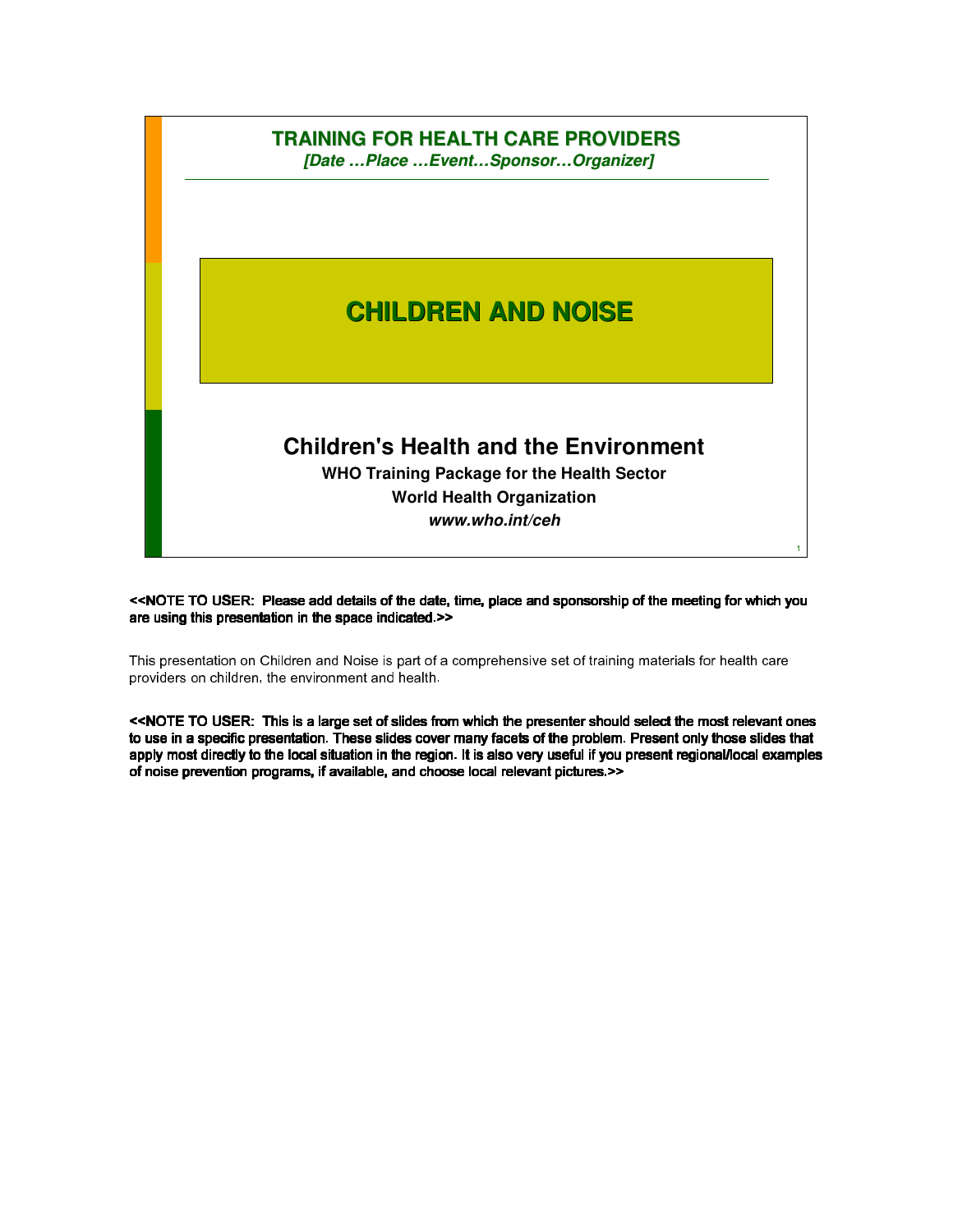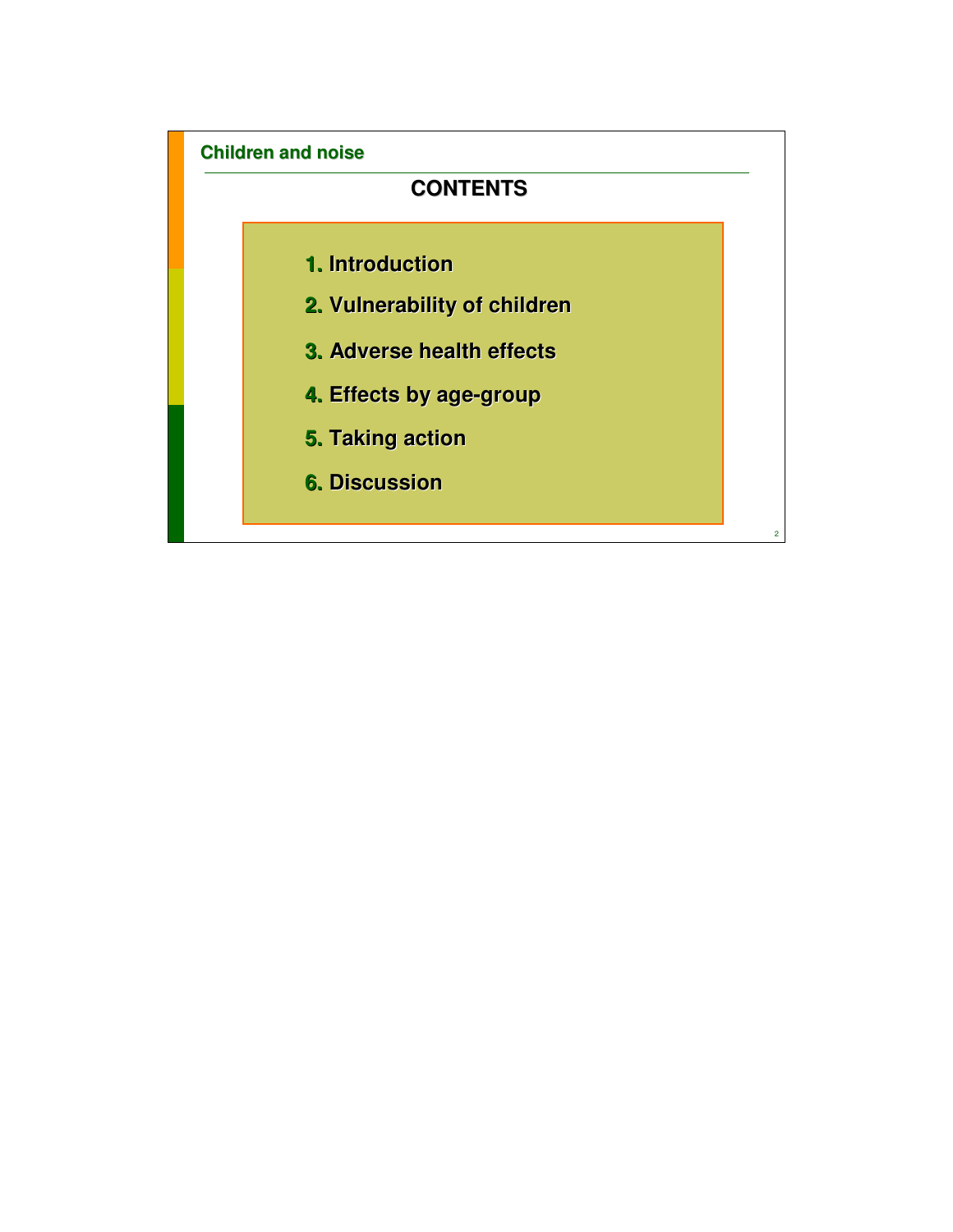

These are the learning objectives for this module. After the presentation, the audience should understand, recognize and know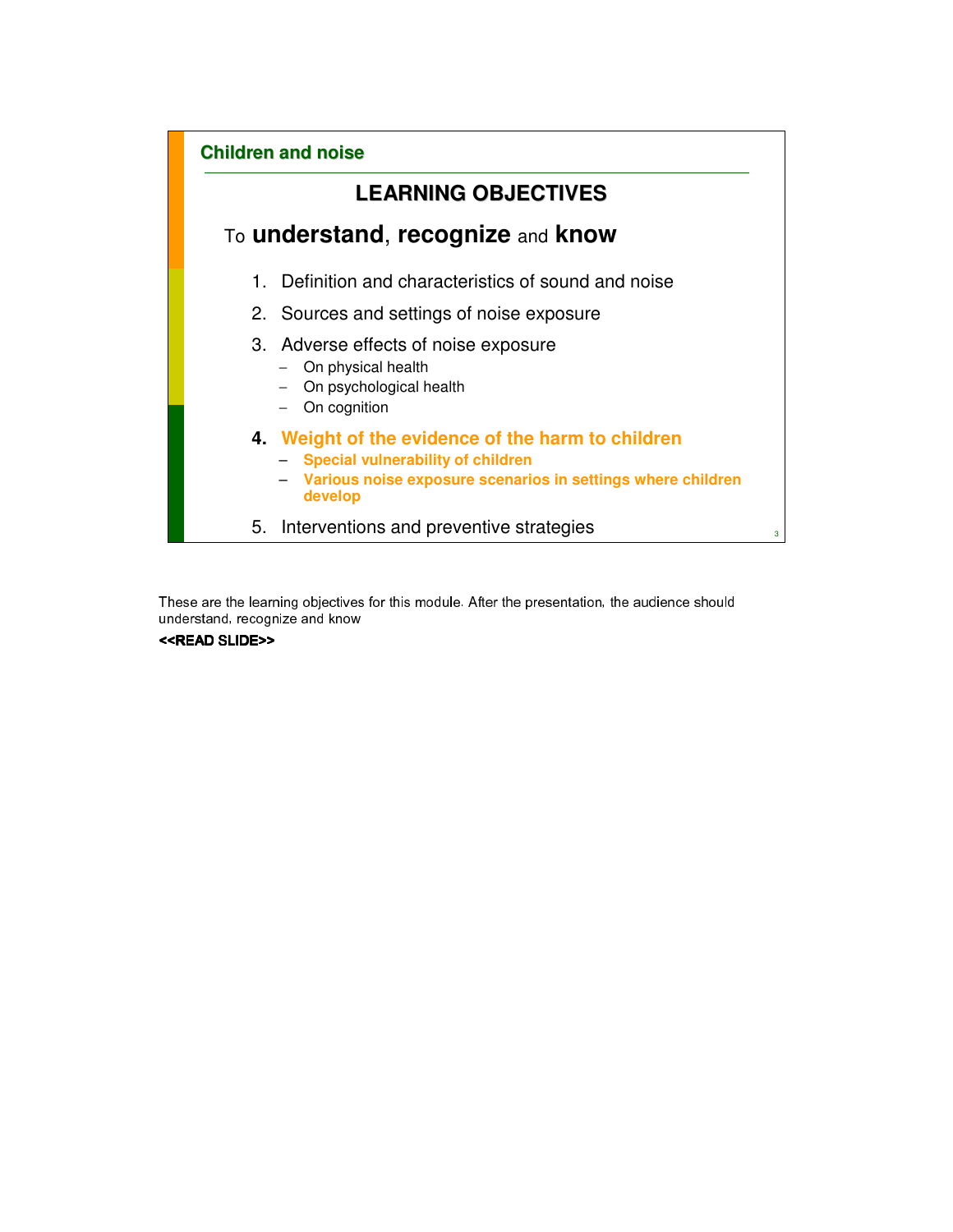# **CONTENTS**

# **1. Introduction**

- **2. Vulnerability of children**
- **3. Adverse health effects**
- **4. Effects by age-group**

4

- **5. Taking action**
- **6. Discussion**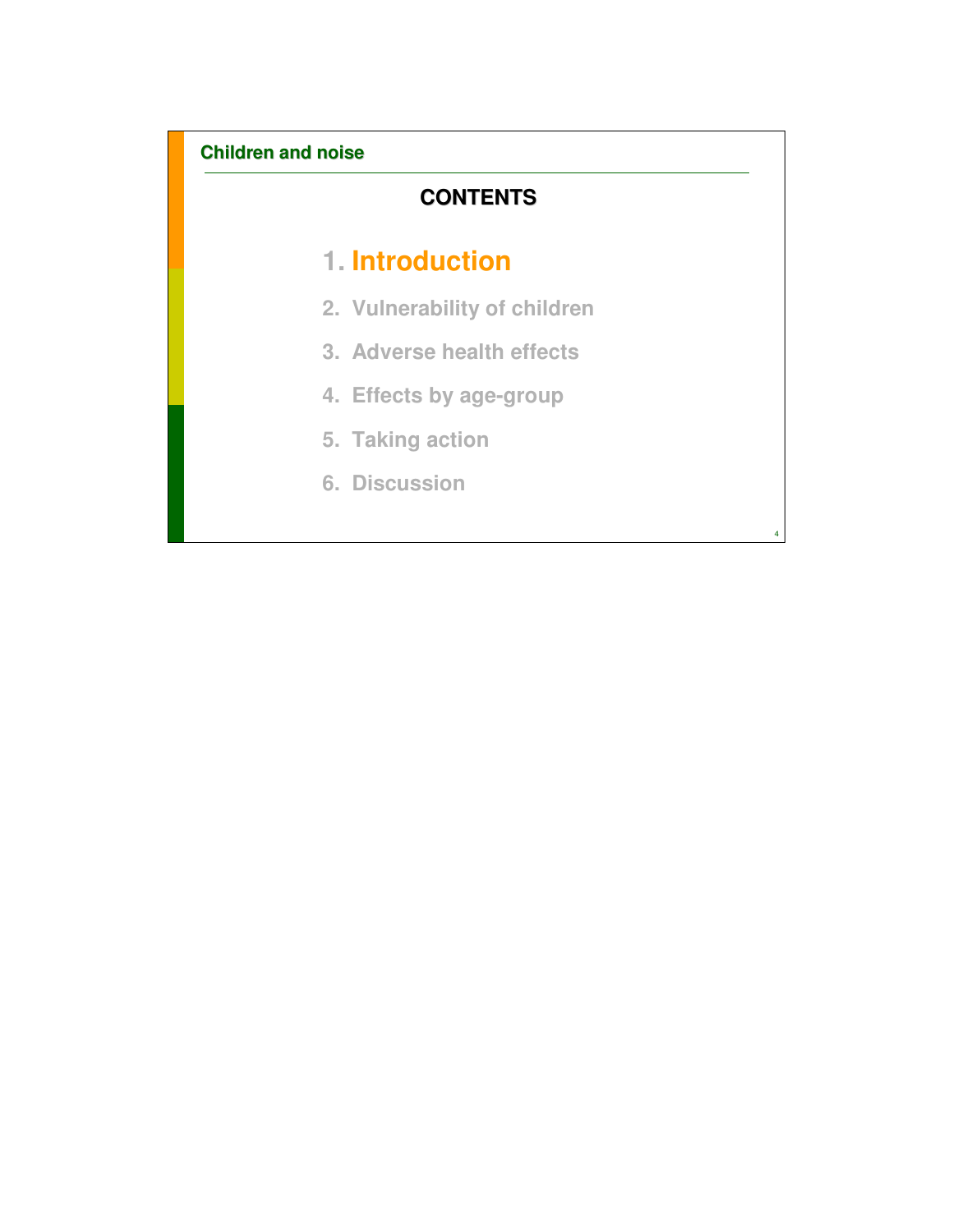

What is sound? Sound is a mechanic vibration propagated by elastic media (as air and water) which alters the pressure displacing the particles, and can be recognized by a person or an instrument.

Vibration and noise can never be separated but vibration can exist without audible noise.

Sound is characterized by its intrinsic characteristics:

•Vibration: Sound is a mechanic vibration, expressed as a combination of pressure (Pascals, Pa) and frequency (Hertz, Hz)

•Frequency or pitch is the number of cycles per second (Hertz, Hz or kilo Hertz, KHz).

•Intensity or loudness is the "level of sonorous pressure" and is measured in Pascals (Pa) or decibels (dB). The audible spectrum of the human ear is between 0.00002 Pa (corresponds to 0 dB) and 20 Pa (corresponds to 120 dB). The intensity of human speech is approximately 50 dB. Decibels are used for convenience to express sound on a compressed, logarithmic scale in the human audible spectrum.

•Periodicity: describes the pattern of repetition of a sound within a period of time: short sounds that are repeated.

•Duration: is the acoustic sense developed by the continuity of a sound in a period of time, for example music, voice or machinery.

What is noise? Noise is an unwanted or objectionable sound. Generally, the acoustic signals that produce a pleasant sense (music, bells) are recognized as "sound" and the unpleasant sounds as "noise" (for example: produced by a machine or airplane). It can be a pollutant and environmental stressor, and the meaning of sound is important in determining reaction of different individuals to the same sound. One person's music is another's noise.

The human ear is an instrument that detects vibration within a set range of frequencies. Air, liquid or solid propagates vibration; without them, sound does not exist. Sound does not exist in the vacuum. The higher the level of pressure of the sonorous wave, the shorter the period of time needed to be perceived by the ear.

#### Why are not all vibrations audible?

The ear is a frequency analyzer. The eardrum separates tone and conduction in two different ways: by the nervous system and by the bones. The nervous system connects the cochlea to the temporal region of both hemispheres of the brain. The cochlea perceives vibration transmitted directly from the bones of the head.

Picture: •NASA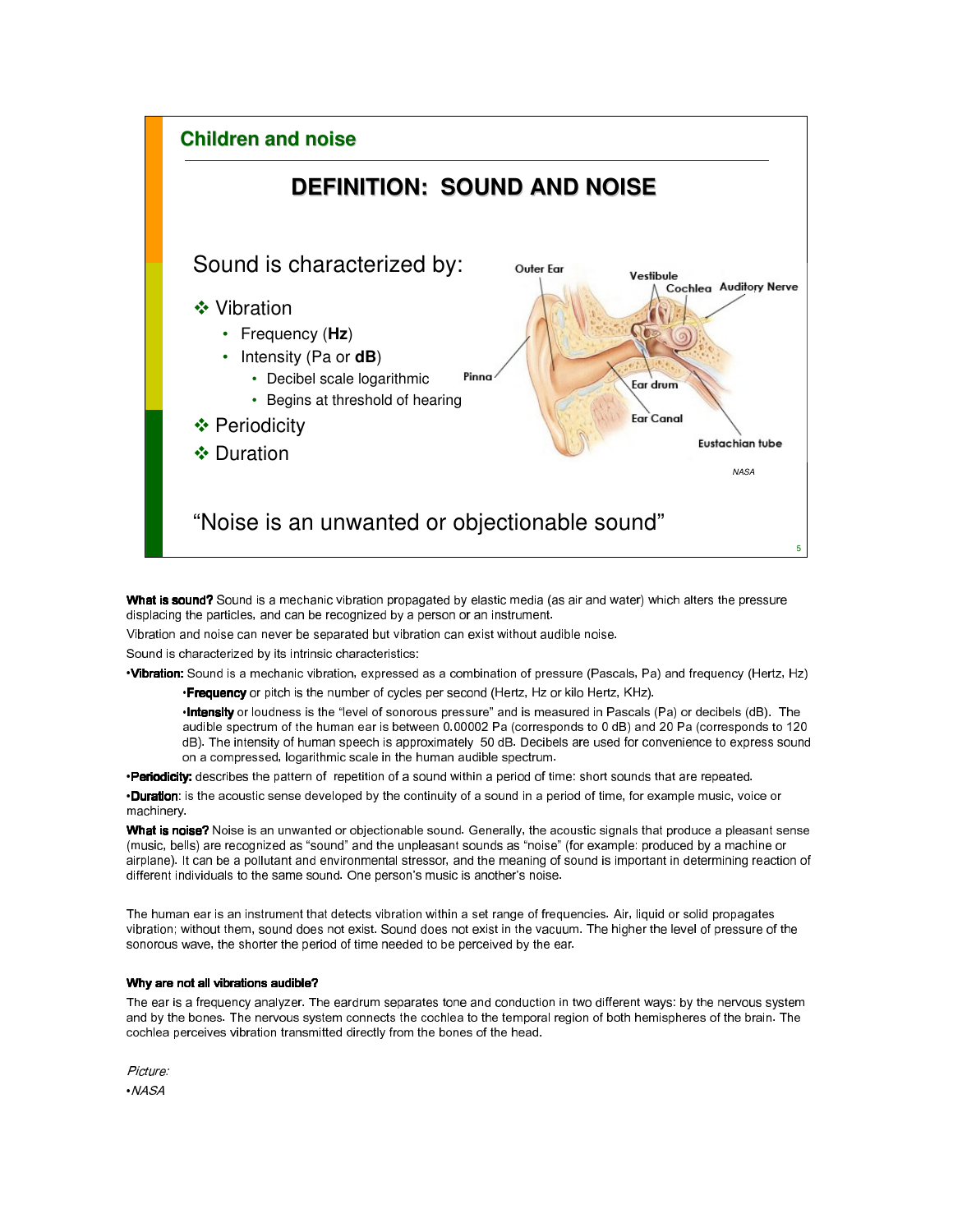

#### Why is noise sometimes inaudible?

Threshold of hearing is defined as the minimum efficient sonorous pressure (Pa or dB) that can be heard without background noise of a pure tone at a specific frequency (Hz or KHz, cycles per second).

The human audible frequency range is from 20 to 20.000 Hertz (Hz). Frequencies out of this range are not detected by the human ear. The ear is not equally sensitive to all the frequencies.\* The most audible frequencies are between 2000 and 3000 Hz (range within which the least pressure is needed to provoke the conscious recognition of a sound). This range can be easily identified where the curve is at its minimum and corresponds to human speaking frequencies.

For this reason, sound meters are usually fitted with a filter whose response to frequency is a bit like that of the human ear. The most widely used sound level filter is the A scale, which roughly corresponds to the inverse of the 40 dB (at 1 kHz) equal-loudness curve. Using this filter, the sound level meter is thus less sensitive to very high and very low frequencies. Measurements made on this scale are expressed as **dBA**.

#### The "normal threshold" of hearing is defined in "young people with a healthy auditory system".

The "pain threshold" is the high level (high dB) audible sound where the level of pressure of the sound produces discomfort or pain. The pressures of the sounds are over the curve: "ultrasounds". Very powerful levels of sound can be perceived by the human ear but cause discomfort and pain.

\*Pressures below the audible level are called "infra-sounds": the pressure is detected but our hearing mechanism is not adapted to making the sound evident to the human ear (under the curve in the graphic). These frequencies (less than 20 Hz, not audible for the human ear) can be produced by machines or "ultrasonic" motors of planes. Out of the limits of the human threshold of hearing exists sound that can be perceived by special equipment or animals such as dolphins and bats that are equipped to perceive sound that humans can not perceive. The human being hears a very short portion of the existing sounds, the very weak and the ones above and below of the thresholds are not perceived or they are accompanied by pain, **and can produce damage to a system** that is not prepared to perceive them as the person may not be able to protect her/himself from this deleterious exposure. There is individual variation within these general parameters.

#### Reference:

•Noise effects handbook, National Association of Noise Control Officials. Office of the Scientific Assistant, Office of Noise Abatement and Control, U.S. Environmental Protection Agency, 1979, revised 1981 (www.nonoise.org/library/handbook/handbook.htm).

Picture:

•EPA (U.S. Environmental Protection Agency)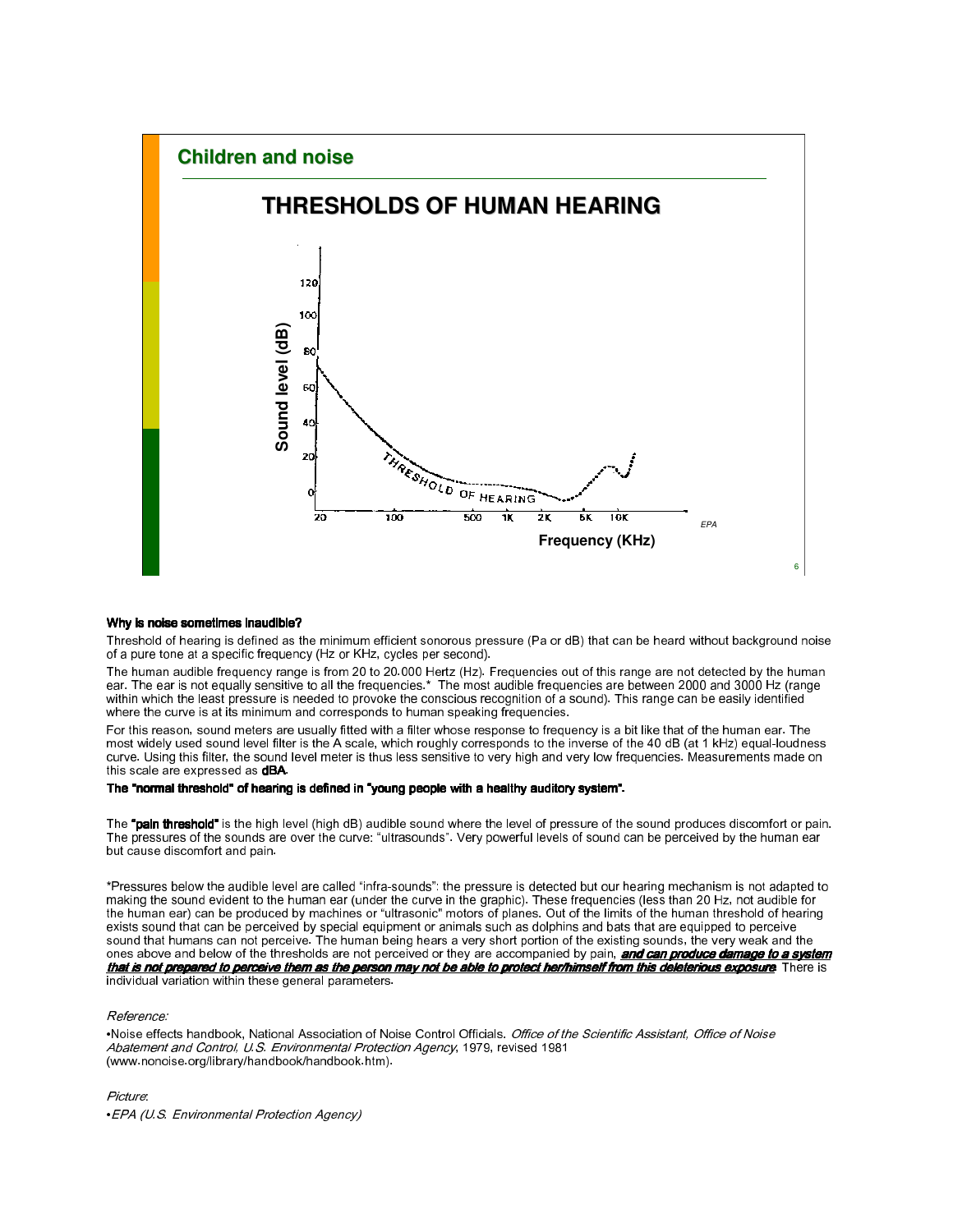# **MAGNITUDE AND EFFECTS OF SOUND**

| <b>COMMON EXAMPLE</b>                                        | <b>dBA</b> | <b>EFFECT</b>                                            |
|--------------------------------------------------------------|------------|----------------------------------------------------------|
| <b>Breathing</b>                                             | $0 - 10$   | Hearing threshold                                        |
| Conversation at home                                         | 50         | Quiet                                                    |
| Freeway traffic (15 m), vacuum<br>cleaner, noisy party       | 70         | <b>Annoying, intrusive, interferes</b><br>with phone use |
| Average factory, train (at 15 m)                             | 80         | <b>Possible</b> hearing damage                           |
| Jet take-off (at 305 m), motorcycle                          | 100        | <b>Damage</b> if over 1 minute                           |
| Thunderclap, textile loom, chain saw,<br>siren, rock concert | 120        | Human pain threshold                                     |
| Toy cap pistol, Jet takeoff (at 25 m),<br>firecracker        | 150        | <b>Eardrum rupture</b>                                   |

7

This abbreviated table correlates common sounds with effects on hearing.

Additional examples for discussion are listed below:

| -Quiet suburb or quiet conversation 50 dB A |          | No significant effect                           |
|---------------------------------------------|----------|-------------------------------------------------|
| -Conversation in a busy place,              |          |                                                 |
| background music or traffic                 | 60 dB A  | Intrusive                                       |
| -Freeway traffic at 15 metres               | 70 dB A  | Annoving                                        |
| -Average factory, train at 15 metres        | 80 dB A  | Possible hearing damage                         |
| -Busy urban street, diesel truck            | 90 dB A  | Chronic hearing damage if exposure over 8 hours |
| -Subway noise                               | 90 dB A  | Chronic hearing damage, speech interfering      |
| -Jet take-off 300 metres                    | 100 dB A | More severe than above                          |
| -Stereo held close ear                      | 110 dB A | More severe than above                          |
| -Live rock music,                           |          |                                                 |
| jet take off 160 mts                        | 120 dB A | As above, human pain threshold                  |
| -Earphones at loud level                    | 130 dB A | More severe than above                          |
| Toy cap pistol,                             |          |                                                 |
| firecracker close ear                       | 150 dB A | Acute damage (eardrum rupture)                  |
|                                             |          |                                                 |

**dBA** weighting curve: response of a filter that is applied to sound level meters to mimic (roughly) the response of human hearing. So a typical human equal loudness curve is somewhat similar to the dBA curve, but inverted.

#### Reference:

•Children's health and the environment: A review of evidence. Tamburlini G et al., eds. EEA-WHO, 2002 (www.eea.europa.eu/publications/environmental\_issue\_report\_2002\_29)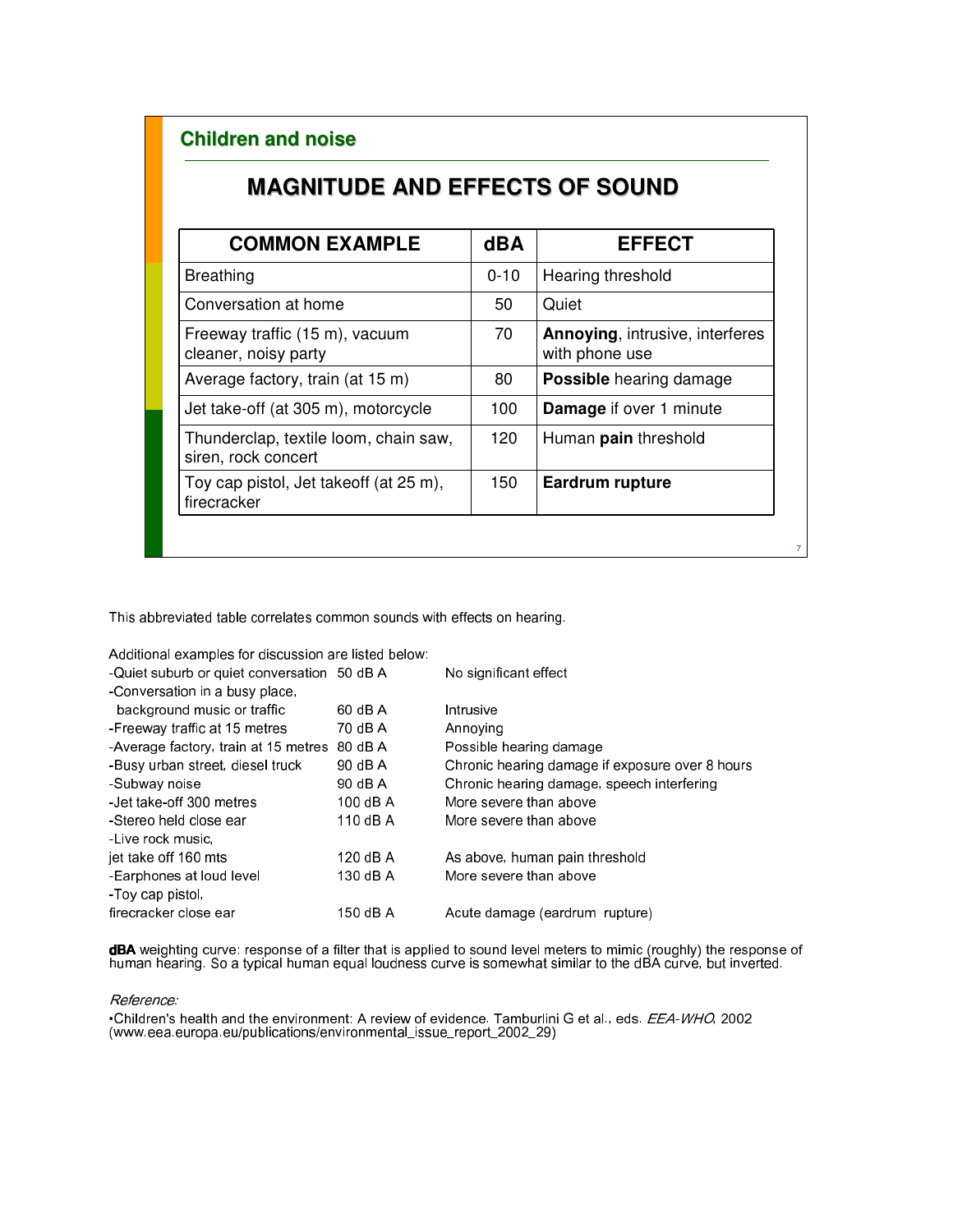

Common sources of outdoor noise arise from transportation (aircraft, car and truck traffic, and trains), occupations (construction machinery, assembly lines), and even from neighbours (yard equipment, loud music). Indoor noise is affected by outdoor noise, and indoor sources such as TV, radio, music and children at play. The level is modified by building design and location as well as room acoustics.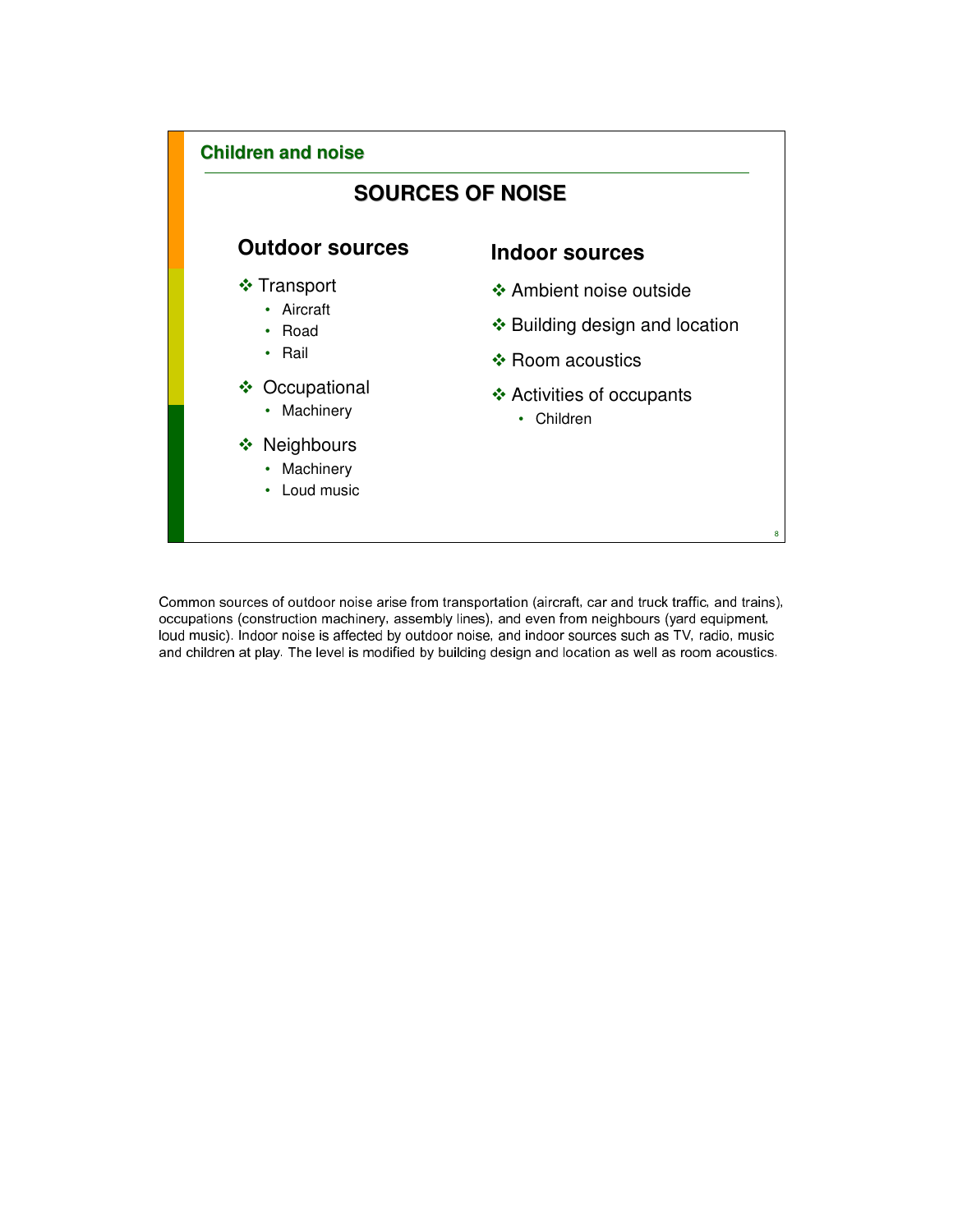

The concept of a "noise-scape" can be useful in thinking about noise exposures. That is, obvious loud noises are imposed upon a background of noises that will vary according to general location (urban vs. rural), time of day (day vs. night) and activity (school vs. play). This image is a schematic representation which illustrates these different aspects of the "noise-scape".

#### Reference:

•Noise effects handbook, National Association of Noise Control Officials. Office of the Scientific Assistant, Office of Noise Abatement and Control, U.S. Environmental Protection Agency, 1979, revised 1981 (www.nonoise.org/library/handbook/handbook.htm).

Picture:

•EPA (U.S. Environmental Protection Agency)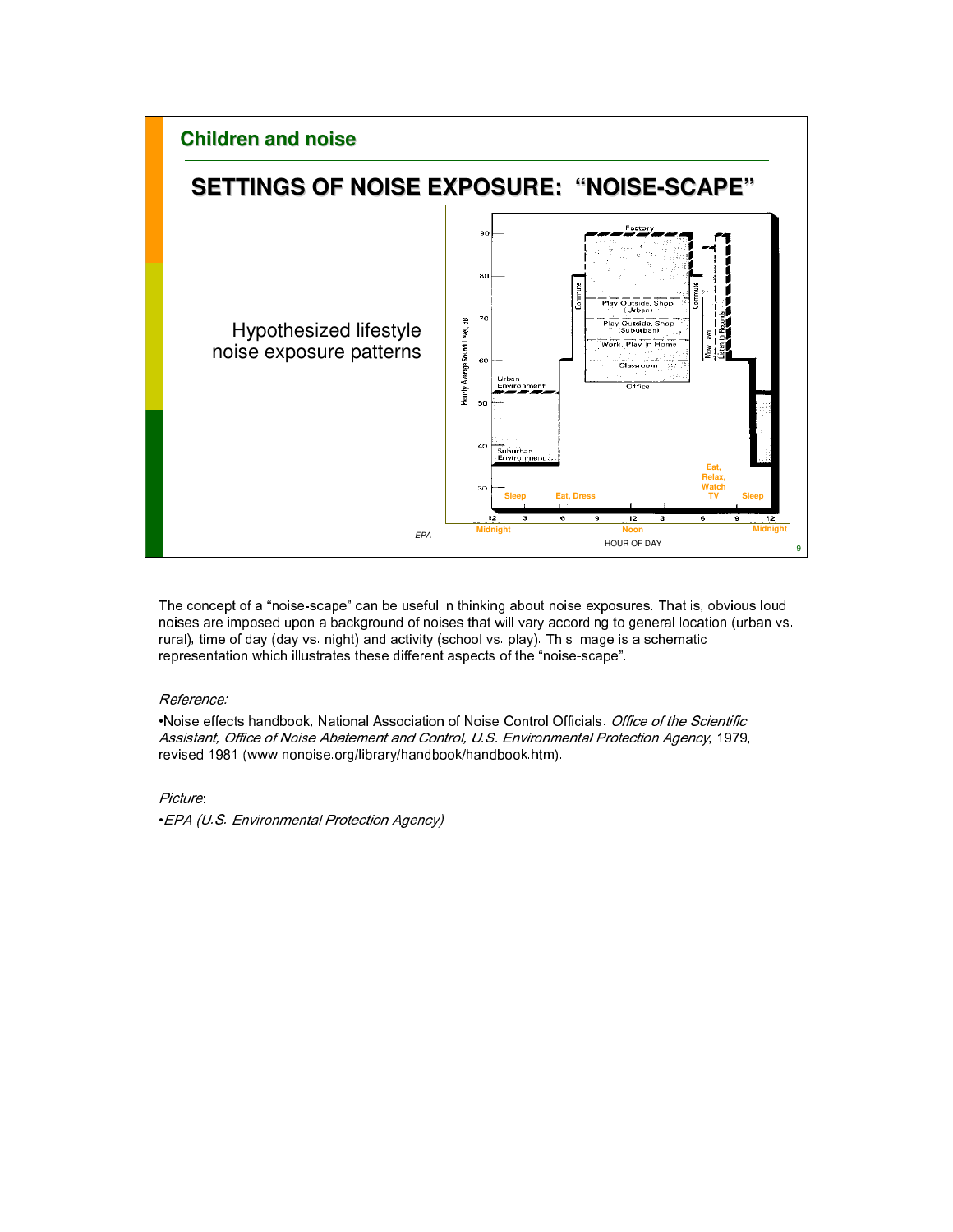

Leq: average sound level over the period of the measurement, usually measured A-weighted Lmax: maximum A-weighted noise level

dBA weighting curve: response of a filter that is applied to sound level meters to mimic (roughly) the response of human hearing. So a typical human equal loudness curve is somewhat similar to the dBA curve, but inverted.

#### Reference:

•Berglund B et al., eds. Guidelines for Community Noise. Geneva, WHO, 1999.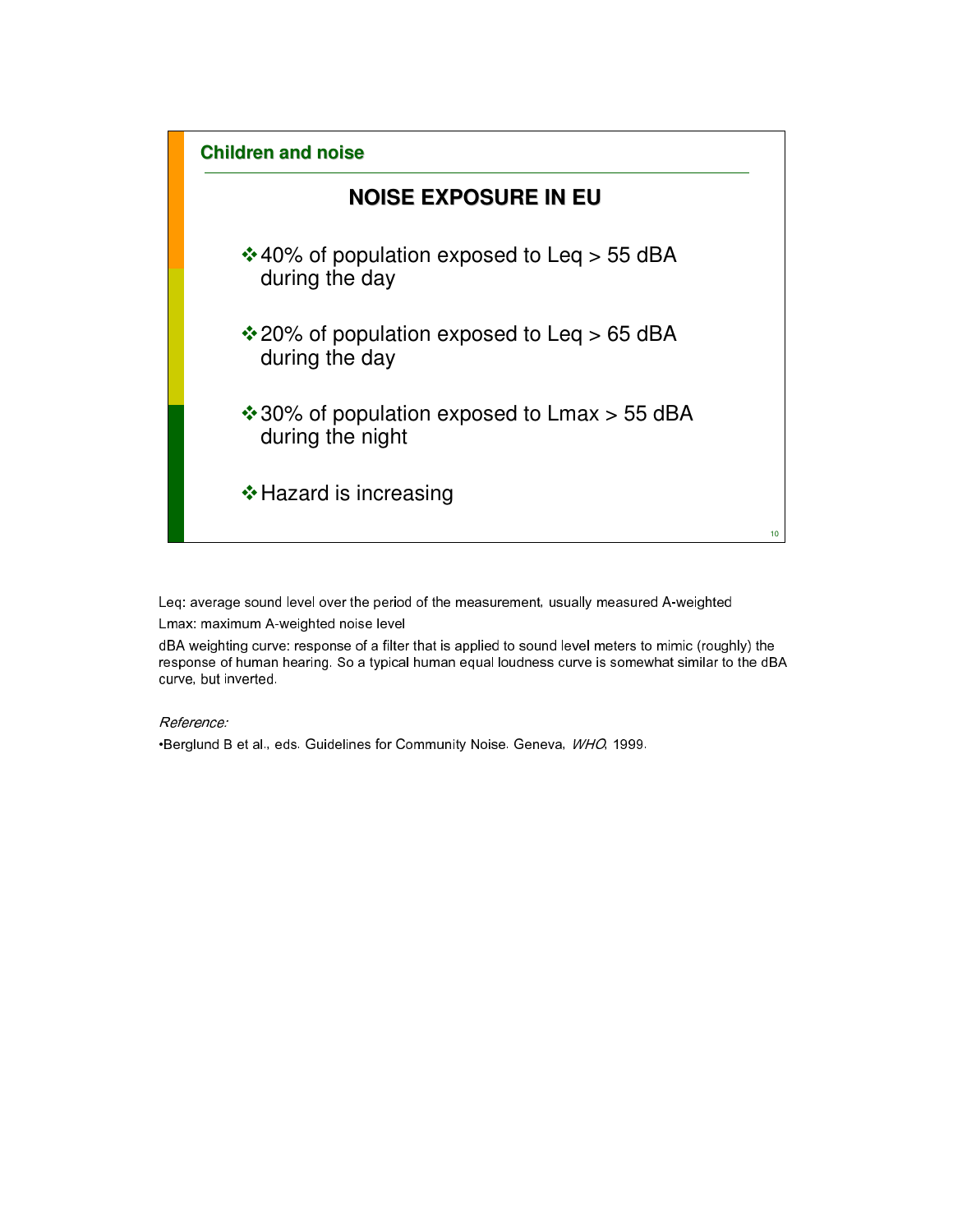

Noise contamination or noise pollution is a concept which implies harmful levels of excess noise. Noise intense enough to cause harm is widely spread.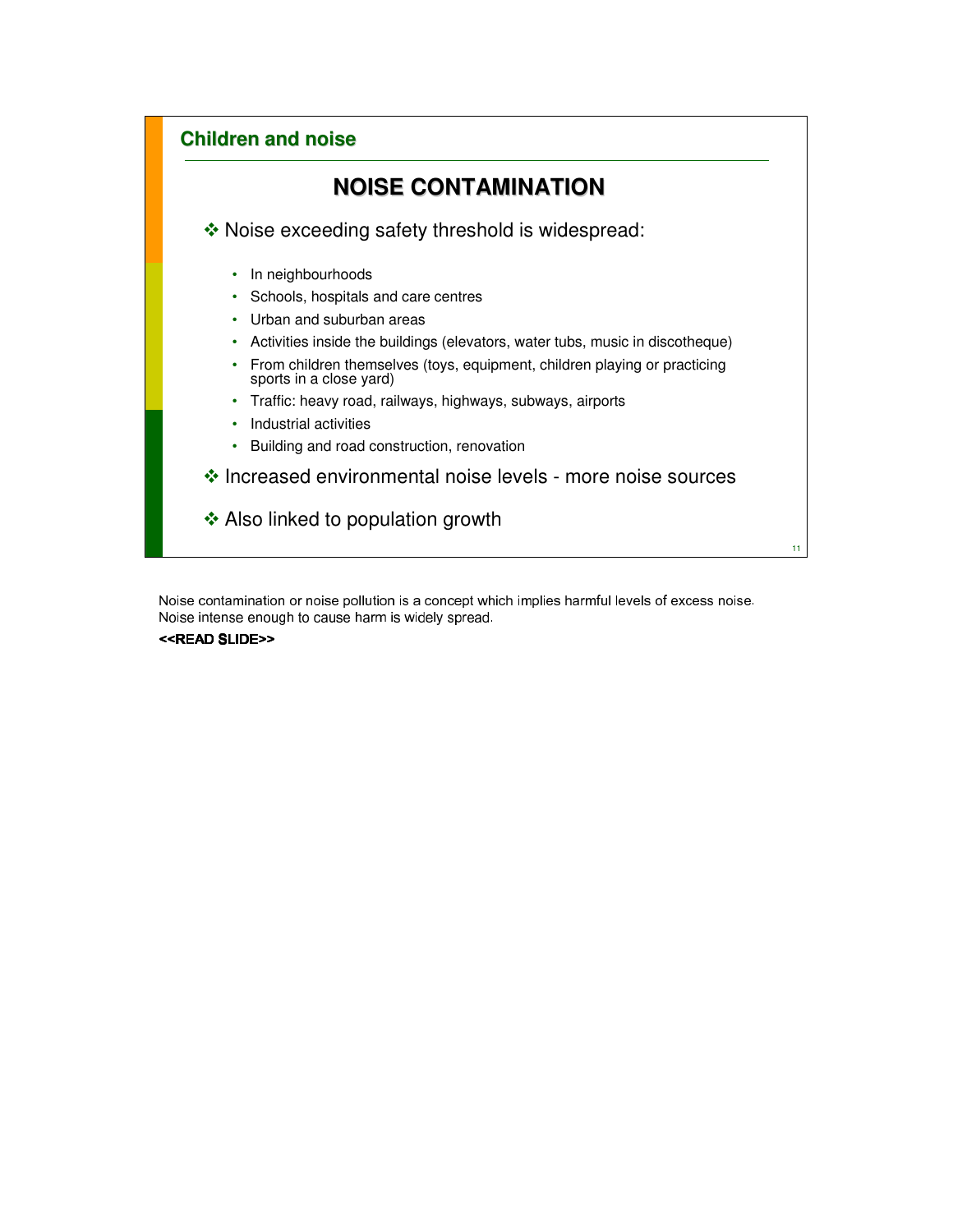# **CONTENTS**

**1. Introduction**

# **2. Vulnerability of children**

- **3. Adverse health effects**
- **4. Effects by age-group**
- **5. Taking action**
- **6. Discussion**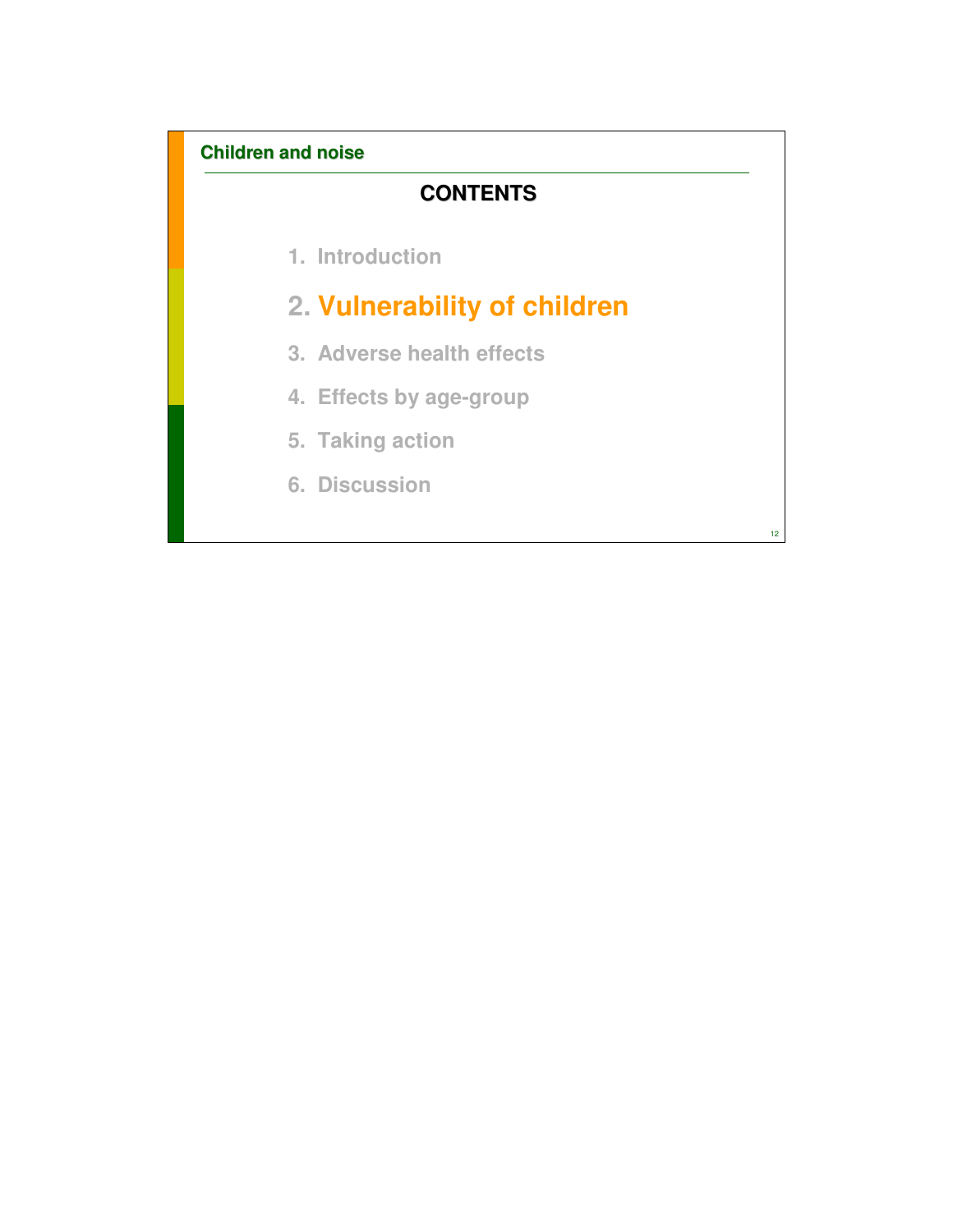# **Children and noise VULNERABLE GROUPS OF CHILDREN**  $\div$  The fetus and babies ❖ Preterm, low birth weight and small for gestational age babies  **☆ Children with dyslexia and hyperactivity ❖ Children on ototoxic medication**

13

It is logical to consider certain subgroups of children (since conception) to be particularly at risk for harm from excess noise exposure. These include the fetus, babies and very young infants born preterm, with low birth weight or small for gestational age. Also, children who have learning disabilities or attention difficulties may be more likely to develop early problems with mild hearing loss compared to children without these challenges, and children on ototoxic medications may have higher likelihood of developing problems from exposure to excess noise.

#### Reference:

•Carvalho WB, et al. Noise level in a pediatric intensive care unit. *J Pediatr* , 2005, 81:495-8.

OBJECTIVES: The purpose of this study was to verify the noise level at a PICU. METHODS: This prospective observational study was performed in a 10 bed PICU at a teaching hospital located in a densely populated district within the city of São Paulo, Brazil. Sound pressure levels (dBA) were measured 24 hours during a 6-day period. Noise recording equipment was placed in the PICU access corridor, nursing station, two open wards with three and five beds, and in isolation rooms. The resulting curves were analyzed. RESULTS: A basal noise level variation between 60 and 70 dBA was identified, with a maximum level of 120 dBA. The most significant noise levels were recorded during the day and were produced by the staff. CONCLUSION: The basal noise level identified exceeds International Noise Council recommendations. Education regarding the effects of noise on human hearing and its relation to stress is the essential basis for the development of a noise reduction hearing and its relation to stress is the essential basis for the development of a noise reduction<br>program.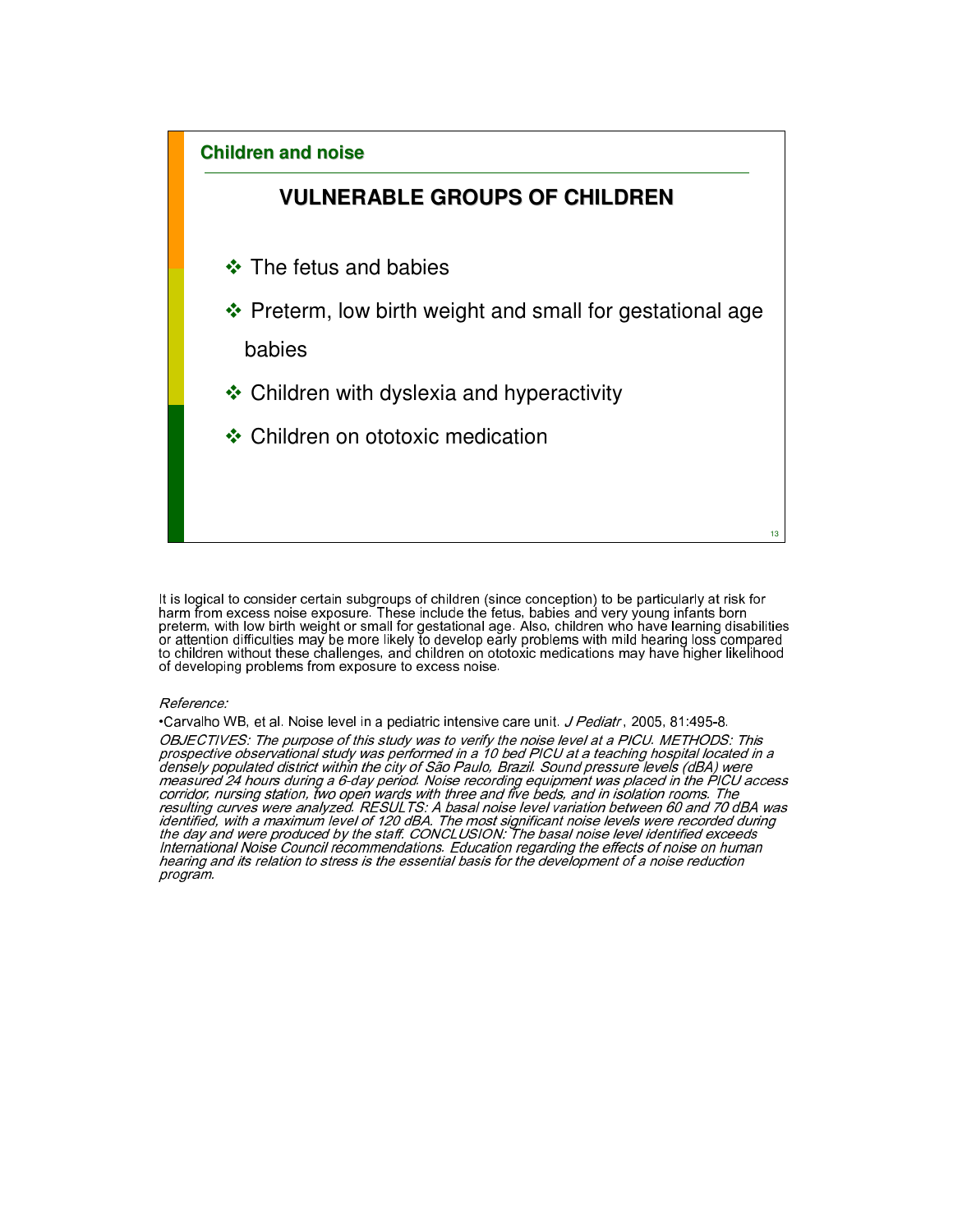

Special vulnerability of children to noise. The known increased risk is due to <<READ SLIDE>>

#### Noise effects in children

"Children may be more prone to the adverse effects of noise because they may be more frequently exposed….and they are more susceptible to the impact of noise". (Tamburlini, 2002)

#### Reference:

•Children's health and the environment: A review of evidence. Tamburlini G et al., eds. EEA-WHO, 2002 (www.eea.europa.eu/publications/environmental\_issue\_report\_2002\_29)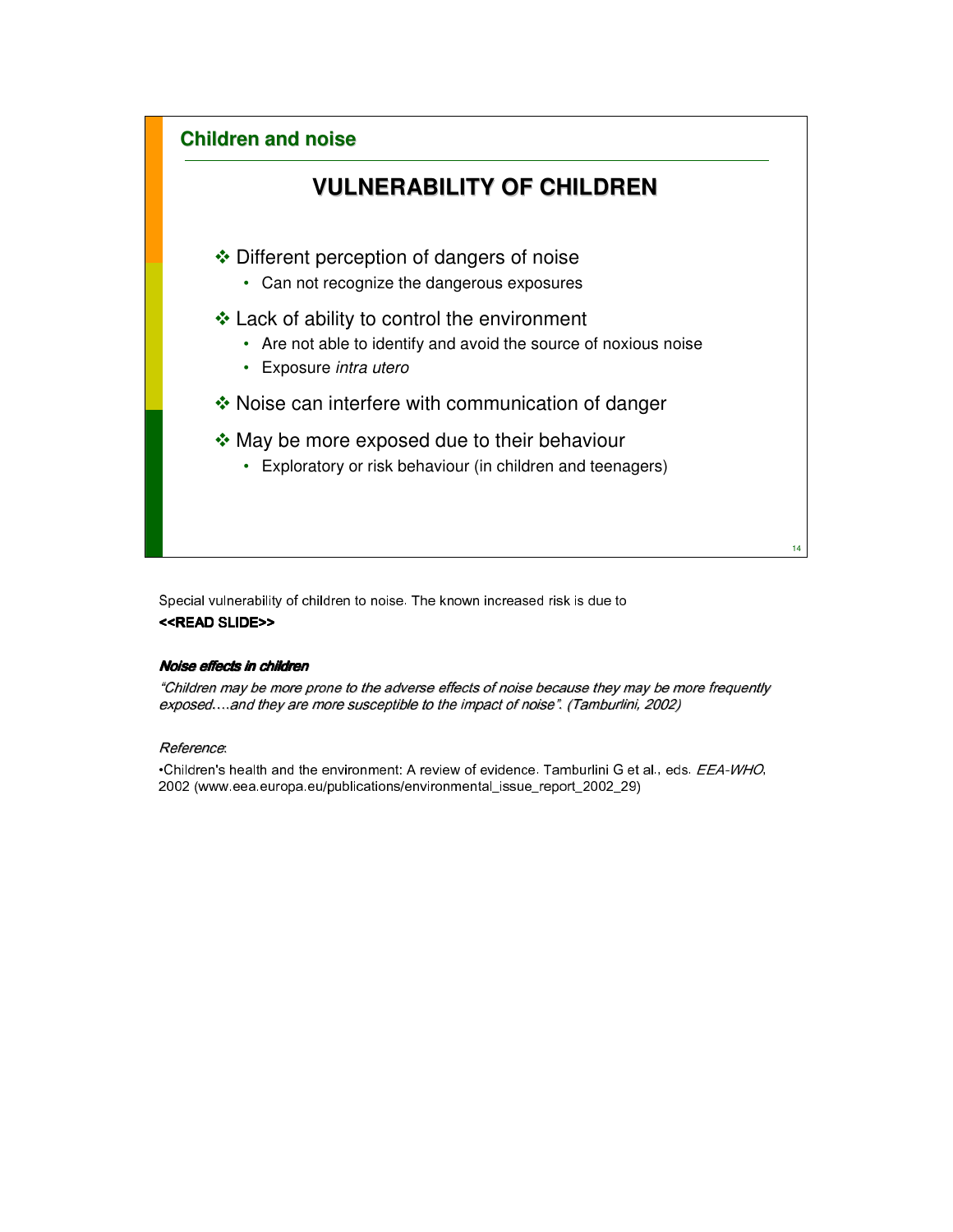# **VULNERABILITY OF CHILDREN**

Why might children be more susceptible to noise effects?

- ❖ Possible increased risk due to immaturity Increased cochlear susceptibility?
	- In utero
	- Animal data studies
- **❖** Critical periods in relation to learning
- ❖ Lack of developed coping repertoires
- $\cdot$  Vulnerable tasks \ Vulnerable settings (schools, home, streets)

What might be the implications of noise effects?

- ❖ Lifelong impairment of learning and education
- ❖ Short-term deficit followed by adaptation
- ❖ Non intentional lesions

15

#### <<READ SLIDE>>

Exposure to excessive noise and vibration during pregnancy may result in high frequency hearing loss in the newborn, may be associated with prematurity and growth retardation, although the scientific evidence remains inconclusive.

The role of the amniotic fluid is not yet defined, nor when and which noises or vibrations can damage the fetal development of the auditory system (e.g. cochlea). Concern about synergism between exposure to noise and ototoxic drugs remains incompletely defined. There are studies on fetal audition dating from 1932 that explore the reaction of the fetus to external noises but even today this remains incompletely characterized.

#### References:

•Children's health and the environment: A review of evidence, Ed. Tamburlini G. et al, EEA-WHO, 2002 (www.eea.europa.eu/publications/environmental\_issue\_report\_2002\_29).

•National Institute of Public Health Denmark. Health Effects of Noise on Children and Perception of the Risk of Noise. Bistrup ML, ed. Copenhagen, Denmark: National Institute of Public Health Denmark, 2001, 29.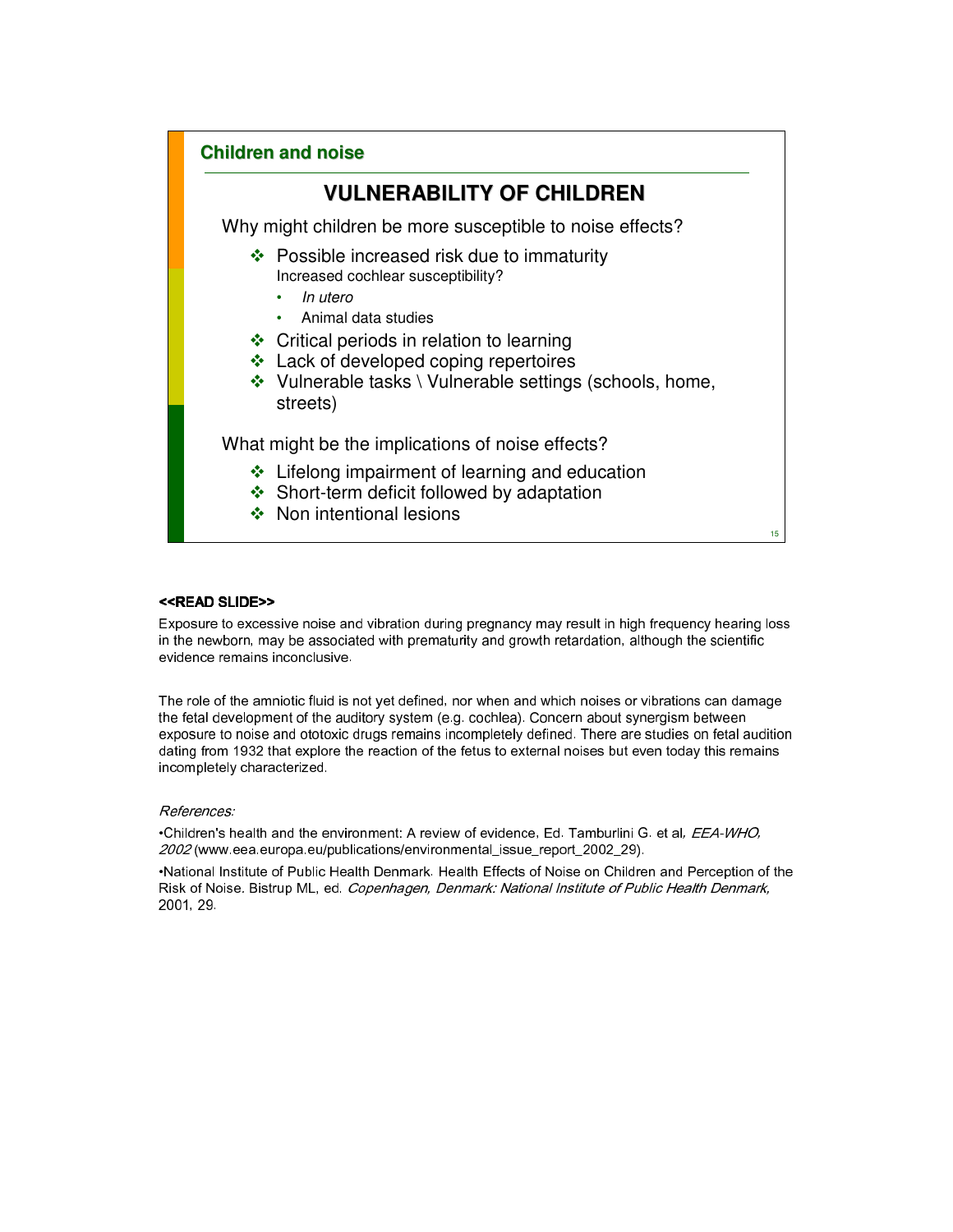# **CONTENTS**

- **1. Introduction**
- **2. Vulnerability of children**

# **3. Adverse health effects**

- **4. Effects by age-group**
- **5. Taking action**
- **6. Discussion**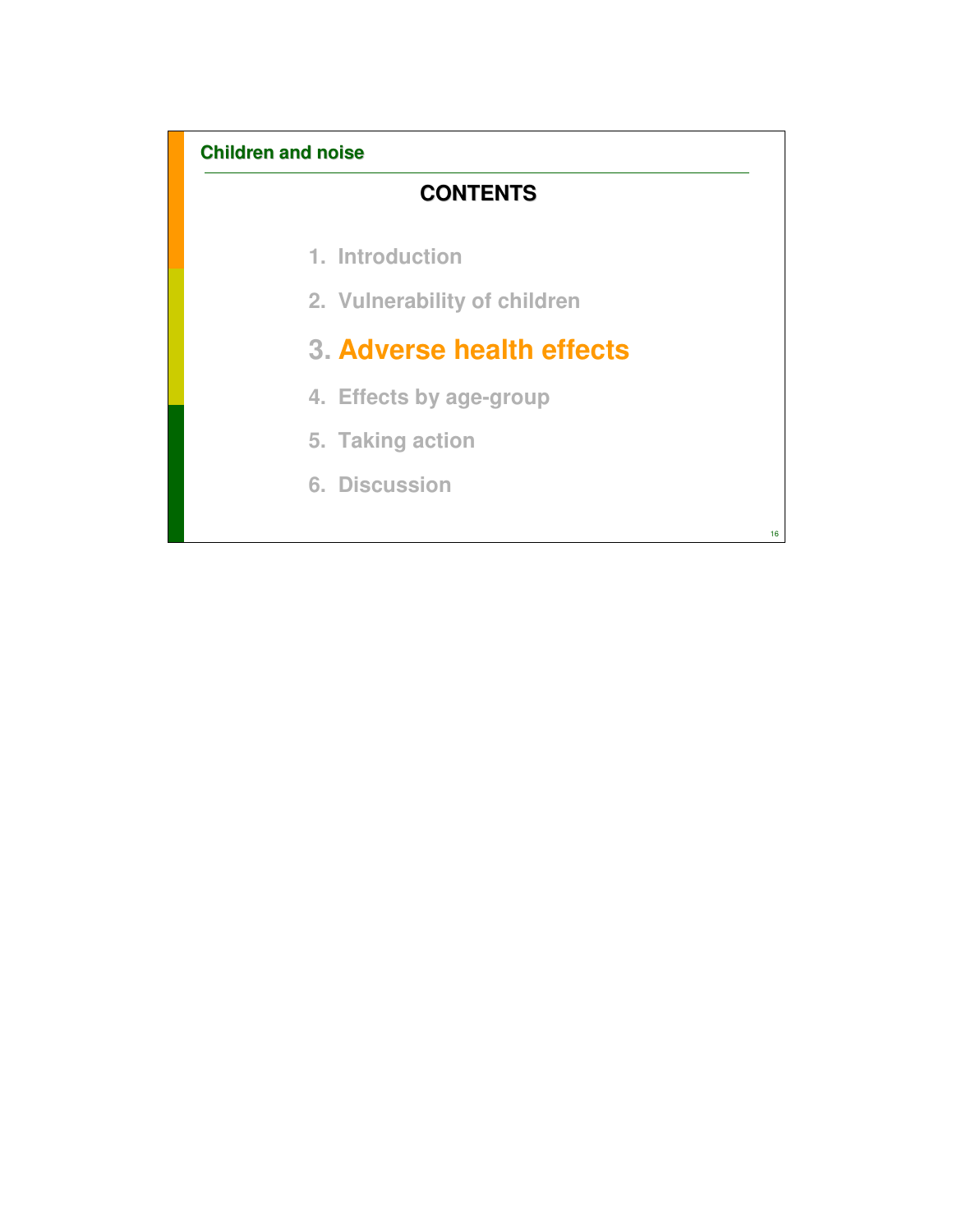# **ADVERSE EFFECTS FROM EXCESS NOISE EXPOSURE**

### Direct ear damage

- Noise induced hearing loss
- Noise induced threshold shift

#### ❖ Indirect adverse effects

- Physiological effects
- Psychological effects

 $\triangle$  Impaired cognition

## **Characteristics of the sound can modify effect**

Adverse effects can be divided into direct damage, indirect adverse effects and impaired cognition. Many effects of noise exposure are more thoroughly studied in adults than in children.

The degree of adverse effect is modified by the sound characteristics.

•Vibration: can be acute or chronic, audible or inaudible. Vibration can be transmitted to all the body directly through the skin or bones.

**·Frequencies:** lower and higher (ultra and infra sounds) can also damage the human hearing system, despite being imperceptible, and have important consequences for life (loss of hearing). These consequences can also be present after chronic exposure to low frequency non audible sounds (chronic back noise exposure). Incubators are an example of this exposure.

•Intensity: Direct blows to the ears, very loud noise (pneumatic hammer or drill, fire arms, rocket), and sudden but intense sounds can destroy the eardrum and damage the hair cells of the cochlea by bypassing the protective reflexes. Acute trauma can cause a lifelong lesion.

•Periodicity and Duration: Impulse noise is more harmful than continuous because it bypass the natural protective reaction, the damping-out of the ossicles mediated by the facial nerve. Loud noise may result in temporary decrease in the sensitivity of hearing and tinnitus, but repeated exposure may cause these temporary conditions to become permanent.

17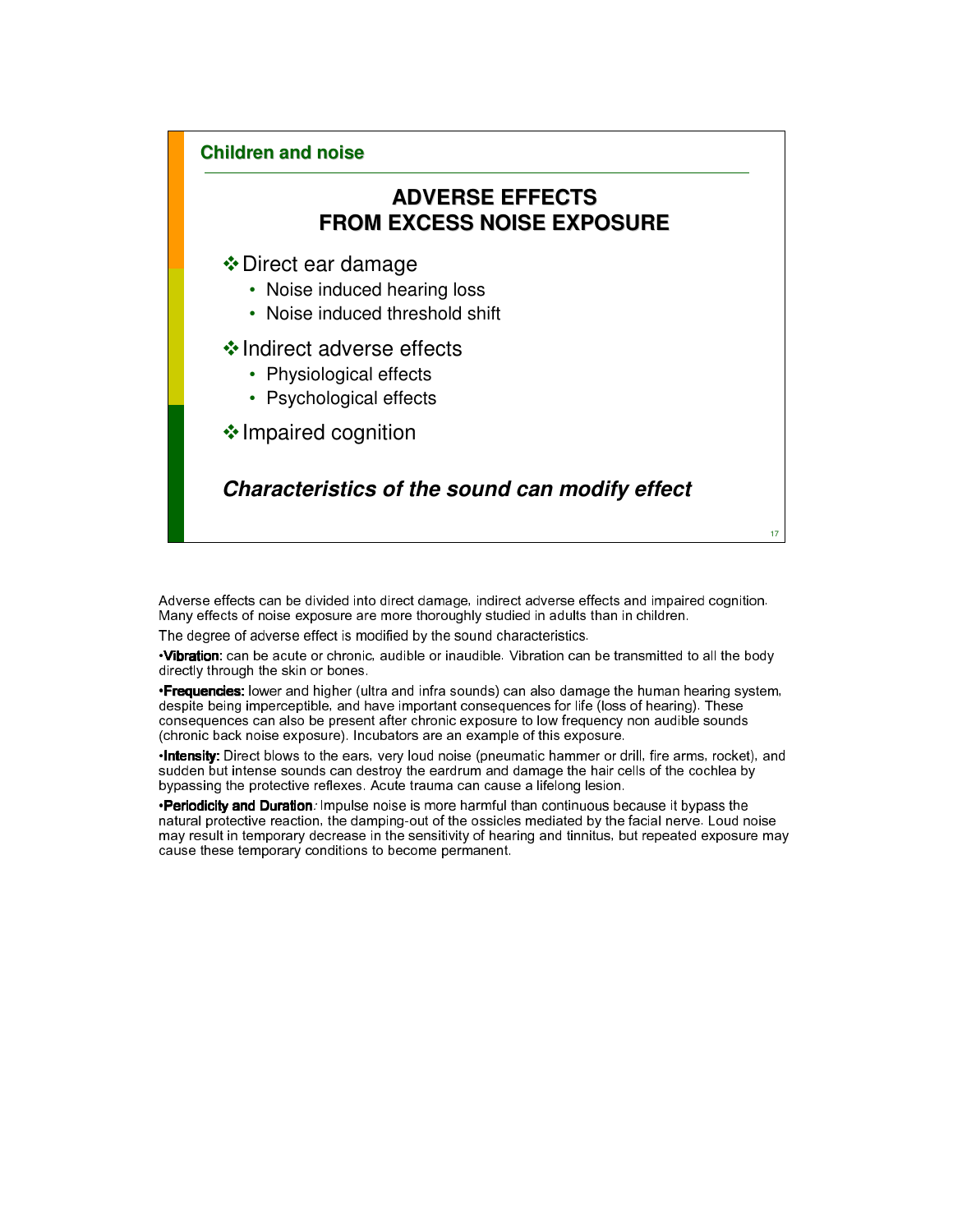

Normal healthy "hair cells" transform vibration into nerve impulses sending messages to the brain. Trauma to the hair cells of the cochlea results in hearing loss. Prolonged exposure to sounds louder than 85 dBA is potentially injurious (85 dBA is tolerable for an occupational exposure). Continuous exposure to hazardous levels of noise tend to affect high frequencies regions of the cochlea first. Noise induces hearing loss gradually, imperceptibly, and often painlessly. Often, the problem is not recognized early enough to provide protection. Further, it may not be recognized as a problem, but merely considered a normal consequence of ordinary exposure, and part of the environment and daily life.

#### References:

•Moeller, Environmental health, Harvard University Press, 1992 •VIMM (Veterinarian Institute of Molecular Medicine, Italy): www.vimm.it/cochlea/cochleapages/theory/hcells/hcells.htm

#### Pictures:

•VIMM (Veterinarian Institute of Molecular Medicine, Italy): www.vimm.it/cochlea/cochleapages/theory/hcells/hcells.htm - used with copyright permission.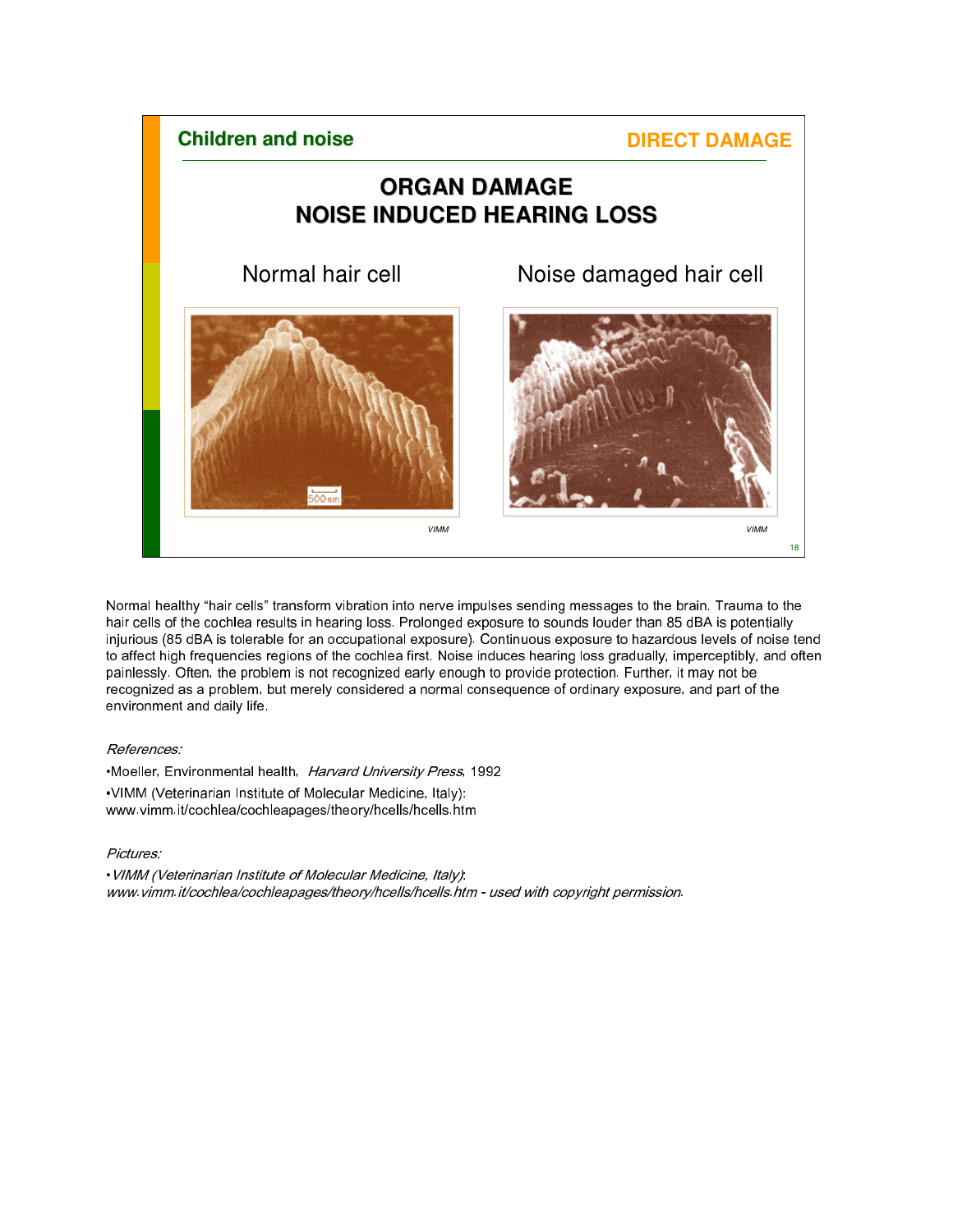

#### << NOTE TO USER: If possible place an audiogram of a child living in your local environment here to illustrate either normal hearing, or hearing damaged by environmental noise. >>

Noise-induced hearing loss is insidious, but increases with time, usually beginning in adolescent years. As shown here, it affects the high frequencies first. The speech window is between 500 and 4000 Hz, so it is not surprising that high frequency loss of large magnitude could go undetected for long periods of time without formal testing.

Picture:

•OSHA (U.S. Department of Labor Occupational Safety & Health Administration) www.osha.gov/dts/osta/otm/noise/images/sensorineural\_loss\_audiogram.gif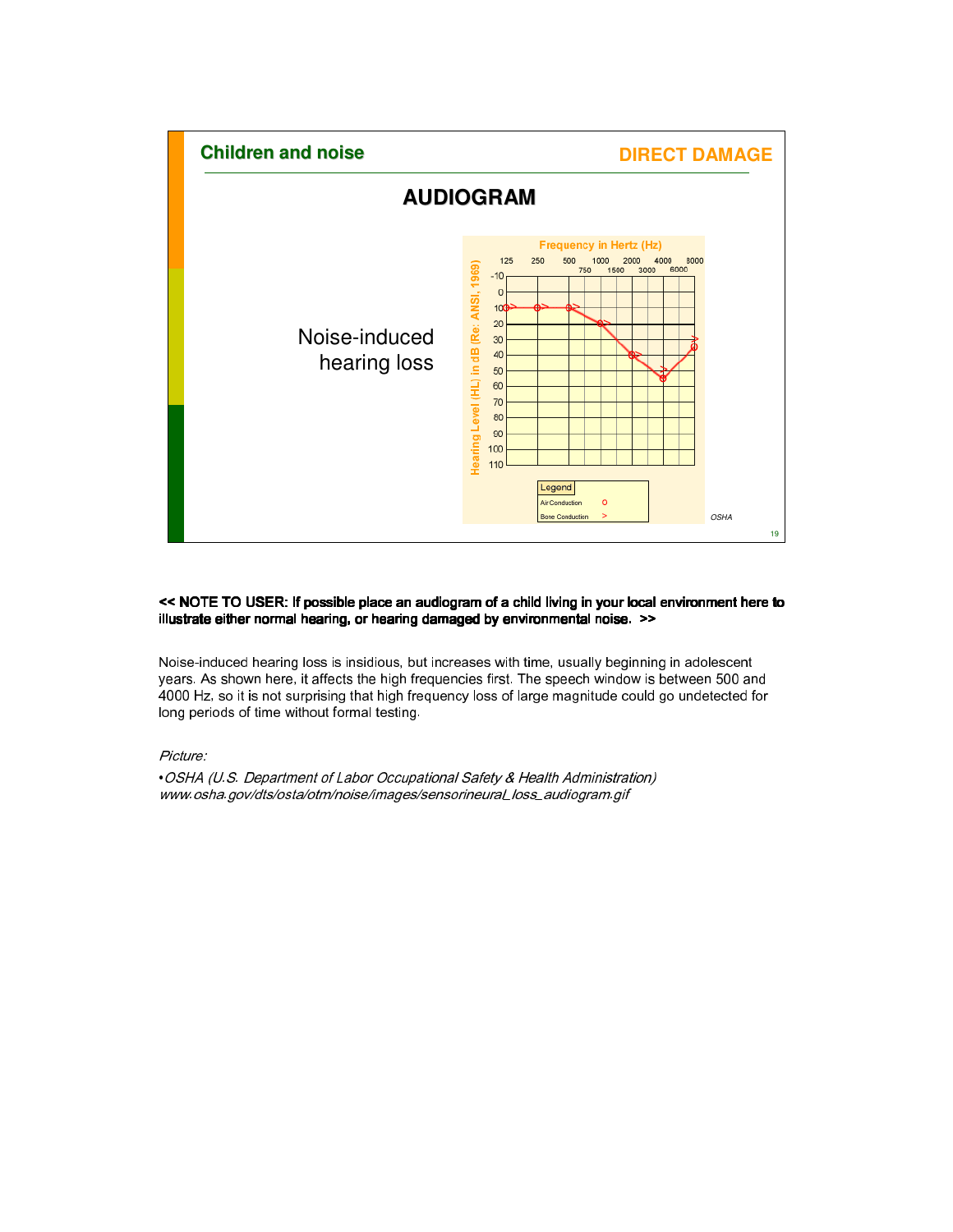**DIRECT DAMAGE** 

20

# **CHILDREN AND NOISE: SETTINGS**

| Noise at home<br>Home appliances<br>Noise in incubators | $50 - 80$ dB A<br>78 - 102 dB A<br>60 - 75 dB A,<br>peak sounds 120 dB A |
|---------------------------------------------------------|--------------------------------------------------------------------------|
| Noise in hospitals                                      | $> 70$ dB A                                                              |
| Day-care institutions                                   | $75 - 81$ dB A                                                           |
| Noise from toys peak sounds                             | 79 - 140 dB A                                                            |
| Background noise in schools                             | $46.5 - 77.3$ dB A                                                       |
|                                                         |                                                                          |

These ranges represent excessive everyday exposures of children to sound.

References:

•Committee on Environmental Health. Noise: A Hazard for the Fetus and Newborn. Pediatrics, 1997, 100:724-27.

•Etzel RA, ed. Pediatric Environmental Health. 2nd ed. American Academy of Pediatrics Committee on Environmental Health.; Elk Grove Village, IL: American Academy of Pediatrics, 2003.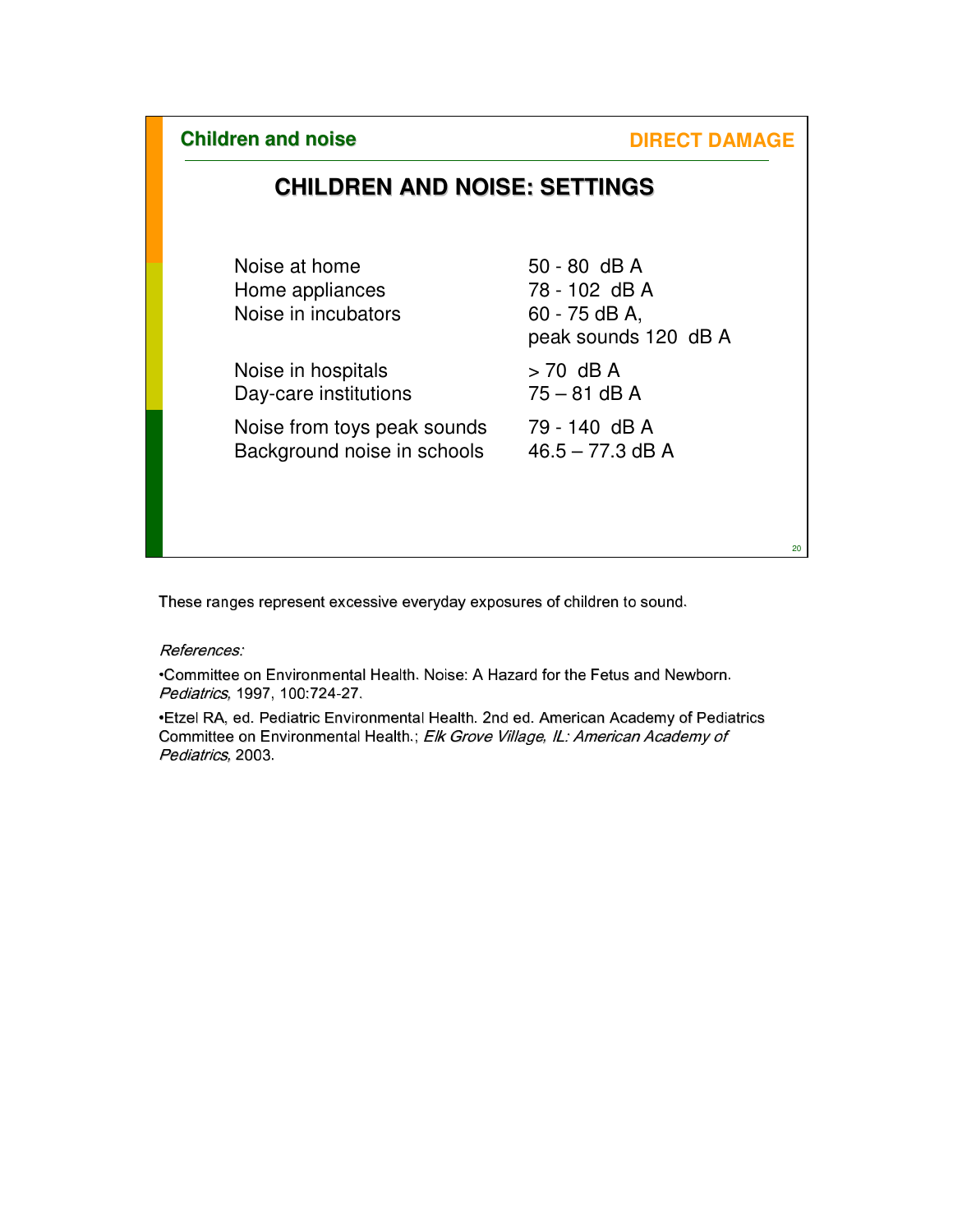**Children and noise NOISE INDUCED THRESHOLD SHIFT (NITS)**  $\triangle$  Initially - a temporary condition • Decrease in sensitivity to noise • Tinnitus Caused by exposure to loud noises ◆ May be reversible or irreversible • Severity and duration of exposure • Continuous and recurrent exposure **DIRECT DAMAGE** 

Exposure to loud noise may result in a temporary decrease in the sensitivity of hearing and tinnitus. This condition, called temporary noise-induced threshold shift (NITS), lasts for several hours depending on the degree of exposure, and may become permanent depending on the severity and duration of noise exposure. Noise induced threshold shifts may be reversible; however, continued excessive noise exposure could lead to progression of NITS to include other frequencies and lead to increase severity and permanent hearing loss. The consequences of these measured NITS may be enormous if they progress to a persistent minimal sensorineural hearing loss. In school-aged children, minimal sensorineural hearing loss has been associated with poor school performance and social and emotional dysfunction.

21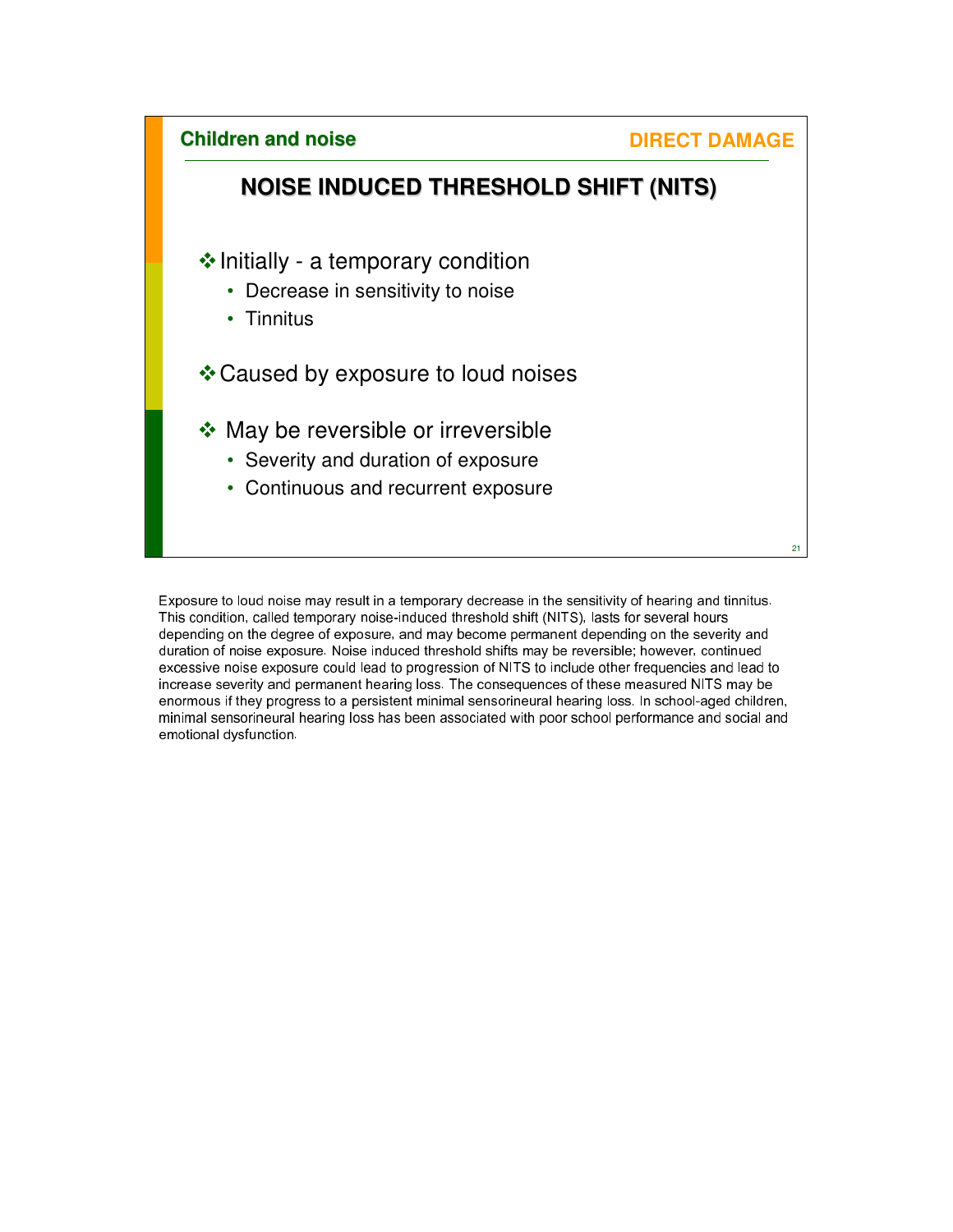22

# **PREVALENCE NOISE INDUCED THRESHOLD SHIFTS**

National survey US children (n=5249)

| <b>Characteristics</b> | ℅    | (95% CI)                                 |
|------------------------|------|------------------------------------------|
| Age: $6-11$ years old  | 8.5  | $(6.9 - 10.0)$                           |
| 12-19 years old        | 15.5 | $(13.3 - 17.6)$                          |
| Sex:<br>Male           | 14.8 | $(12.3 - 17.3)$                          |
| Female                 | 10.1 | $(8.3 - 11.8)$                           |
| Urban status:          |      |                                          |
| Metropolitan           | 11.9 | $(9.8 - 14.0)$                           |
| Non-metropolitan       | 13.0 | $(11.3 - 14.6)$                          |
|                        |      | Niskar AS, Pediatrics, 2001, 108(1):40-3 |

This is evidence that children are experiencing changes in hearing which are consistent with excess noise exposure. These data show the prevalence of Noise Induced Threshold Shift (NITS) in children which increases with age. The prevalence of NITS in one or both ears among children 6-19 year of age in the USA was recently found to be 12.5% (or 5.2 million) children affected. Most children with NITS have an early phase of NITS in only one ear and involving only a single frequency, however among children with NITS, 4.9% had moderate to profound NITS. This table demonstrates several points. First, older children have a higher prevalence of NITS compared to younger children suggesting that ongoing exposure to excess noise in the environment may be causing cumulative hearing damage. Boys in this survey were more likely to have evidence of excess noise exposure measured as NITS compared to girls, but there was little difference between urban and non-urban status.

#### Reference:

•Niskar AS. Estimated prevalence of noise-induced hearing threshold shifts among children 6 to 19 years of age: the Third National Health and Nutrition Examination Survey, 1988-1994, United States. Pediatrics, 2001, 108(1):40-3

This analysis estimates the first nationally representative prevalence of noise-induced hearing threshold shifts (NITS) among US children. Historically, NITS has not been considered a common cause of childhood hearing problems. Among children, NITS can be a progressive problem with continued exposure to excessive noise, which can lead to high-frequency sound discrimination difficulties (eg, speech consonants and whistles). The Third National Health and Nutrition Examination Survey (NHANES III) was conducted from 1988 to 1994. NHANES III is a national population-based cross-sectional survey with a household interview, audiometric testing at 0.5 to 8 kHz, and compliance testing. A total of 5249 children aged 6 to 19 years completed audiometry and compliance testing for both ears in NHANES III. The criteria used to assess NITS included audiometry indicating a noise notch in at least 1 ear. RESULTS: Of US children 6 to 19 years old, 12.5% (approximately 5.2 million) are estimated to have NITS in 1 or both ears. In the majority of the children meeting NITS criteria, only 1 ear and only 1 frequency are affected. In this analysis, all children identified with NITS passed compliance testing, which essentially rules out middle ear disorders such as conductive hearing loss. The prevalence estimate of NITS differed by sociodemographics, including age and sex. CONCLUSIONS: These findings suggest that children are being exposed to excessive amounts of hazardous levels of noise, and children's hearing is vulnerable to these exposures. These data support the need for research on appropriate hearing conservation methods and for NITS screening programs among school-aged children. Public health interventions such as education, training, audiometric testing, exposure assessment, hearing protection, and noise control when feasible are all components of occupational hearing conservation that could be adapted to children's needs with children-specific research.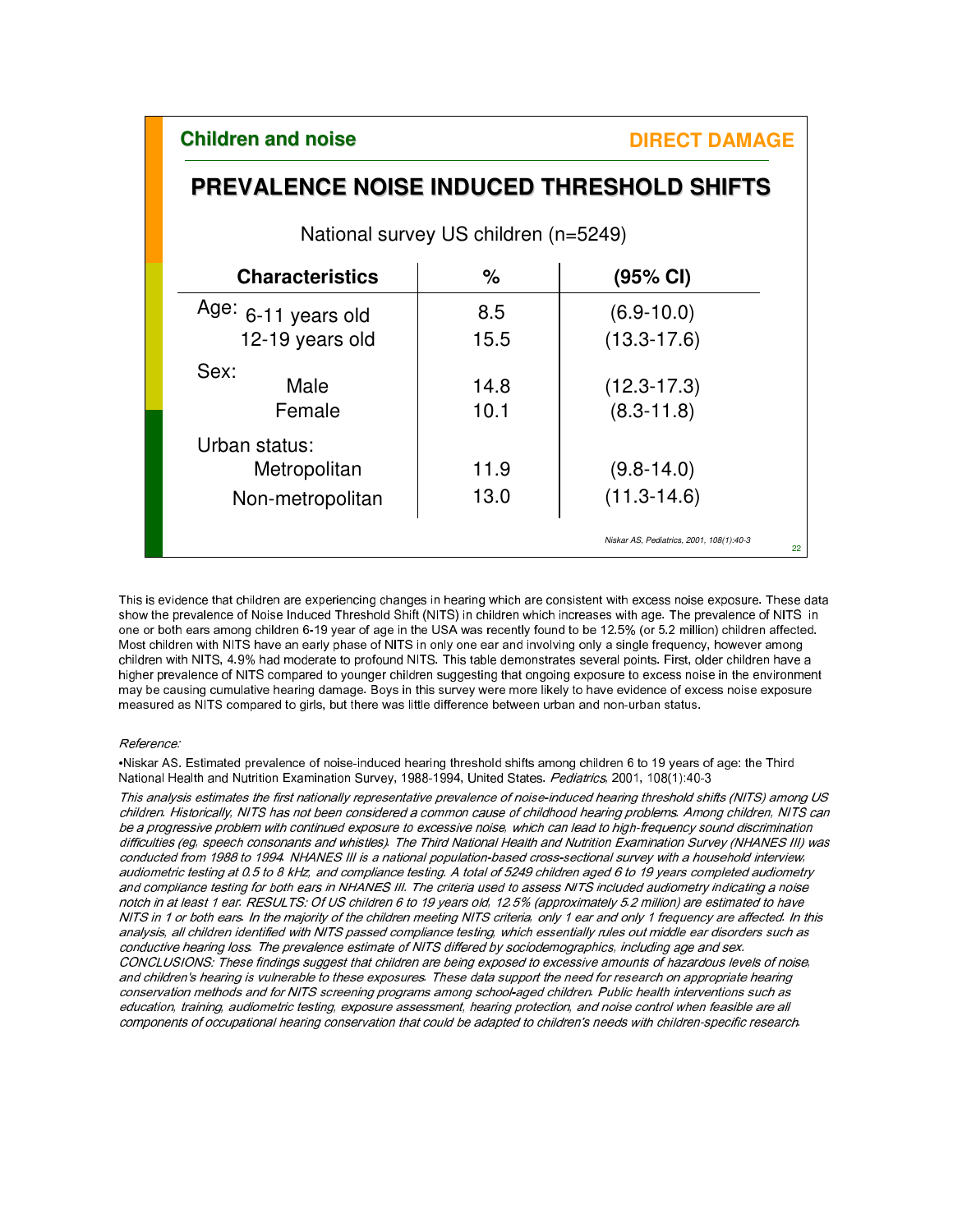

The next section will review the indirect adverse effects of noise listed here.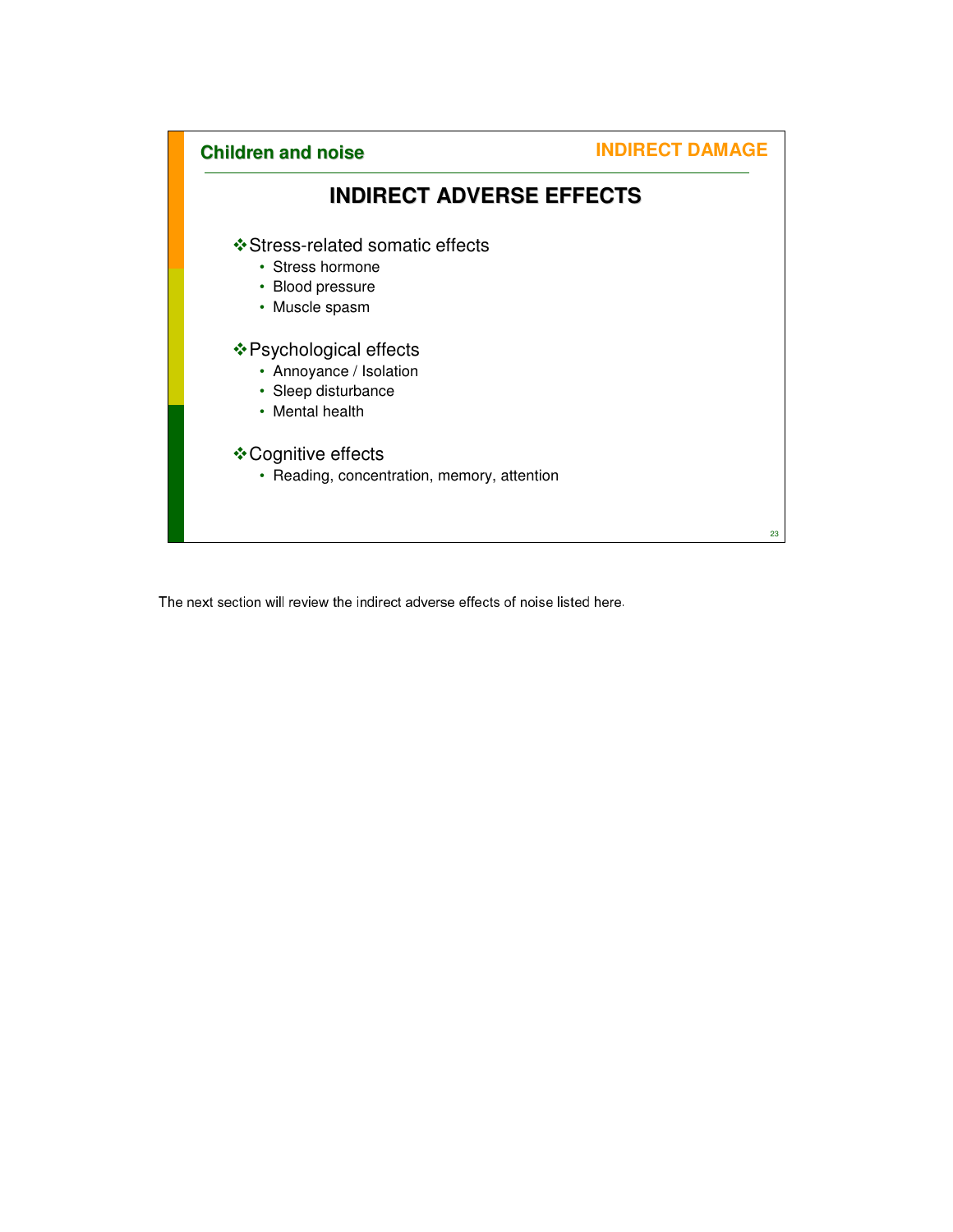#### **INDIRECT DAMAGE Children and noise PHYSIOLOGICAL EFFECTS OF NOISE SUMMARY OF POSSIBLE** SUBJECTIVE RESPONSE<br>IRBITABILITY<br>PERCEPTION OF LOUDNESS **CLINICAL MANIFESTATIONS** OF STRESS INGREASED SUGAR,<br>CHOLESTEROL, AND<br>ADRENALINE CONCOMITANT WITH NOISE CHANGES IN<br>HEART RATE GAL VANIC<br>SKIN RESPONSE INGREASED ACTIVITY<br>RELATED TO<br>ULCER FORMATION INCREASED<br>BLOOD PRESSURE ę **INCREASED** INCREASED<br>ADBENAL HORMONES<br>(COR HOOSTERDNE,<br>CORTISOL) CHANGES IN<br>INTESTINAL MOTILITY CHANGES IN SKELETAL<br>MUSCLE TENSION VASOCONSTRICTION t in EPA There might be harmful consequences to health during the state of alertness as well as when the body is unaware or asleep. 24

There are a variety of physiological effects that have been documented or postulated as a result of excess noise exposure.

#### <<READ SLIDE>>

References:

#### Stress response:

•Frankenhaeuser M. Immediate and delayed effects of noise on performance and arousal. *Biol Psychol*, 1974, 2:127-33

Increased excretion of adrenaline and noradrenaline demonstrated in humans exposed to noise at 90 dBA for 30 minutes.

•Henkin RI. Effect of sound on the hypothalamic-pituitary-adrenal axis. Am J. Physiol, 1963, 204:710-14 Hypothalamic- pituitary- adrenal axis is sensitive to noise as low as 65 dBA (53% increase in plasma 17 HO corticosteroid levels).

•Rosenberg J. Jets over Labrador and Quebec: noise effects on human health. *Can. Med. Assoc. J.*, 1991, 144(7):869-75.

Biochemical evidence of the stress response was found in elevated urinary cortisol and hypertension accompanied a 30 minute exposure to 100dBA in 60 children aged 11 to 16 years.

#### Sleep derivation:

Noise levels at 40-50 dBA result in 10-20% increase in awakening or EEG changes

•Falk SA. Hospital noise levels and potential health hazards. *Engl. J Med.*, 1973, 289(15):774-81 •Hilton BA. Quantity and quality of patient's sleep and sleep-disturbing factors in respiratory intensive care unit,  $J$ Adv Nurs, 1976, 1(6):453-68

•Thiessen GJ. Disturbance of sleep by noise. J. Acoustic Soc. Am., 1978, 64(1):216-22

#### Cardiovascular effects:

•Etzel RA, ed. *Pediatric Environmental Health.* 2nd ed. American Academy of Pediatrics Committee on Environmental Health. Elk Grove Village, IL: American Academy of Pediatrics; 2003. Exposure to noise levels greater than 70 dBA causes increases in vasoconstriction, heart rate and blood pressure

Picture:

•EPA (U.S. Environmental Protection Agency)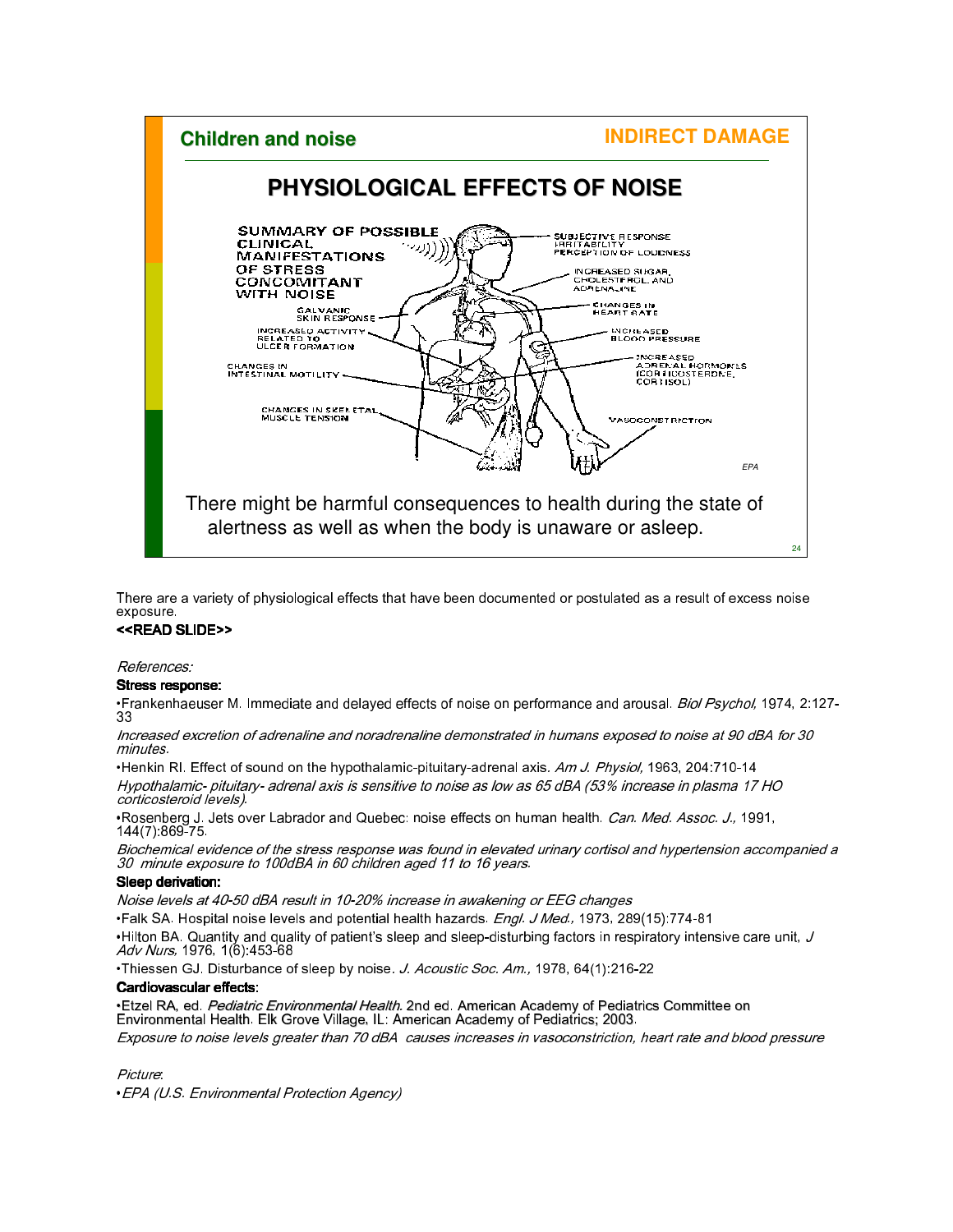| <b>Noise</b><br>type (leq) | <b>Noise</b><br>exposure | N° I |     | Adrenaline Noradrenaline Cortisol |             | <b>Author</b>   |
|----------------------------|--------------------------|------|-----|-----------------------------------|-------------|-----------------|
| Aircraft                   | 53, 62                   | 217  | $+$ | $\ddot{}$                         | $\ddot{}$   | Evans, 1998     |
| Aircraft                   | 56, 70                   | 40   | 0   | 0                                 | 0           | Ising, 1999     |
| Road, Rail                 | < 50, >60                | 115  | 0   | 0                                 | $\ddot{}$   | Evans, 2001     |
| Road                       | 30-54, 55-78             | 56   |     |                                   | $+$         | Ising, 2001     |
| Aircraft                   | < 57, >66                | 238  |     |                                   | $\mathbf 0$ | Stansfeld, 2001 |
| Aircraft                   | 53, 62                   | 204  | 0   | $\Omega$                          | $\mathbf 0$ | Haines, 2001    |

### **STRESS HORMONES - CHILDREN**

Adapted from Babisch W, Noise Health, 2003, 5(18):1-11

25

In experimental studies with humans carried out in the laboratory, unequivocal findings of noise exposure on the endocrine system have been sometimes observed. However, exposure conditions vary considerably between experiments. Furthermore, secretory patterns of hormone excretion vary between individuals. It is not clear as to what extent findings from experimental studies on endocrine responses of noise reflect a potential health hazard. To more completely characterize these indirect adverse effects of excess noise, there is a need to 1) develop a consensus on measurement techniques, 2) replicate results of adult studies in children, and 3) link hormone levels to health impairment. When it is done, stress hormone responses may identify risk groups.

Leq: average sound level over the period of the measurement, usually measured A-weighted N°: number of subjects

#### Reference:

•Babisch W. Stress hormones in the research on cardiovascular effects of noise. Noise Health, 2003, 5(18):1-11

In recent years, the measurement of stress hormones including adrenaline, noradrenaline and cortisol has been widely used to study the possible increase in cardiovascular risk of noise exposed subjects. Since endocrine changes manifesting in physiological disorders come first in the chain of cause-effect for perceived noise stress, noise effects in stress hormones may therefore be detected in populations after relatively short periods of noise exposure. This makes stress hormones a useful stress indicator, but regarding a risk assessment, the interpretation of endocrine noise effects is often a qualitative one rather than a quantitative one. Stress hormones can be used in noise studies to study mechanisms of physiological reactions to noise and to identify vulnerable groups. A review is given about findings in stress hormones from laboratory, occupational and environmental studies.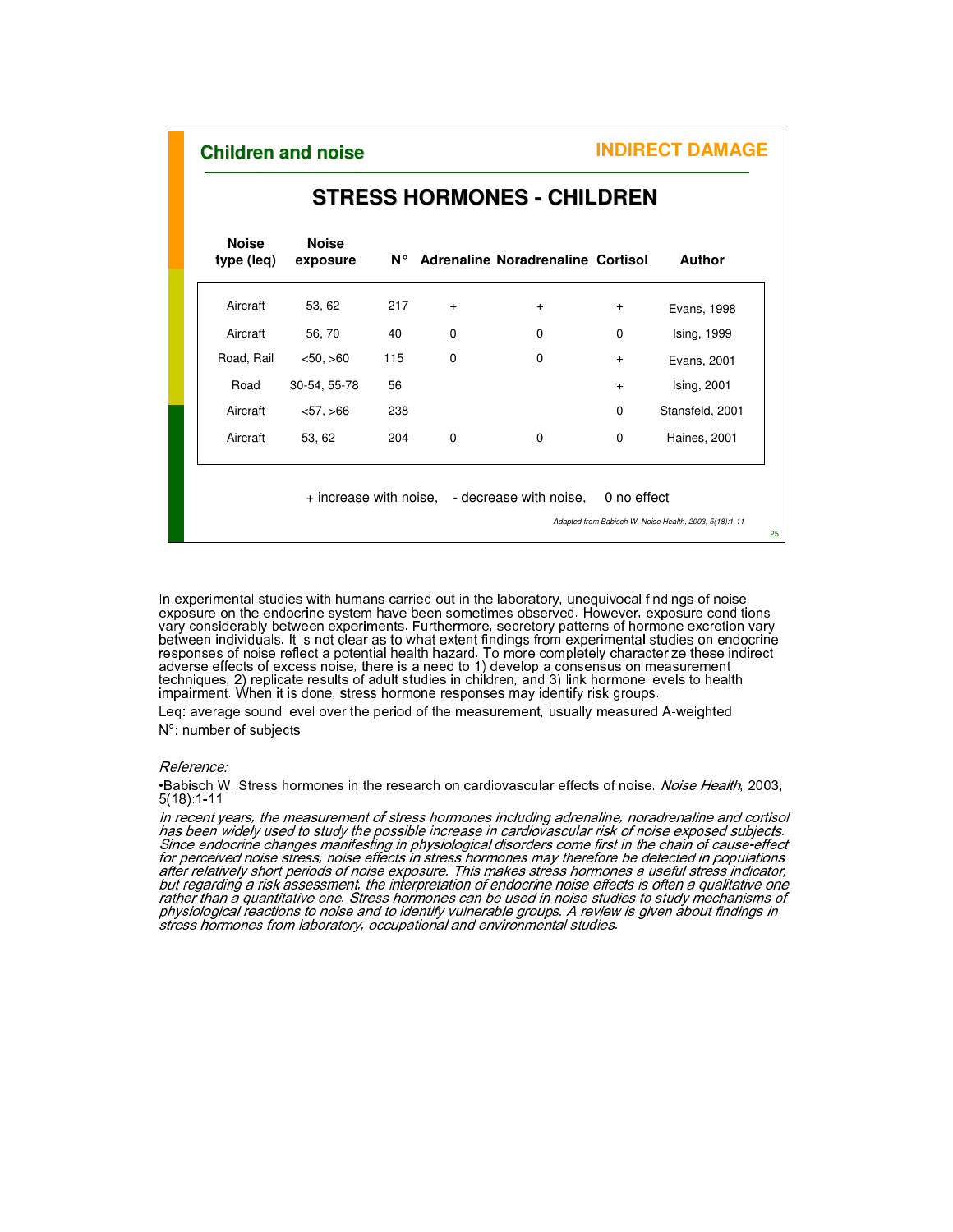### **BLOOD PRESSURE - AIRCRAFT NOISE**

| <b>Study</b>     | Psys (mmHg) Pdia (mmHg) |               | Sound level (Leq)     |
|------------------|-------------------------|---------------|-----------------------|
| Karagodina, 1969 | abnormalities           | abnormalities | distance from airport |
| Cohen, 1980      | $3 - 7$                 | $3-4$         | <70 dBA (indoors)     |
| Cohen, 1981      | no effect               | no effect     | 70 dBA (indoors)      |
| Evans, 1995      | 2                       |               | 68 dBA (outdoors)     |
| Evans, 1998      | 31                      | 3             | 64 dBA (outdoors)     |
| Morrell, 1998    | negative                | negative      | ANE I 45 (outdoors)   |
| Morrell, 2000    | no effect               | negative      | ANE I 45 (outdoors)   |

 $\cdot$  Inconsistent picture: 3 positive, 4 negative studies

Prospective studies: 1 positive, 1 negative study

Magnitude of effect found in positive studies may be relevant

26

Studies on elevated blood pressure and noise exposure (from aircraft) are also inconsistent. Only the cross-sectional study of Cohen shows that aircraft noise exposure (specifically at school) is statistically significantly associated with increases in systolic and diastolic blood pressure.

Leq: average sound level over the period of the measurement, usually measured A-weighted

Psys: systolic pressure

Pdia: diastolic pressure

dBA weighting curve: response of a filter that is applied to sound level meters to mimic (roughly) the response of human hearing. So a typical human equal loudness curve is somewhat similar to the dBA curve, but inverted.

ANEI: Australian Noise Exposure Index.

#### References:

Aircraft Noise:

•Cohen S. Physiological, motivational and cognitive effects of aircraft noise on children: moving from the laboratory to the field*. Am Psychol.*,<br>1980, 35:231-43.

•Cohen S. Aircraft noise and children: longitudinal and cross-sectional evidence on adaptation to noise and the effectiveness of noise<br>abatement. *J. Pers Soc Psychol.*, 1981, 40:331-45

•Evans G. Chronic noise and psychological stress. Psychological Science, 1995, 6:333-38

•Evans G. Chronic noise exposure and physiological response: a prospective study of children living under environmental stress.<br>*Psychological Science*, 1998, 9:75-77

•Karagodina IL. Effect of aircraft noise on the population near airports. Hygiene and Sanitation, 1969, 34:182-187

•Morrell S. Cross-sectional relationship between blood pressure of school children and aircraft noise. In N.L. Carter, & R.F.S Job (Eds.), Noise Effects. Proceedings of the 7th International on Noise as a Public Health Problem. Sydney, Australia: Noise Effects Inc, 1998, 275-79. •Morrell S. Cross sectional and longitudinal results of a follow up examination of child blood pressure and aircraft noise. The Inner Sydney Child Blood Pressure Study. Proceedings Internoise, SFA, Nice, France, 2000, 4:2071.

•van Kempen E. et al. Noise exposure and children's blood pressure and heart rate: the RANCH project. Occup Environ Med., 2006, 63:632-39

BACKGROUND: Conclusions that can be drawn from earlier studies on noise and children's blood pressure are limited due to inconsistent<br>results, methodological problems, and the focus on school noise exposure. OBJECTIVES: To non-significant increase in blood pressure and heart rate. Aircraft noise exposure at home was related to a statistically significant increase in blood pressure. Aircraft noise exposure during the night at home was positively and significantly associated with blood pressure. The<br>findings differed between the Dutch and British samples. Negative associations were foun pressure, which cannot be explained. CONCLUSION: On the basis of this study and previous scientific literature, no unequivocal<br>conclusions can be drawn about the relationship between community noise and children's blood pr

#### Traffic Noise:

•Babisch W. Blood pressure of 8-14 year old children in relation to traffic noise at home--results of the German Environmental Survey for Children (GerES IV). The Science of the total environment, 2009, 407(22):5839-43.

•Babisch W, Kamp I. Exposure-response relationship of the association between aircraft noise and the risk of hypertension. *Noise Health.*<br>2009 Jul-Sep, 11(44):161-8.

•Belojevic G et al. Urban road-traffic noise and blood pressure and heart rate in preschool children. Environ Int. 2008, 34(2):226-31. Epub 2007 Sep 14.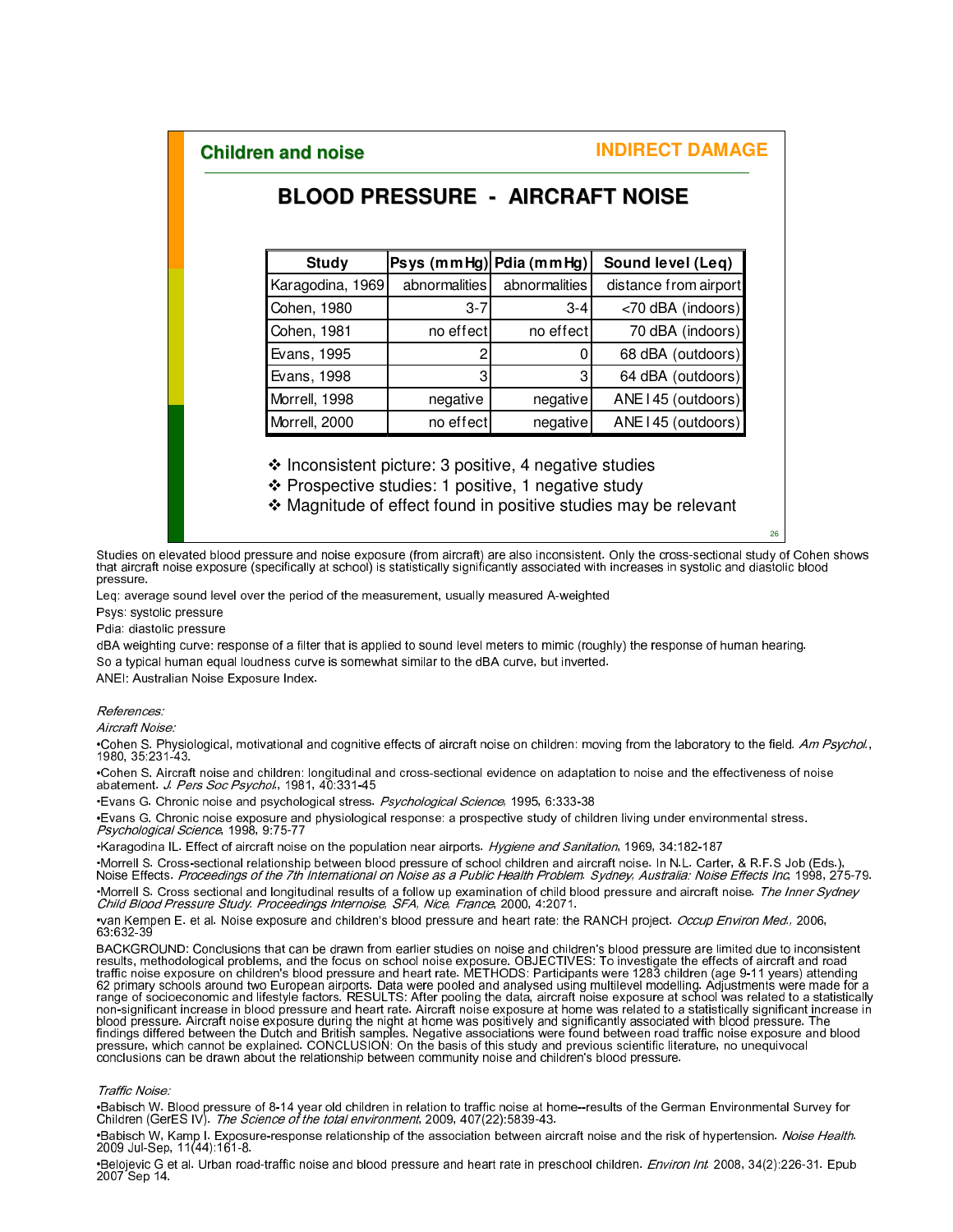# **HYPERTENSION AND EXPOSURE TO NOISE NEAR AIRPORTS The HyENA study**

#### **Results**

- Significant exposure-response relationship
- Night time aircraft noise exposure: borderline significant relationship
- \* Risk of myocardial infarction in relation to noise exposure: analysis ongoing
- Effects of noise exposure on stress hormone level (cortisol): statistical analyses and epidemiological ongoing

#### **Conclusion**

- \* Prevalence of hypertension increased with increasing noise exposure
- Long-term road traffic noise exposure effects on BP
- Acute effect on hypertension of night-time aircraft noise
- Highly annoyed people are found at aircraft noise levels

27

An increasing number of people live near airports with considerable noise and air pollution. The Hypertension and Exposure to Noise near Airports (HYENA) project aims to assess the impact of airport-related noise exposure on blood pressure (BP) and cardiovascular disease using a crosssectional study design.

Although the study has been made in adults (men and women between 45-70 years old), it might be a good cardiovascular disease predictor in children.

#### Reference:

•Jarup L. Hypertension and Exposure to Noise near Airports (HYENA): Study Design and Noise Exposure Assessment. Environ Health Perspect., 2005, 113(11): 1473-1478.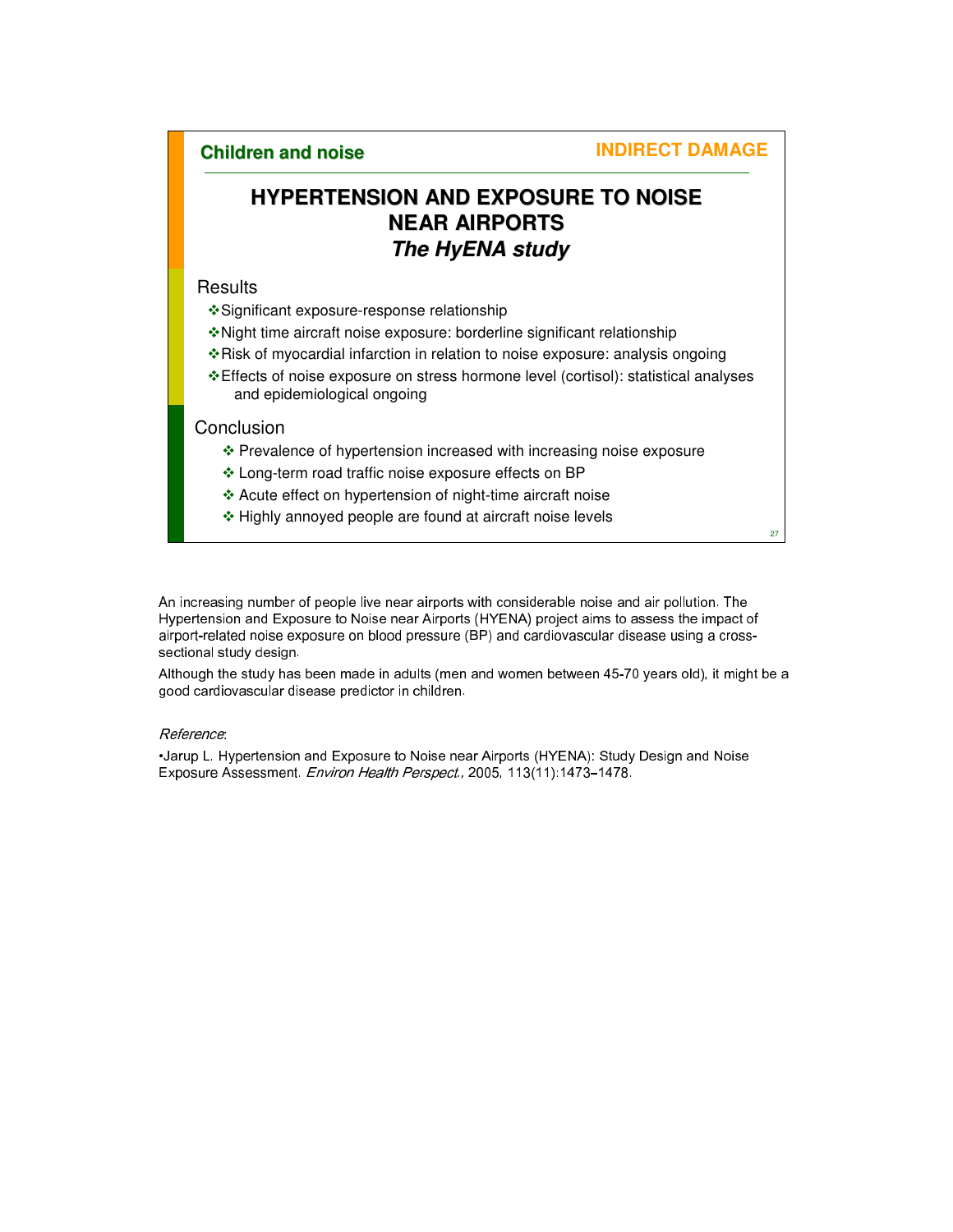

Psychological effects correlate with intensity (or loudness) of the noise.

Exposure to **moderate levels of noise** can cause psychological stress.

Other effects can be:

• Annoyance (fear, anger, feeling bothered, feelings of being involuntarily and unavoidably harmed, and feelings of having privacy invaded), interference with activity.

•Headache, tiredness and irritability are also common reactions to noise.

•Possible impairment of intellectual function and performance of complex tasks. Depends on the nature of sound and individual tolerance.

#### Exposure to intense level of noise can:

• Cause personality changes and provoke aggressive and violent reactions.

- Reduce ability to cope.
- Alter work performance and intellectual function.
- Cause muscle spasm and also break a bone (when combined with strong vibration).
- Cause sleep disturbance.
- Provoke changes in mental health.

#### Exposure to **sudden, unexpected noise** can cause:

• Startle reaction with stress responses.

•Cause non intentional injuries.

Stress response consisting in acute terror and panic was described in children upon exposure to sonic booms.

#### References:

•Kam PC. Noise pollution in the anaesthetic and intensive care environment. Anaesthesia, 1994, 49(11):982-6 •Kujala T, Brattico E. Detrimental noise effects on brain's speech functions. Biol Psychol. 2009, 81(3):135-43. Epub 2009 Apr 8.

•Rosenberg J. Jets over Labrador and Quebec: noise effects on human health. Can. Med. Assoc. J., 1991, 144(7):869-75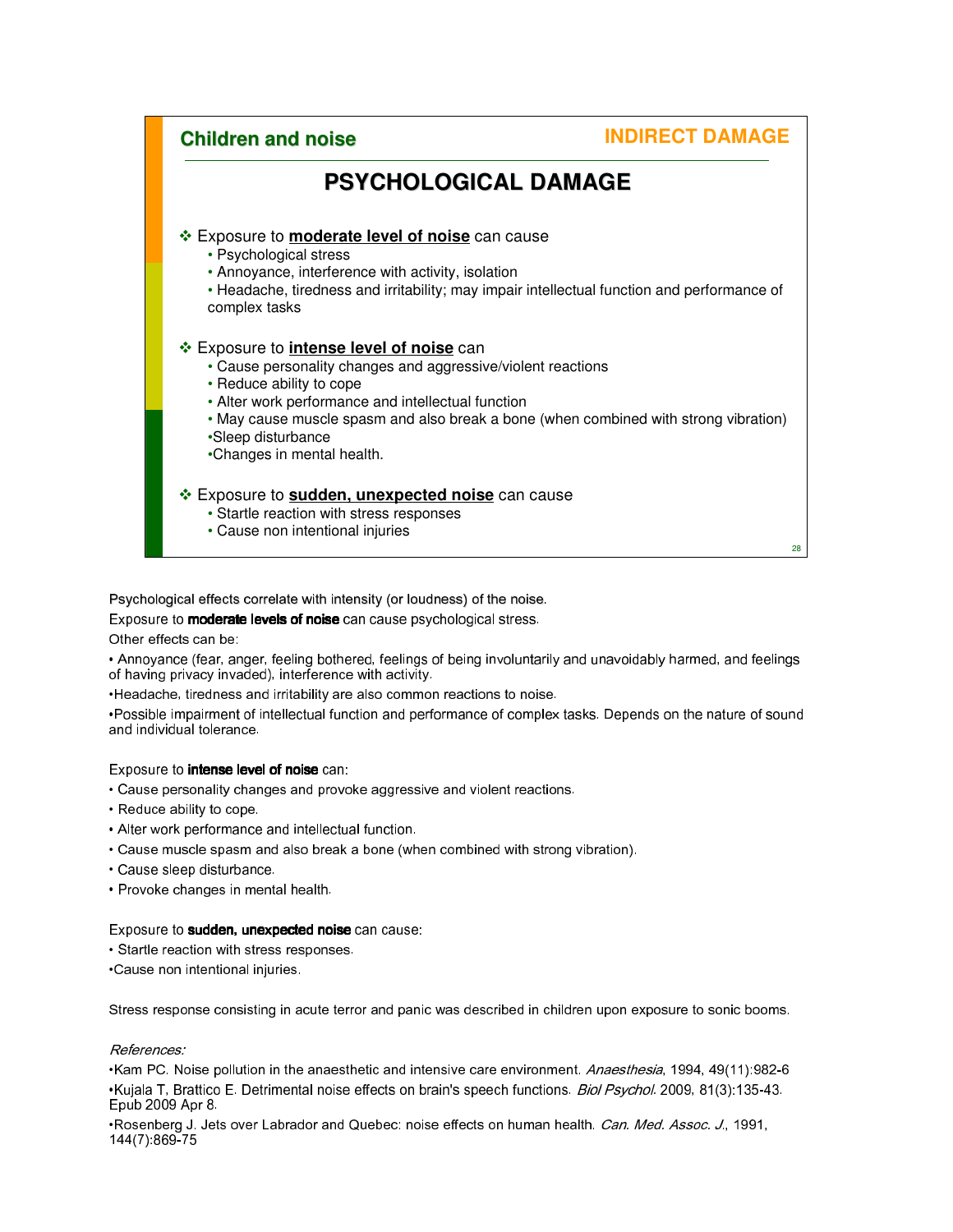

The most robust area of study on noise and effects in children comes from studies which evaluate the effect of noise on learning and cognitive function; there are possible mechanisms, including noiserelated changes in attention or distraction and impaired auditory discrimination.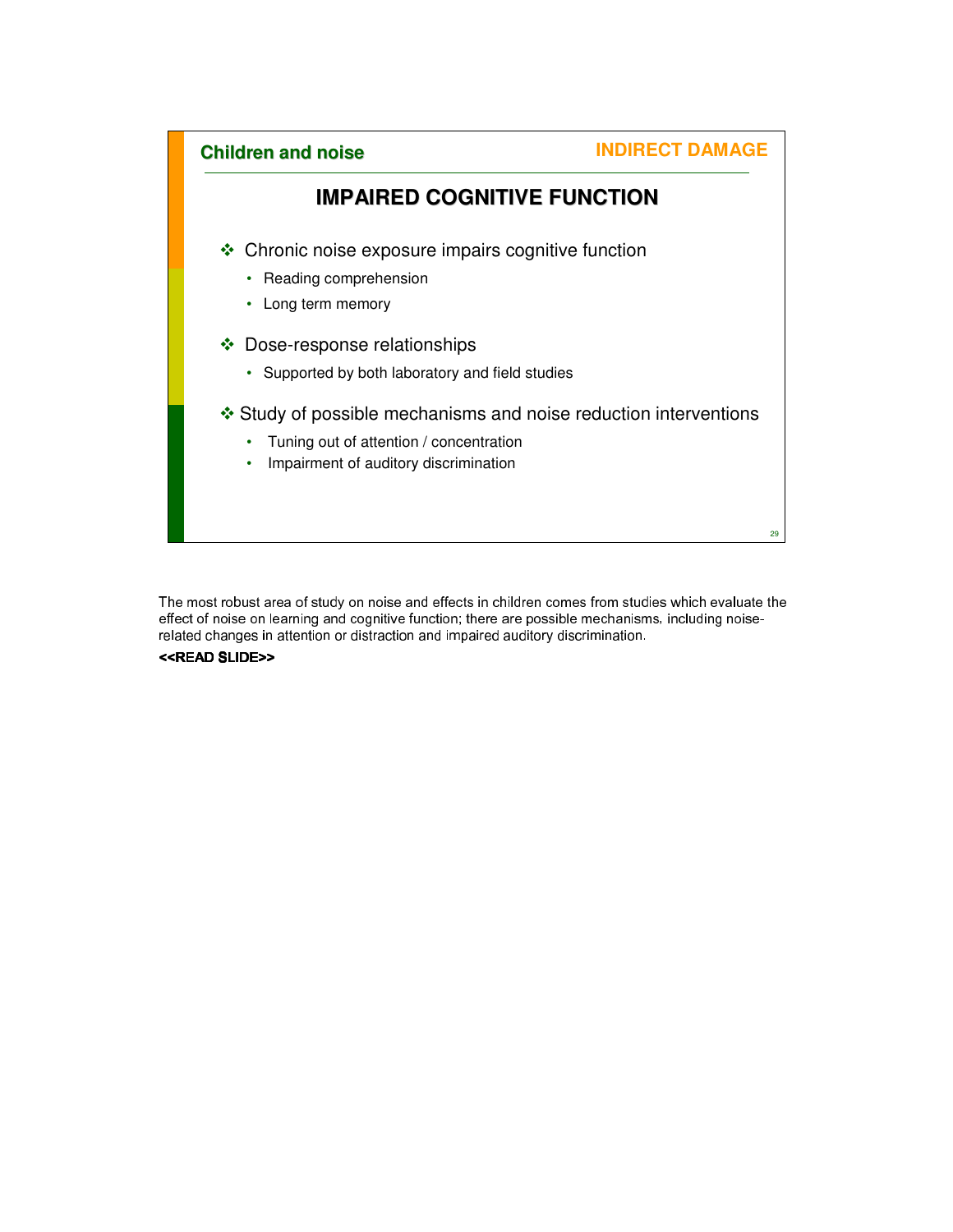# **ENVIRONMENTAL NOISE AND COGNITIVE DEVELOPMENT IN PRESCHOOL CHILDREN**

Children 6 months - 5 years

 $\cdot$  Inverse associations between noise level at home and cognitive development

Wachs TD. Early Experience and Human Development. New York Plenum, 1982 Evans GW. Children's Environments,1993,10(1):31-51

30

Effects of noise on cognitive development have been documented in preschool ages as well. Higher levels of noise at home are associated with decrements in cognitive development for age.

#### References:

•Evans GW. Non-auditory effects of noise on children: A critical review. Children's Environments, 1993,10(1):31-51.

•Maxwell LE et al. The effects of noise on pre-school children's pre-reading skills. Journal of Environmental Psychology, 2000, 20(1):91-97.

•Wachs TD. Early Experience and Human Development. New York Plenum, 1982.

•Yang W, Bradley JS. Effects of room acoustics on the intelligibility of speech in classrooms for young children. J Acoust Soc Am. 2009, 125(2):922-33.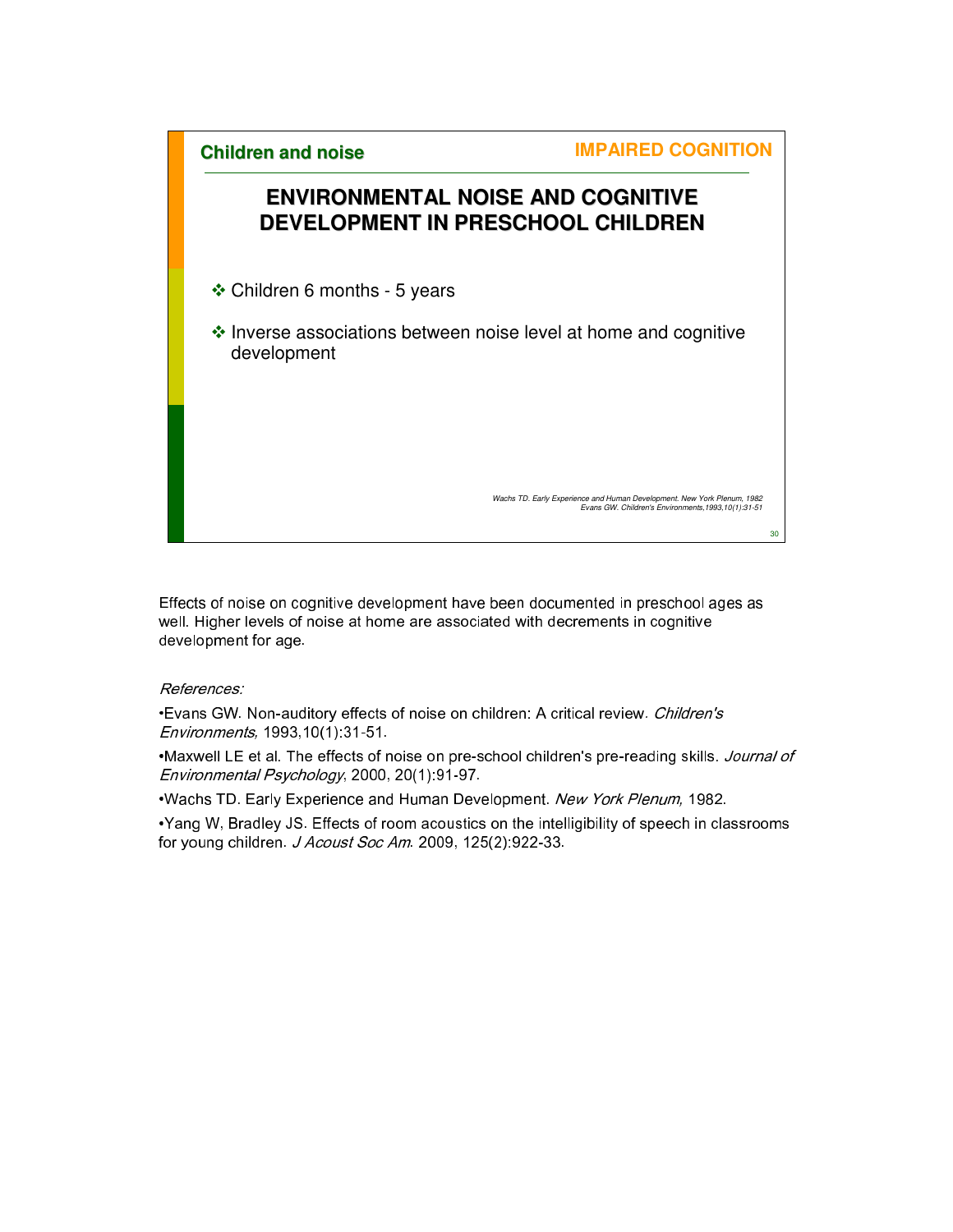

This study shows that street traffic noise measured on different floors of a multilevel apartment correlates inversely with auditory discrimination and reading ability. The higher floors were quieter and children scored better on reading ability and auditory discrimination. Correlations varied with duration of residence, and when reading level scores were adjusted for auditory discrimination measures, the floor level effect disappeared. Reading is also powerfully associated with mother's education.

#### Reference:

•Cohen S. Apartment noise, auditory discrimination, and reading ability in children. Journal of Experimental and Social Psychology, 1973, 9:407-22.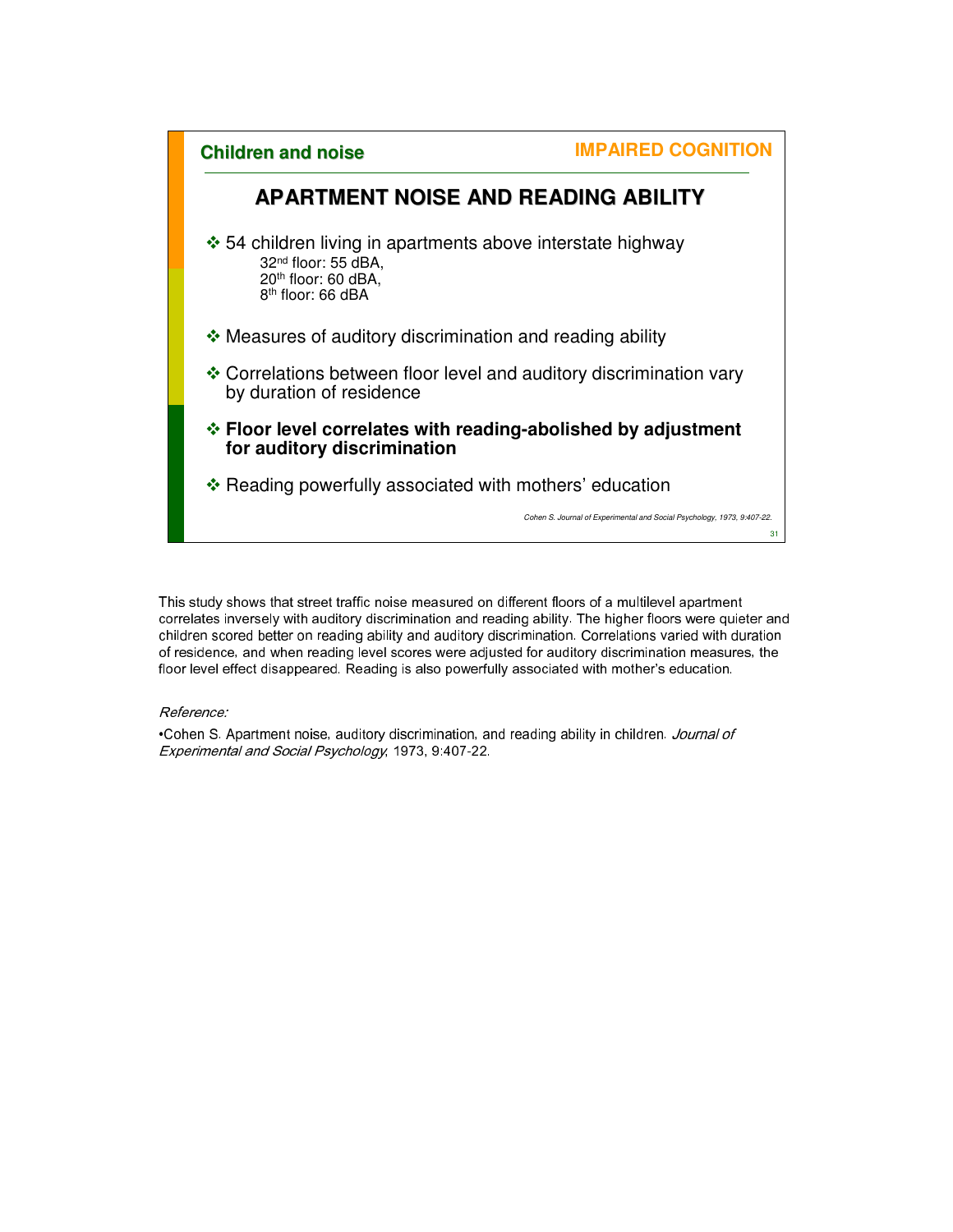

This study compared reading scores between classrooms in the same school that were exposed and not exposed to railway noise. Poorer performance was noted on the noisy side with a 3-4 month delay compared to the quieter side. There was no selection of the children in each class. This is supportive evidence that noise impaired reading learning.

#### Reference:

•Bronzaft AL. The effect of elevated train noise on reading ability. Environment and Behavior. 1975, 7:517-28.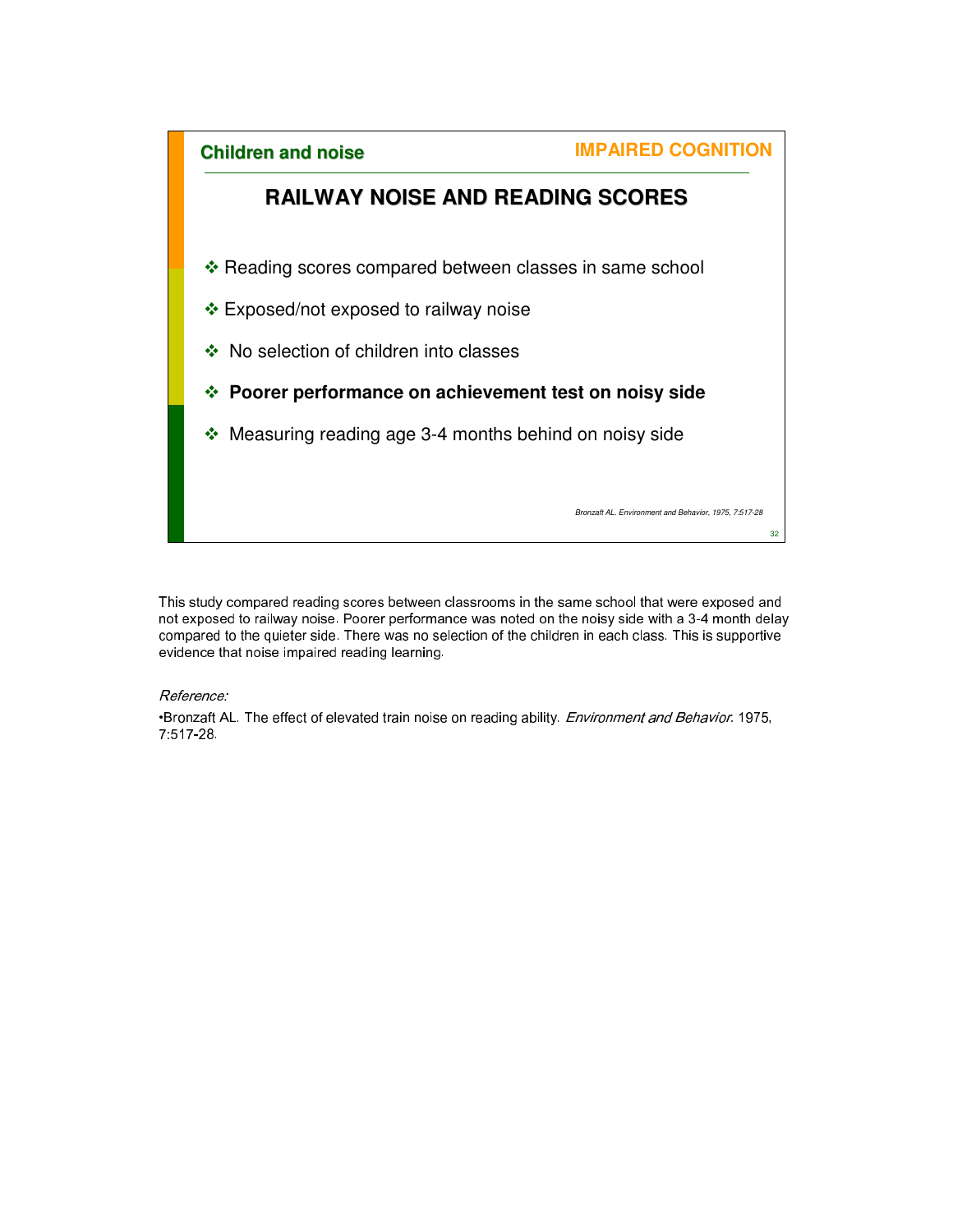33

### **IMPAIRED COGNITIVE FUNCTION**

#### **Los Angeles airport study**

Cohen S. Am Psychol., 1980, 35:231-43.

#### **New York airport city**

Evans G. Environment and Behavior, 1997, 29(5):638-656.

#### **Munich airport study**

Evans G. Psychological Science, 1998, 9:75-77; Psychological Science, 1995,6:333-38

*<b>❖ Heathrow studies* 

Haines MM. Psychological Medicine, 2001a,b,c; J Epidemiol Community Health, 2002, 56(2):139

# Over 20 studies have reported that noise **adversely affects** children's academic performance

Many studies have reported that noise can adversely affect children's academic performance. Transport noise is well-studied. Some<br>of the most important studies are the Los Angeles airport study, the New York airport study,

References:

•Cohen S. Physiological, motivational and cognitive effects of aircraft noise on children: moving from the laboratory to the field. *Am*<br>*Psychol.*, 1980, 35:231-43.

•Cohen S. Aircraft noise and children: longitudinal and cross-sectional evidence on adaptation to noise and the effectiveness of noise abatement. J. Pers Soc Psychol., 1981, 40:331-45

•Evans G. Chronic noise and psychological stress. Psychological Science, 1995, 6:333-38

•Evans G. Chronic noise exposure and physiological response: a prospective study of children living under environmental stress.<br>*Psychological Science,* 1998, 9:75-77

•Evans G. Chronic noise exposure and reading deficits: The mediating effects of language acquisition. *Environment and Behavior*,<br>1997, 29(5):638-656.

•Haines MM. Chronic aircraft noise exposure, stress responses, mental health and cognitive performance in school children.<br>*Psychological Medicine*, 2001a, 31:265-77.

•Haines MM. The West London Schools Study: the effects of chronic aircraft noise exposure on child health. Psychological Medicine, 2001b, 31:1385-96.

•Haines MM. A follow-up study of effects of chronic noise exposure on child stress responses and cognition. *International Journal of*<br>*Epidemiology,* 2001c, 30:839-45.

•Haines MM. Multilevel modelling of aircraft noise on performance tests in schools around Heathrow Airport London. *J Epidemiol*<br>*Community Health.* 2002, 56(2):139-44

•Ristovska G. et al. Psychosocial effects of community noise: cross sectional study of school children in urban center of Skopje,<br>Macedonia. *Croat Med J.* 2004, 45(4):473-6.

AIM: To assess noise exposure in school children in urban center in different residential areas and to examine psychosocial effects<br>of chronic noise exposure in school children, taking into account their socioe∞nomic statu noise on specific measurement points in residential-administrative-market area and suburban residential area. We determined the<br>noise on specific measurement points in residential-administrative-market area and suburban re

•Stansfeld SA. Aircraft and road traffic noise and children's cognition and health: a cross-national study. Lancet, 2005, 365: 1942– 49.

•van Kempen EE et al. Children's annoyance reactions to aircraft and road traffic noise. J Acoust Soc Am. 2009, 125(2):895-904.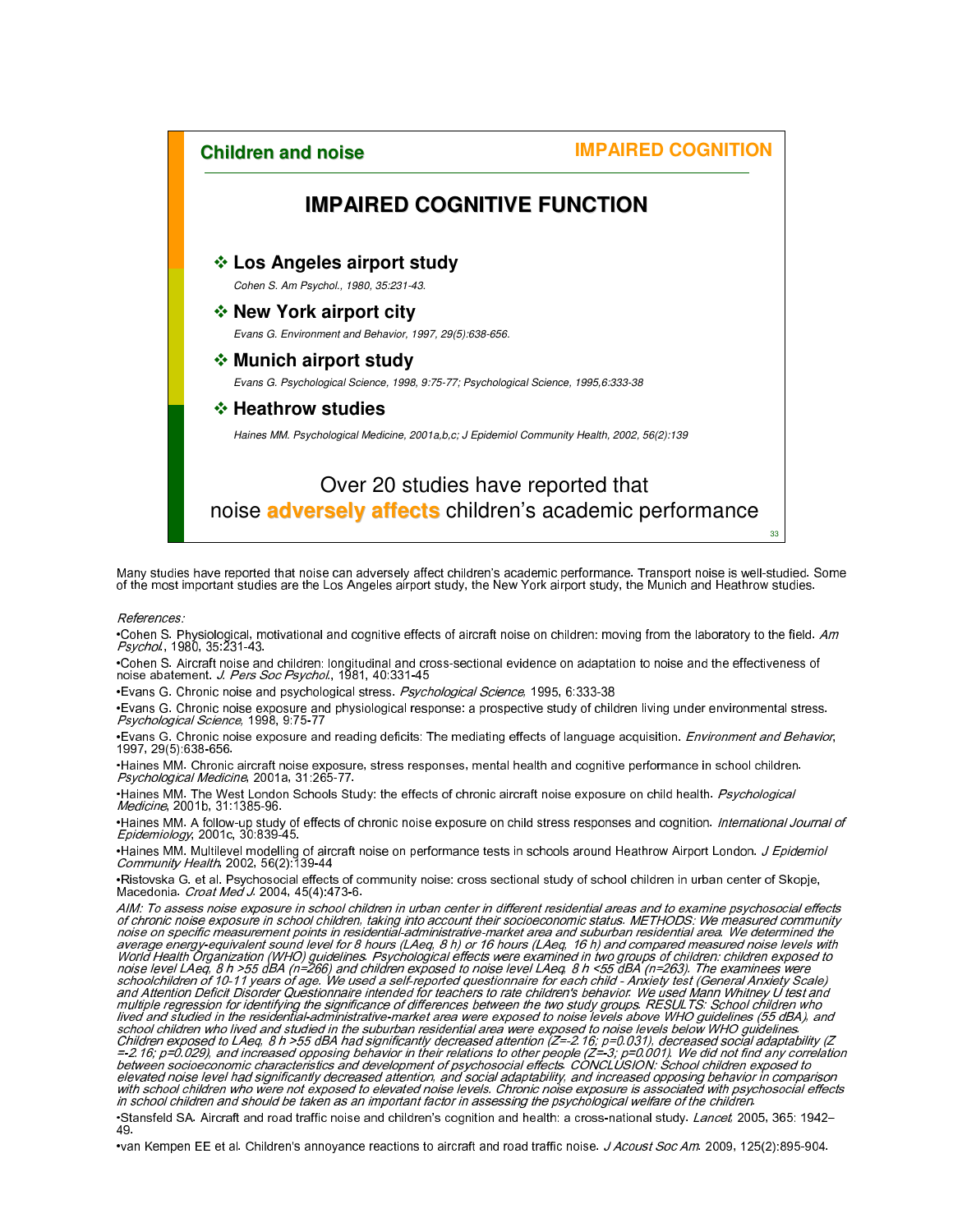### **MUNICH AIRPORT SCHOOL PERFORMANCE**

- Closure of old airport, opening of new airport
- **Deficits in long-term memory and reading around old airport**
- **Impairments diminish within 2 years after airport closed**
- **Same impairments develop in new group of children within 2 years of new airport opening**



US Transportation Security Administration

34

Hygge S, Psychol Sci. (2002)13(5):469

When an old airport was closed down in Munich, deficits in long term memory and reading in children exposed to the old airport improved within 2 years of the airport's closure and the associated decreased noise exposure. Interestingly, the children exposed to noise from the new airport replacing the old began to have the same deficits in long term memory and reading that were seen in the children exposed to the old airport—also within 2 years.

#### Reference:

•Hygge S. et al. A prospective study of some effects of aircraft noise on cognitive performance in schoolchildren, Psychol Sci., 2002, 13(5):469.

Before the opening of the new Munich International Airport and the termination of the old airport, children near both sites were recruited into aircraft-noise groups (aircraft noise at present or pending) and control groups with no aircraft noise (closely matched for socioeconomic status). A total of 326 children (mean age = 10.4 years) took part in three data-collection waves, one before and two after the switch-over of the airports. After the switch, long-term memory and reading were impaired in the noise group at the new airport. and improved in the formerly noise-exposed group at the old airport. Shortterm memory also improved in the latter group after the old airport was closed. At the new airport, speech perception was impaired in the newly noise-exposed group. Mediational analyses suggest that poorer reading was not mediated by speech perception, and that impaired recall was in part mediated by reading.

Picture: •US Transportation Security Administration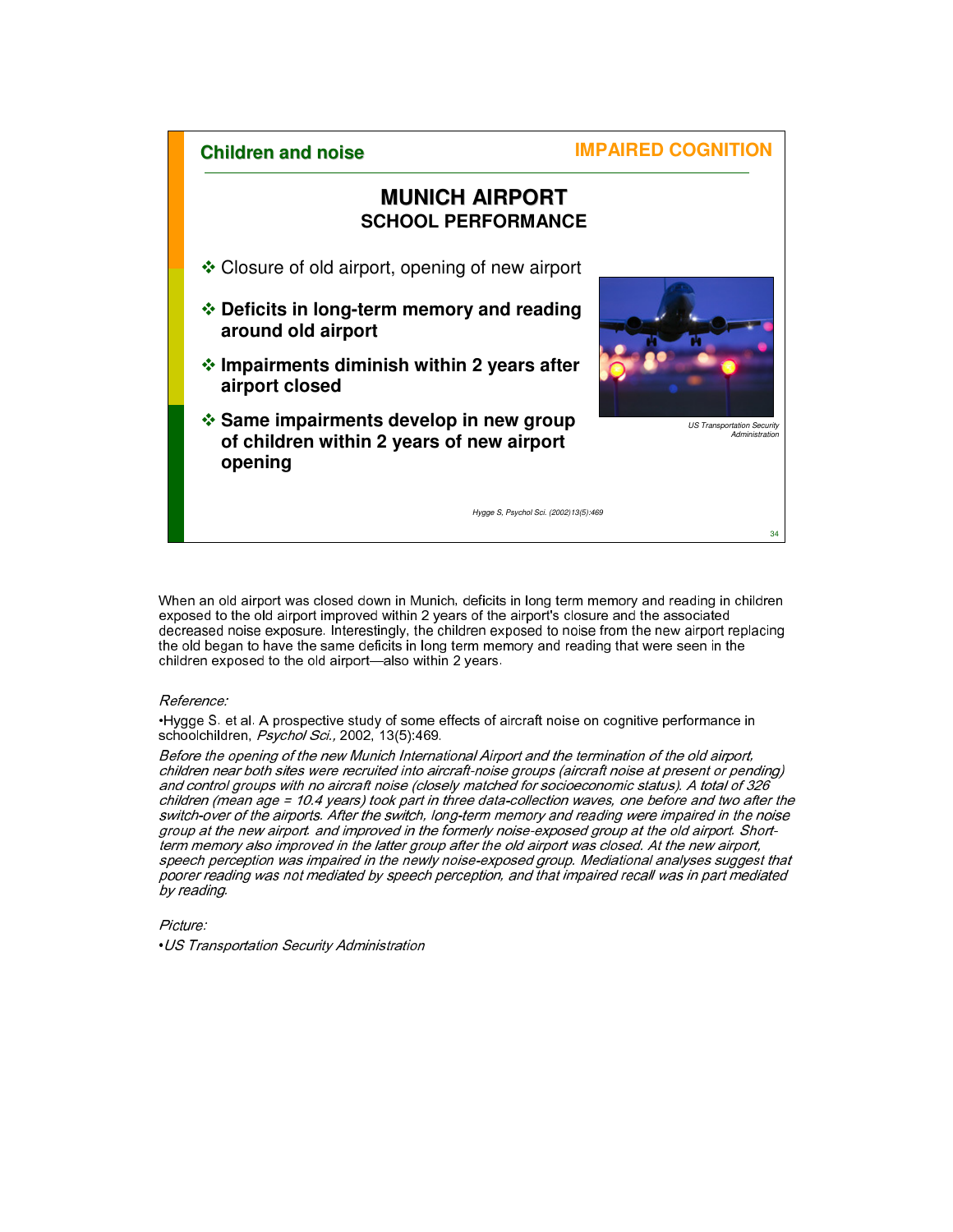35

# **STRENGTH OF EVIDENCE FOR EFFECTS OF AIRCRAFT NOISE ON CHILDREN**

| <b>HEALTH OUTCOME</b>                           | <b>STRENGTH OF EVIDENCE</b> |
|-------------------------------------------------|-----------------------------|
| <b>Annoyance</b>                                | Sufficient                  |
| Hearing loss                                    | Sufficient                  |
| Cognitive performance - reading                 | Sufficient                  |
| Cognitive performance - memory                  | Sufficient                  |
| Cognitive performance - auditory discrimination | Sufficient                  |
| Cognitive performance - speech perception       | Sufficient                  |
| Cognitive performance - academic performance    | Sufficient                  |
| Cognitive performance - attention               | Inconclusive                |
| Motivation                                      | Sufficient / limited        |
| Wellbeing/perceived stress                      | Sufficient / limited        |
| Catecholamine secretion                         | Limited / inconclusive      |
| Hypertension                                    | Limited (weak associations) |
| Psychiatric disorder                            | Inconclusive / no effect    |
| Sleep disturbance                               | Inadequate / no effect      |
| Birth weight                                    | Inadequate                  |
| Immune effects                                  | Inadequate                  |

Here is a brief summary slide examining the weight of the evidence for health outcomes in children from aircraft noise. We are indebted to Dr. Stephen Stansfeld (Queen Mary, University of London) for kindly lending us this and many of the previous slides for this project. This slide highlights the clear associations in children between annoyance, hearing loss and impaired cognitive performance and excess noise. The lower categories are still in need of investigation.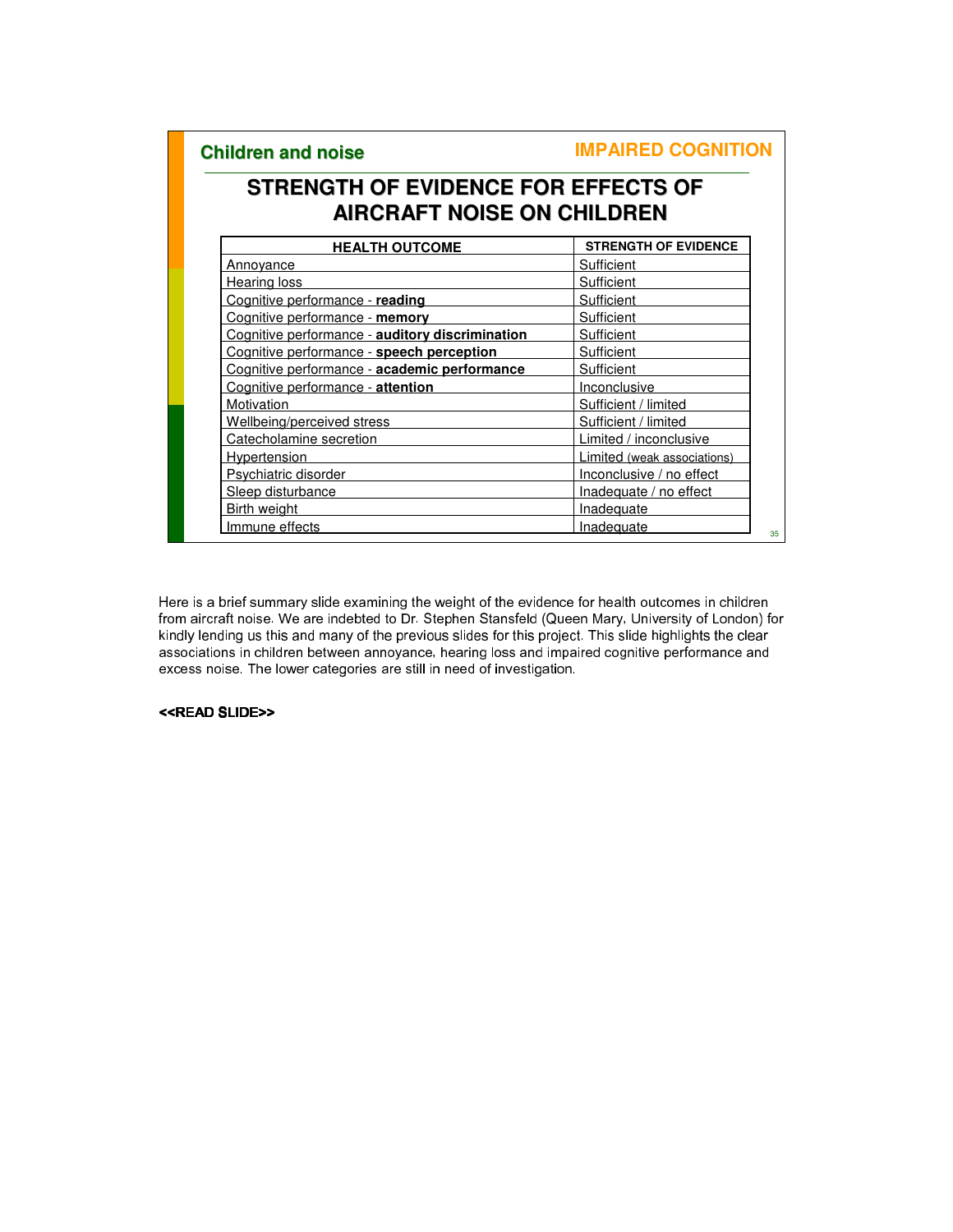# **CONTENTS**

- **1. Introduction**
- **2. Vulnerability of children**
- **3. Adverse health effects**

# **4. Effects by age-group**

- **5. Taking action**
- **6. Discussion**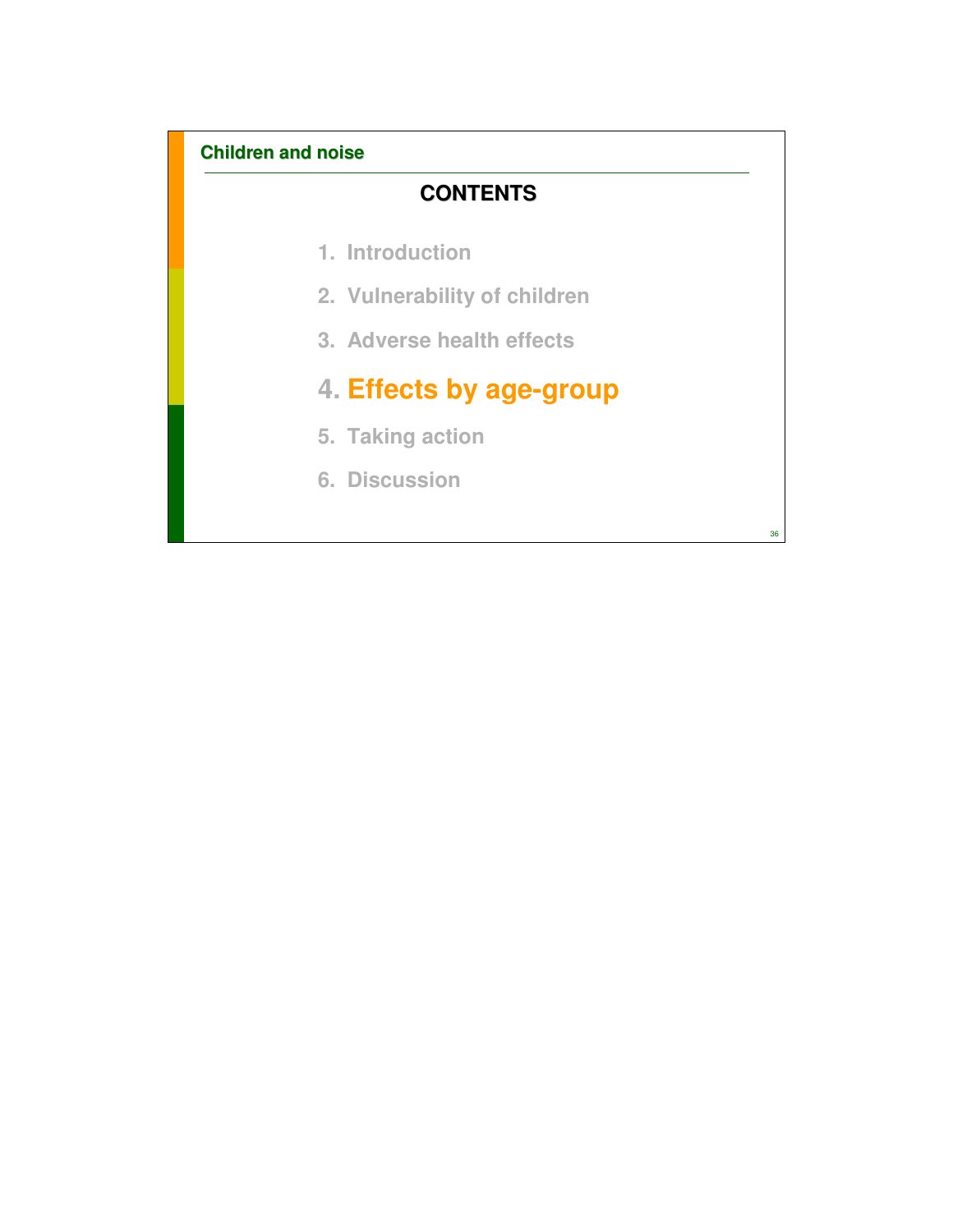# **EFFECTS OF NOISE BY AGE-GROUP**

- **Fetus**
- **Infant**
- **Pre-school, school-aged children**
- **Teenager**
- **Youth**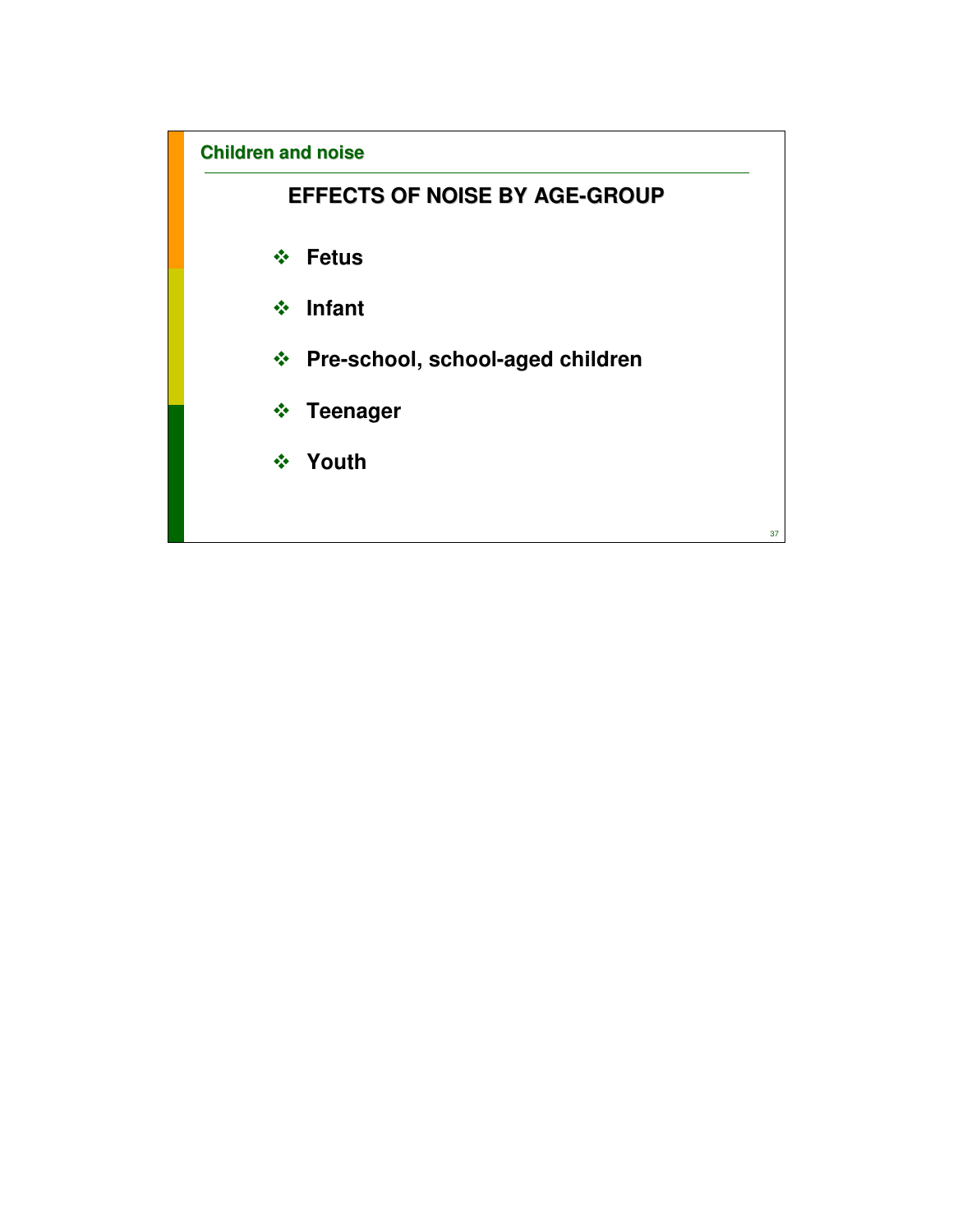

There are several paediatric populations which may be at increased risk of harm from noise. The fetus is one in which there is some evidence that occupational exposure to a pregnant woman may result in growth retardation and/or hearing impairment. Little is known about the effects of non-occupational noise on fetal development, and further studies are needed.

Reference:

•American Academy of Paediatrics, Committee on Environmental Health. Noise: a hazard to the fetus and newborn. Pediatrics. 1997, 100:724-727.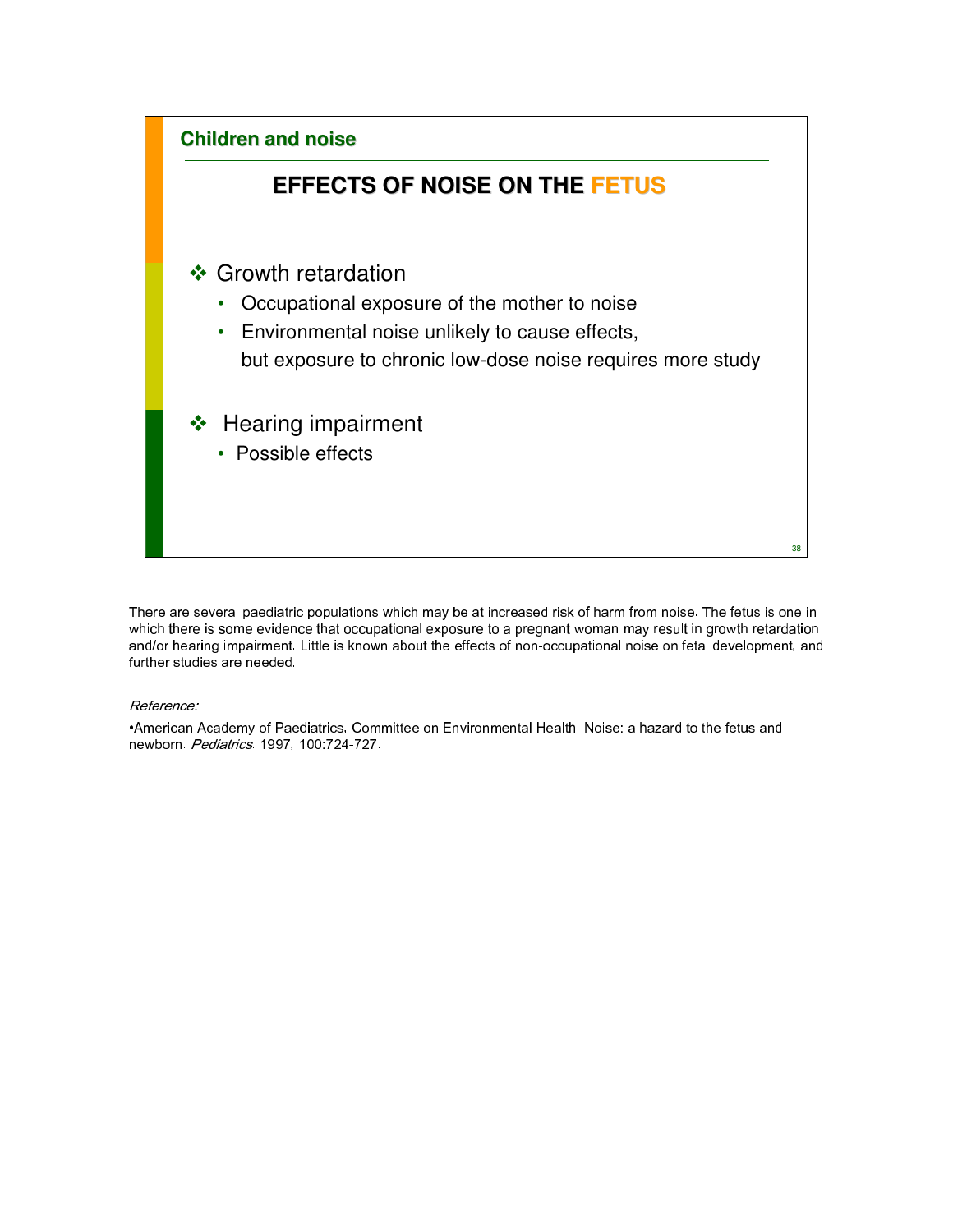

Babies who are born pre-term or require intensive care in hospital are exposed to large amounts of noise from incubators and busy hospital settings. Furthermore, this noise may be continuous, 24 hours/day. They are exposed to "Neonatal Intensive Care Unit" (NICU) noise (60 - 90 dBA max. 120 dBA) and noise inside the incubators (60 – 75 dBA max. 100 dBA). Pre-term babies must cope with their environment with immature organ systems (auditory, visual and central nervous system). These last stages of maturation occur, in part, during the time the pre-term child is in an incubator or neonatal intensive care unit (NICU).

#### References:

•Brandon DH. Effect of Environmental Changes on Noise in the NICU. Advances in Neonatal Care, 2008, 8(5):S5-S10

•Milette IH, Carnevale FA. I'm trying to heal...noise levels in a pediatric intensive care unit. Dynamics, 2003, 14:14-21.

The literature demonstrates clearly that most intensive care units exceed the standard recommendations for noise levels in hospitals, and that high noise levels have negative impacts on patients and staff. The purpose of this study was to evaluate the level of noise in a PICU and compare it to the recommendations of ternational bodies. We outline recommendations to promote the awareness of this problem and suggest strategies to decrease the level of noise in a PICU. The orientations of these strategies are threefold: 1) architectural-acoustic design, 2) equipment design and, most importantly, 3) staff education.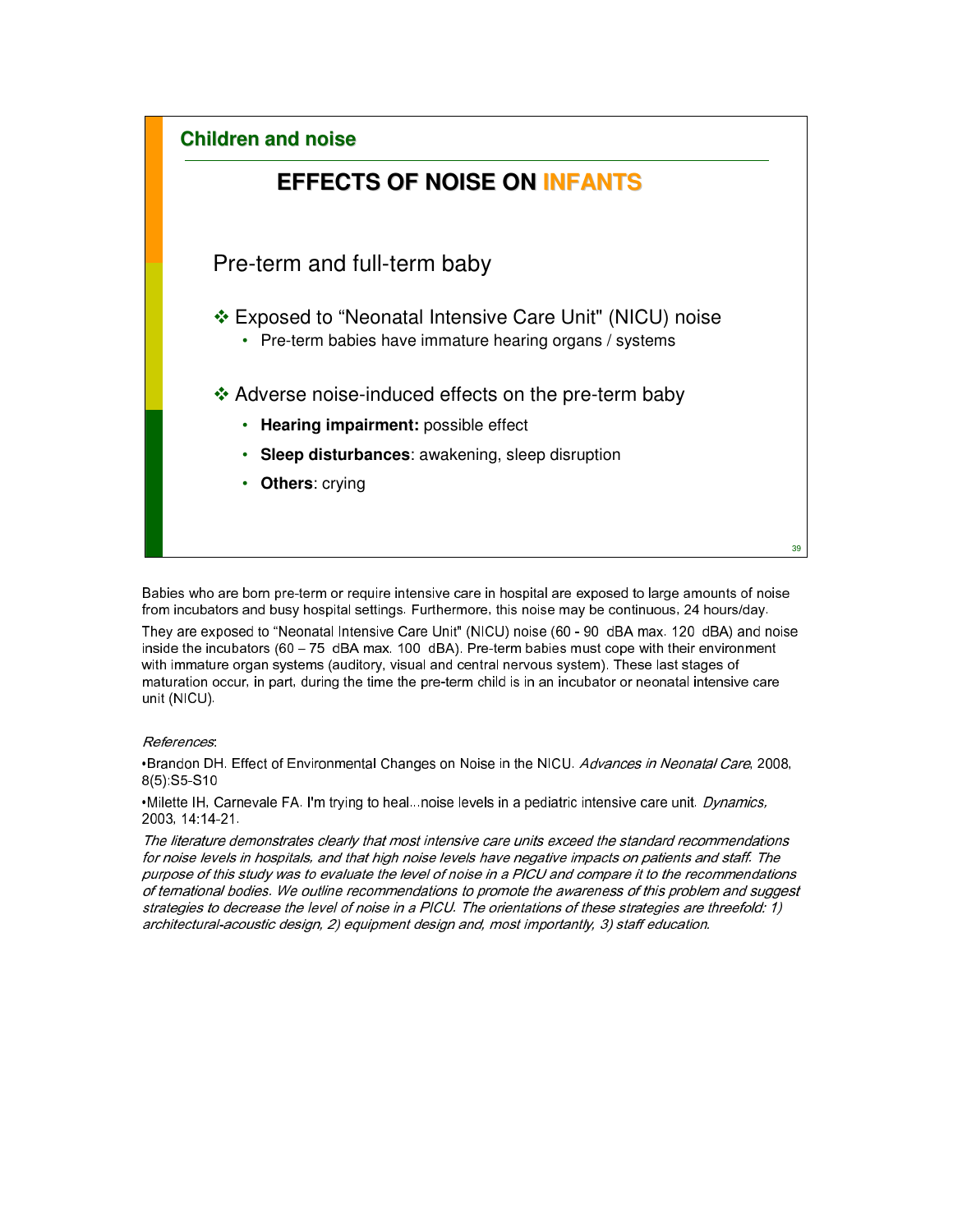

EEG: electroencephalogram

#### <<READ SLIDE>>

Children raise their voices and risk developing hoarseness and vocal nodules because of noise and relative overcrowding. The number of children screaming so much and so loudly that their voices are damaged and require treatment increased in Denmark during the 1990s. Noise in schools and day care institutions results in boys' voices getting hoarse and girls' voices squeaky. Children with vocal nodules can be difficult to understand and risk losing their voices altogether. Other children become so tired of screaming or of trying to make themselves heard that they give up saying anything at all and, for example, do not raise their hands in class. If children give up speaking, their voices do not develop properly and language learning is not reinforced.

#### References:

•Boman, E. The effects of noise and gender on children's episodic and semantic memory. *Scandinavian Journal of* Psychology, 2004, 45:407 –416.

•Bowen C.Vocal nodules and voice strain in pre-adolescents. 1997 (members.tripod.com/Caroline\_Bowen/teennodules.htm, accessed November 2009).

•Clark C et al. Exposure-effect relations between aircraft and road traffic noise exposure at school and reading comprehension: the RANCH project. Am J Epidemiol. 2006, 163:27-37.

Transport noise is an increasingly prominent feature of the urban environment, making noise pollution an important environmental public health issue. This paper reports on the 2001-2003 RANCH project, the first cross-national epidemiologic study known to examine exposure-effect relations between aircraft and road traffic noise exposure and reading comprehension. Participants were 2,010 children aged 9-10 years from 89 schools around Amsterdam Schiphol, Madrid Barajas, and London Heathrow airports. Data from The Netherlands, Spain, and the United Kingdom were pooled and analyzed using multilevel modeling. Aircraft noise exposure at school was linearly associated with impaired reading comprehension; the association was maintained after adjustment for socioeconomic variables (beta  $=$  -0.008, p = 0.012), aircraft noise annoyance, and other cognitive abilities (episodic memory, working memory, and sustained attention). Aircraft noise exposure at home was highly correlated with aircraft noise exposure at school and demonstrated a similar linear association with impaired reading comprehension. Road traffic noise exposure at school was not associated with reading comprehension in either the absence or the presence of aircraft noise (beta  $= 0.003$ ,  $p = 0.509$ ; beta = 0.002, p = 0.540, respectively). Findings were consistent across the three countries, which varied with respect to a range of socioeconomic and environmental variables, thus offering robust evidence of a direct with respect to a range of socioeconomic and environmental variables, thus offering robust evidence of a direct<br>exposure-effect relation between aircraft noise and reading comprehension.

•Jessen B, Ruge G. Skolebørn skriger sig syge [Schoolchildren scream until they get sick]. Berlingske Tidende, 2000:26.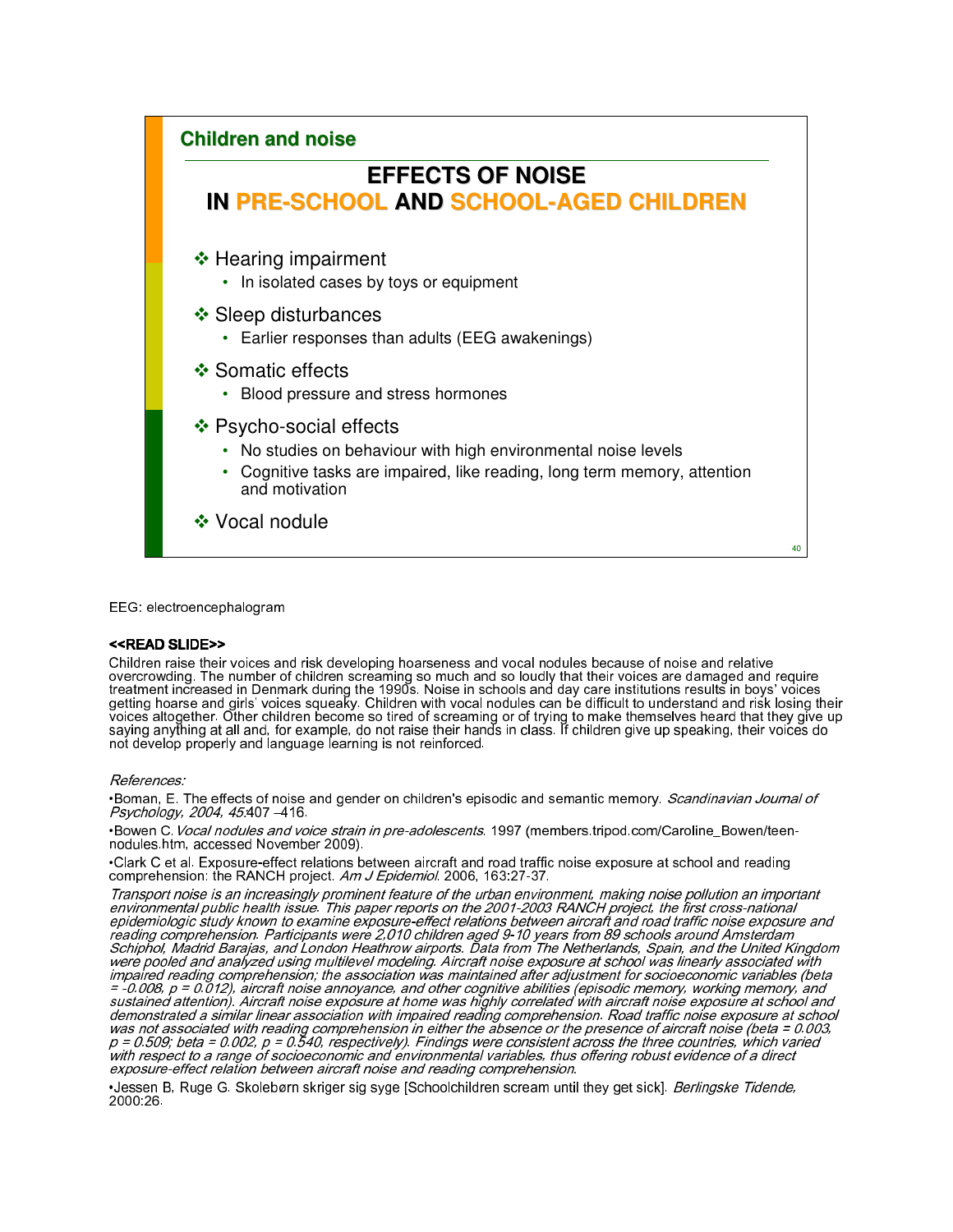

#### <<READ SLIDE>>

Noise is associated with youth. Often, teenagers' exposure is constant. Prolonged exposure can lead to a transitory loss of 10-30 dB for several minutes after the noise ceases. Frequency of exposure, personal variability, and age of exposure determine the pattern of the damage.

Music occurs outside of the major frequencies of the human voice and over exposure to loud music causes loss of discrimination at low frequencies which may not be detected without formal testing for years. "Walkman" equipment is designed for emissions not higher than 80 dB, but the combination of an immature hearing system and a prolonged use may cause cumulative damage. Technology can be modified to bypass factory-imposed limitations and result in very loud music/noise exposure. Loss of concentration because of the focus on the music, in the presence of a potentially dangerous situation, makes a young person more vulnerable to accidents.

Teenagers should be instructed to use personal hearing protection as soon as they start being exposed to high noise levels, not only at work, but also at technical and polytechnic schools. If noise-abatement measures are not taken, good hearing will not be preserved and noise-induced tinnitus will not be prevented. The extent of hearing impairment in teenagers, caused by occupational noise exposure, and exposure at technical and polytechnic schools is unknown.

There are insufficient numbers of studies on somatic, psycho-social and behavioural effects of noise in teenagers.

#### References:

•Axelsson A. et al. Early noise-induced hearing loss in teenage boys. *Scand Audiol*, 1981:10: 91–96. •Baig LA. et al. Health and safety measures available for young labourers in the cottage industries of Karachi. J Coll Physicians Surg Pak, 2005, 15:380.

•Fontana AM. et al. Brazilian young adults and noise: Attitudes, habits, and audiological characteristics. International Journal of Audiology, 2009, 48(10):692-699

•Plontke SK et al. The incidence of acoustic trauma due to New Year's firecrackers. Eur Arch Otorhinolaryngol, 2002, 259:247-52.

•Ryberg JB. A national project to evaluate and reduce high sound pressure levels from music. *Noise Health*, 2009,  $11(43)$ :124-8.

•Segal S. et al. Inner ear damage in children due to noise exposure from toy cap pistols and firecrackers: a retrospective review of 53 cases. Noise Health, 2003, 5:13-8.

•Vogel I et.al. Young People's Exposure to Loud Music. A Summary of the Literature. Am J Prev Med, 2007, 33(2):124-133.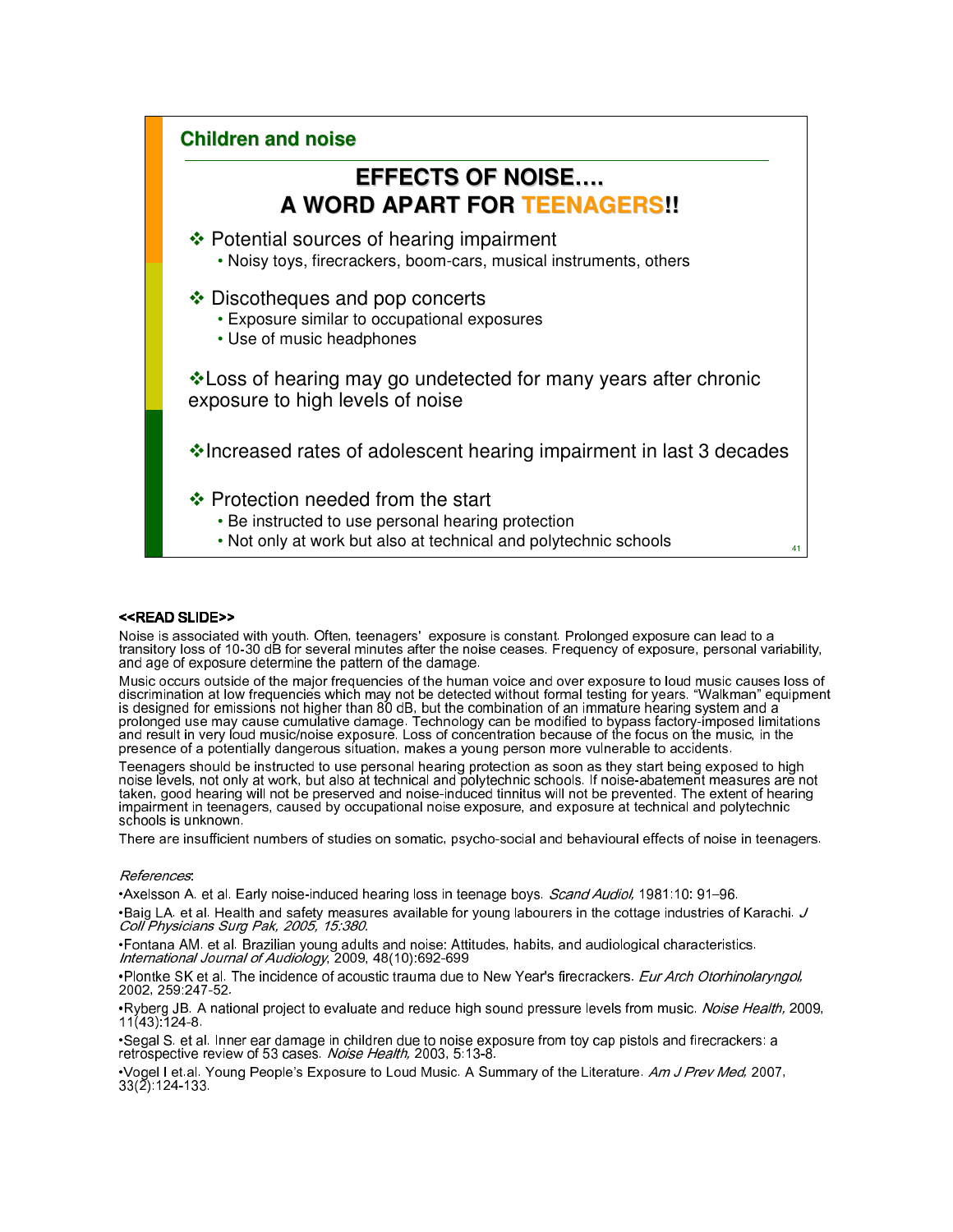# **CONTENTS**

- **1. Introduction**
- **2. Vulnerability of children**
- **3. Adverse health effects**
- **4. Effects by age-group**

# **5. Taking action**

**6. Discussion**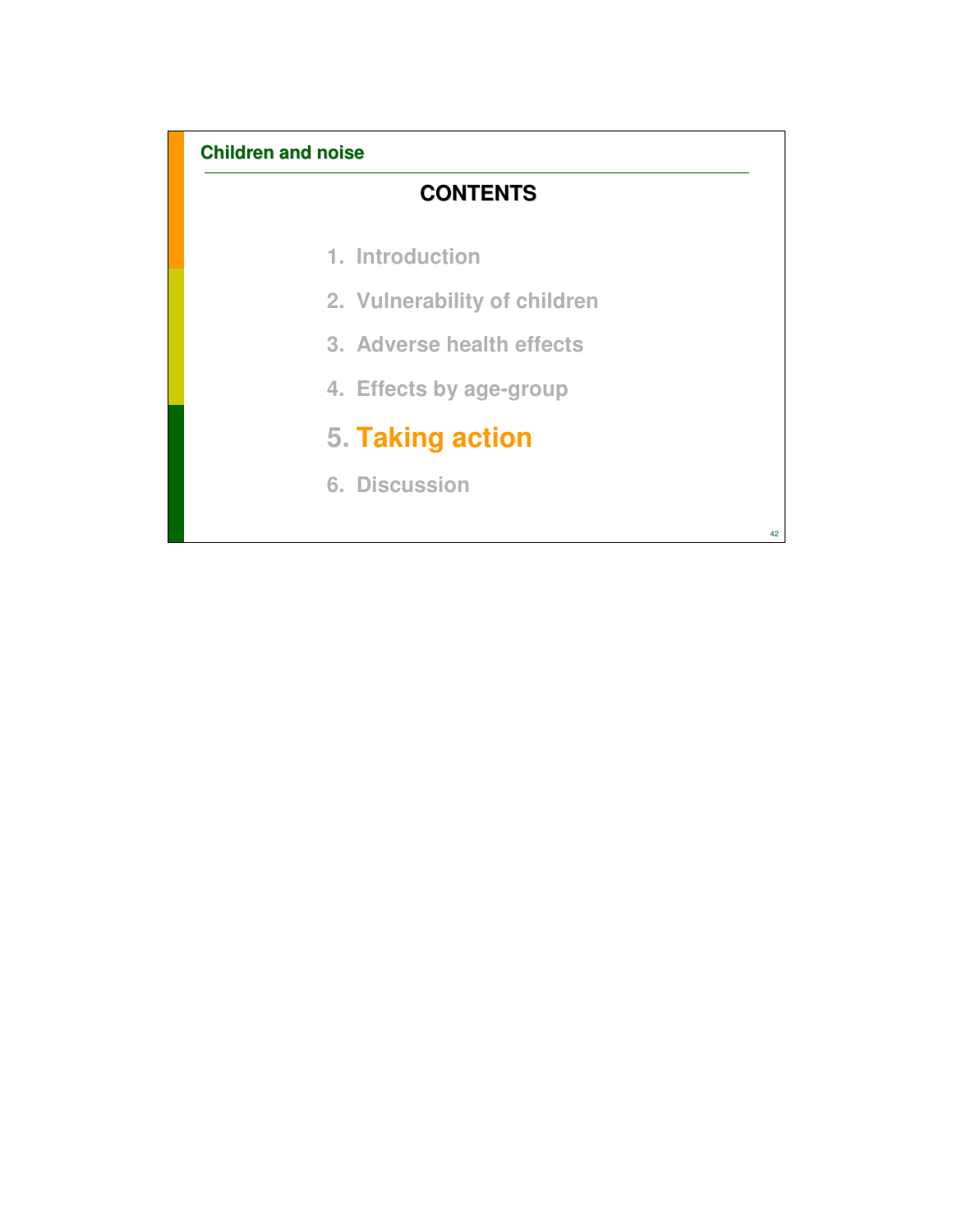

#### Future research:

- •Effects of noise on cognitive functions.
- •Effects of noise on children's sleep.
- •Magnitude/significance of noise annoyance.
- •Children's perception and risk perception.
- •Settings: home, schools, hospital, day care centres.
- •Teenagers' attention when driving and listening to loud music.
- •Effect of non-audible noise.
- •Identification of more vulnerable groups!
- •Intervention programs/best practices for preventing harmful effects.

#### Preventive actions

Noise has to be controlled at the source by:

•Reducing.

- •Enclosing the vibrating surfaces.
- •Placing sound absorbers and other protections.
- Hearing protection devices are a last resort!

#### Child hearing conservation program

- •Noise monitoring where children live, study and play.
- •Hearing protection programs diffusion for teachers and parents.
- •Vibration detection and protection.
- •Protection of the pregnant woman.

#### Education and dissemination

References:

•Folmer RL, et al. Hearing conservation education programs for children: a review. J Sch Health. 2002;72:51-7.

Prevalence of noise-induced hearing loss (NIHL) among children is increasing. Experts have recommended implementation of<br>hearing conservation education programs in schools. Despite these recommendations made over the past development, implementation, and dissemination of hearing conservation curricula. The overall, and admittedly ambitious, goal of<br>this review is to facilitate implementation of hearing conservation curricula The overall, an •Moeller. Environmental Health, Harvard University Press, 1992.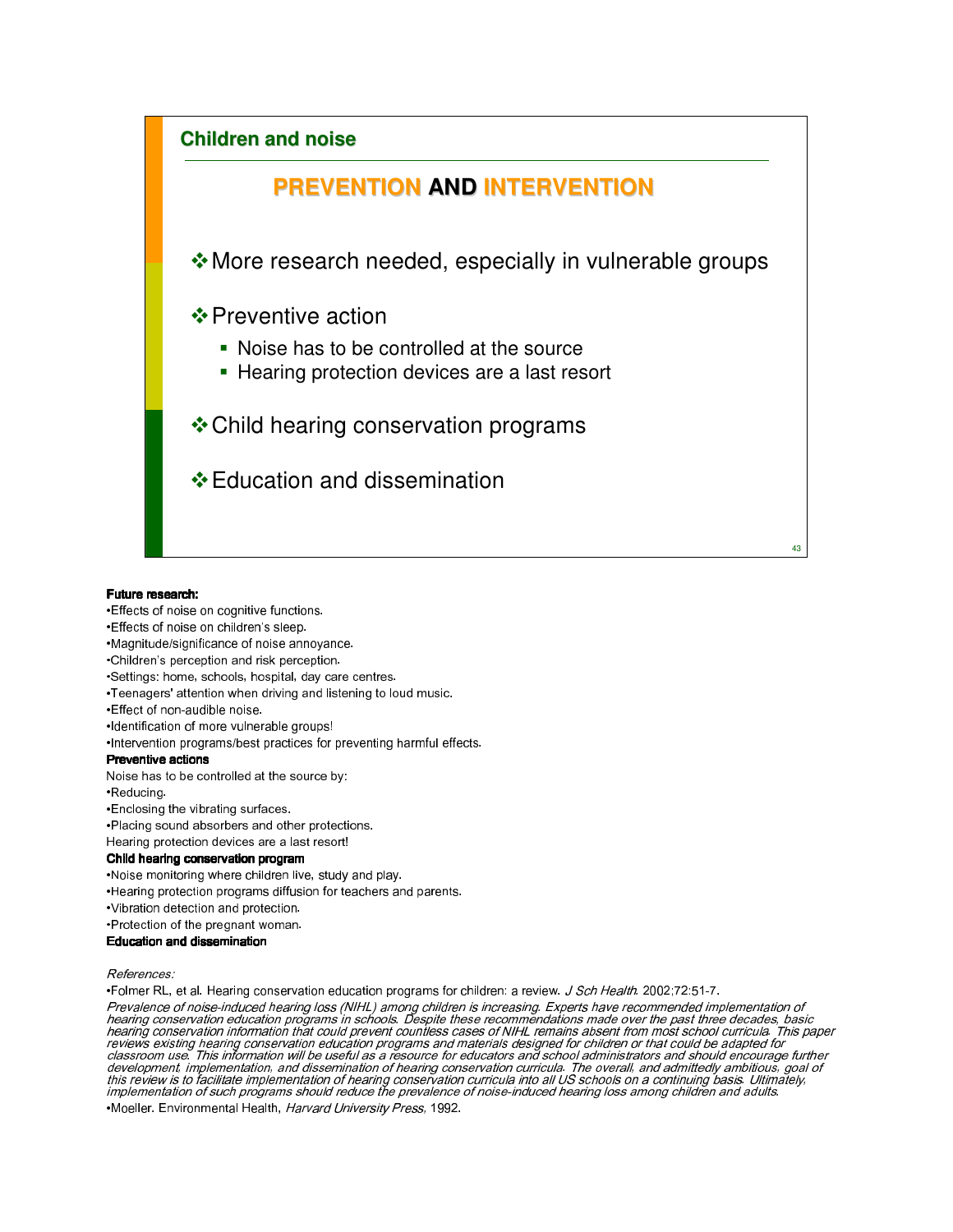

#### <<READ SLIDE>>

#### Identified potential settings for intervention

1.NICU

2.Child care settings : more and more children stay in various child care settings. These play an important role in the initial stages of children beginning to establish their basic education.

3.Primary schools : primary school children often spend long periods of time in one classroom, and a noisy room can adversely affect the occupants of that room.

4.Discotheques and rock festivals : the noise level can be very high in discotheques, often resulting in tinnitus or a temporary threshold shift among patrons. Many major cities have festivals, and many of the noisier attractions inevitably appeal to younger people.

#### References:

•Bistrup M.L., Keiding L., ed. (2002). Children and noise - prevention of adverse effects. *Copenhagen, National* Institute of Public Health (also available at www.niph.dk).

•Byers JF, et al. Sound level exposure of high-risk infants in different environmental conditions. Neonatal Netw. 2006, 25(1):25-32.

PURPOSES: To provide descriptive information about the sound levels to which high-risk infants are exposed in various actual environmental conditions in the NICU, including the impact of physical renovation on sound levels, and to assess the contributions of various types of equipment, alarms, and activities to sound levels in simulated conditions in the NICU. DESIGN: Descriptive and comparative design. SAMPLE: Convenience sample of 134 infants at a southeastern quarternary children's hospital. MAIN OUTCOME VARIABLE: A-weighted decibel (dBA) sound levels under various actual and simulated environmental conditions. RESULTS: The renovated NICU was, on average, 4-6 dBA quieter across all environmental conditions than a comparable nonrenovated room, representing a significant sound level reduction. Sound levels remained above consensus recommendations despite physical redesign and staff training. Respiratory therapy equipment, alarms, staff talking, and infant fussiness contributed to higher sound levels. CONCLUSION: Evidence-based sound-reducing strategies are proposed. Findings were used to plan environment management as part of a developmental, family-centered care, performance improvement program and in new NICU planning.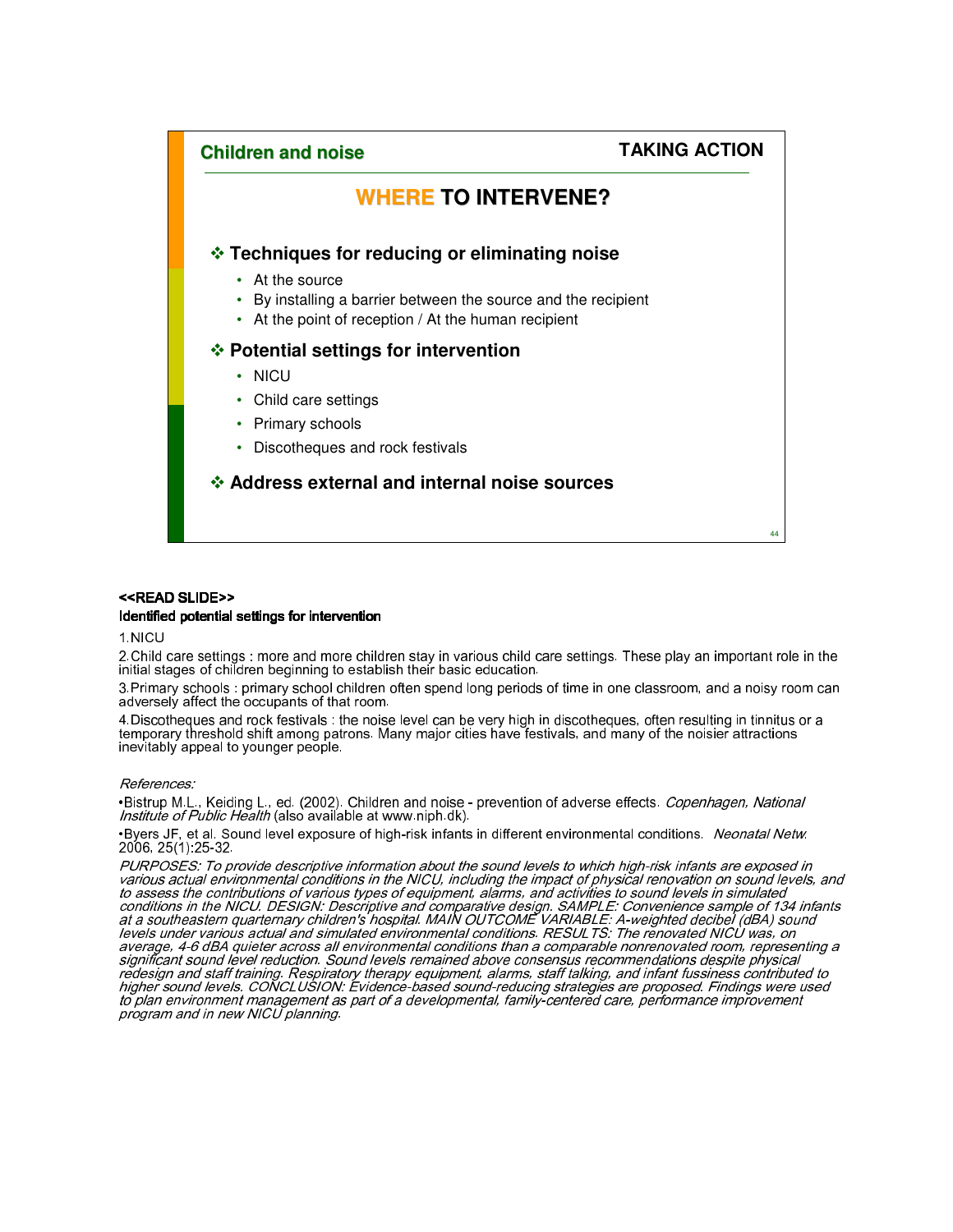# **HOW TO INTERVENE?**

# **Technically**

- Planning and designing outdoors and indoors "soundscapes"
- Improving road surfaces and developing green spaces and green barriers
- Developing noise barriers, building sound insulation
- Planning internal spaces according to activities (e.g. schools, sportscentres, others that involve noise), strategically using the space & location
- \* Reducing internal noise (eg. fans, ventilators)
- Using sound-absorbent materials
- ❖ Setting sound limits for concerts
- Increasing public and professional education to recognize noise pollution and reduction!

45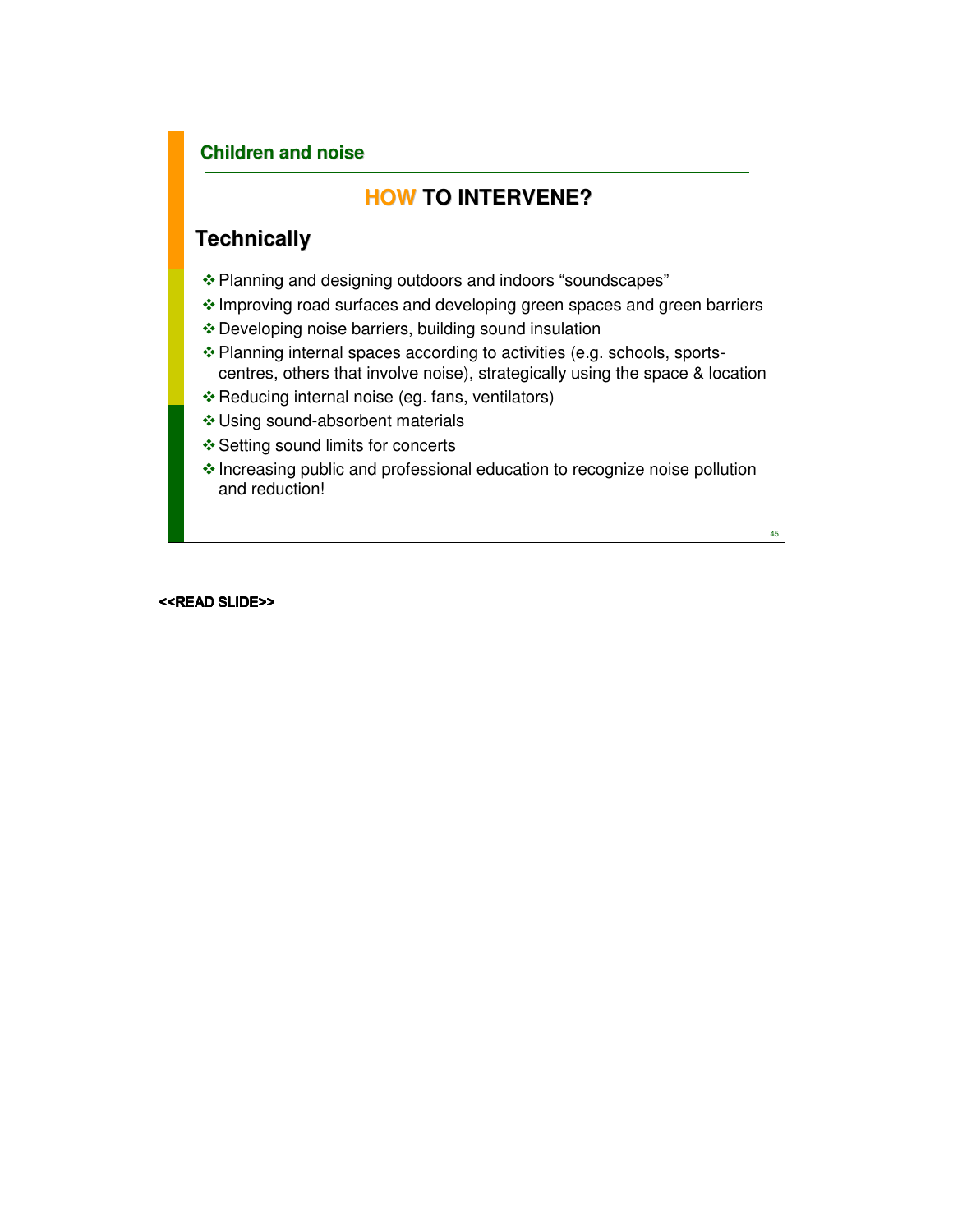# **HOW TO INTERVENE?**

# **Organizationally and Educationally**

- Educating children, adults, professionals
- Teaching methods/interventions
- ◆ Disseminating information
- $\triangleq$  Informing the media and decision-makers and health professionals!
- Creating silent areas ("silence islands") for resting
- Distributing earplugs at work and setting limits for the earphones
- $\cdot$  Identifying and turning off noise at the source!

46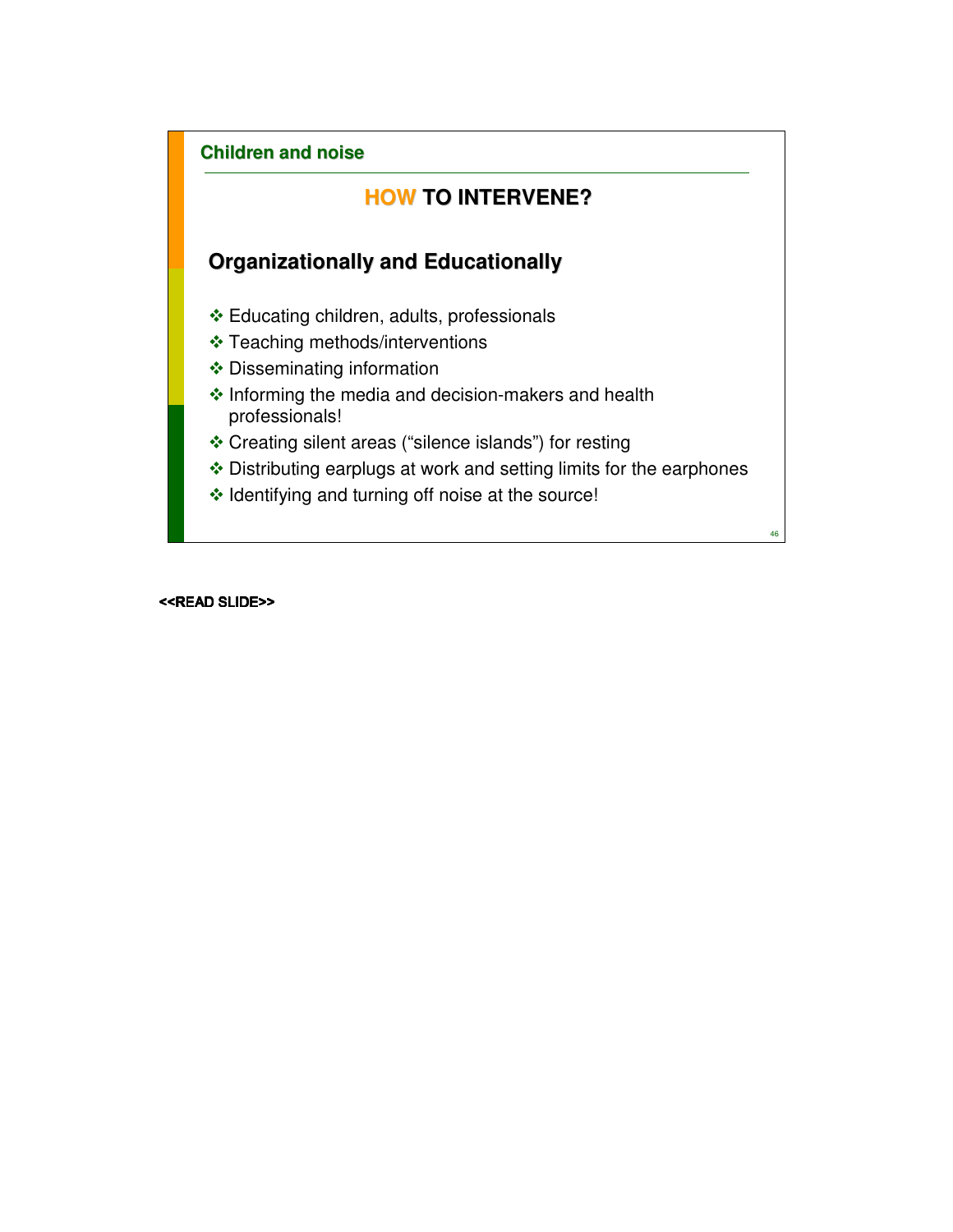# **HOW TO INTERVENE?**

# **Planning**

- **Identifying noise sources and recognizing noise as a problem**
- **Recognizing health effects in children caused by noise**
- **Recognizing and diagnosing adults' health problems originated in childhood exposure**
- \* Raising awareness
- Setting-up noise control campaigns in hospitals and schools
- Applying the "Precautionary Principle"
- $\cdot$  Thinking about noise exposure when planning the settings where children dwell
- ❖ Promoting sound landscape design
- Developing noise mapping, action plans, community involvement
- ❖ Standardizing noise measurements

47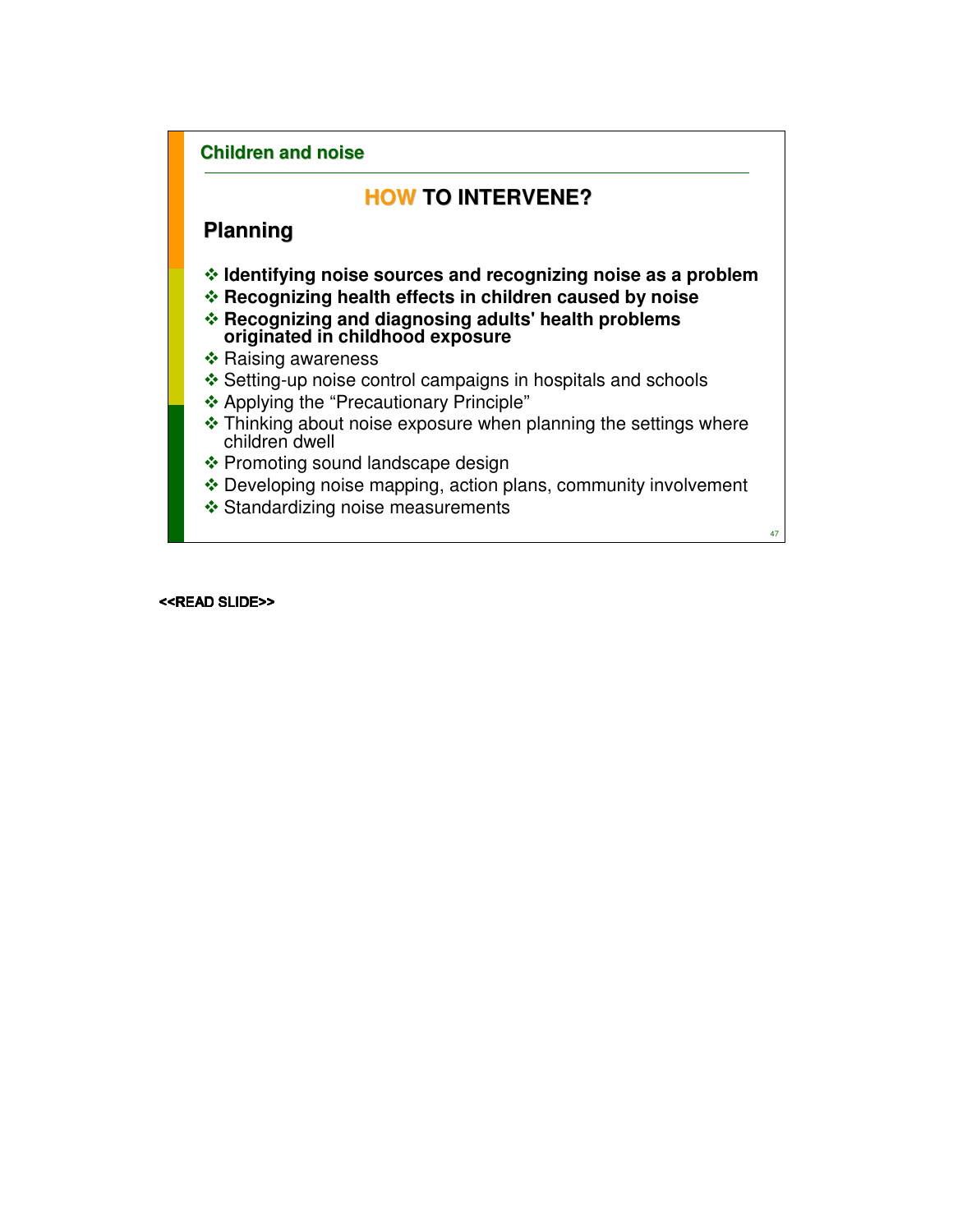| <b>Children and noise</b>    |    |
|------------------------------|----|
| <b>POINTS FOR DISCUSSION</b> |    |
|                              |    |
|                              |    |
|                              |    |
|                              |    |
|                              |    |
|                              |    |
|                              |    |
|                              |    |
|                              | 48 |

<<NOTE TO USER: Add points for discussion according to the needs of your audience.>> he needs of your audience.>>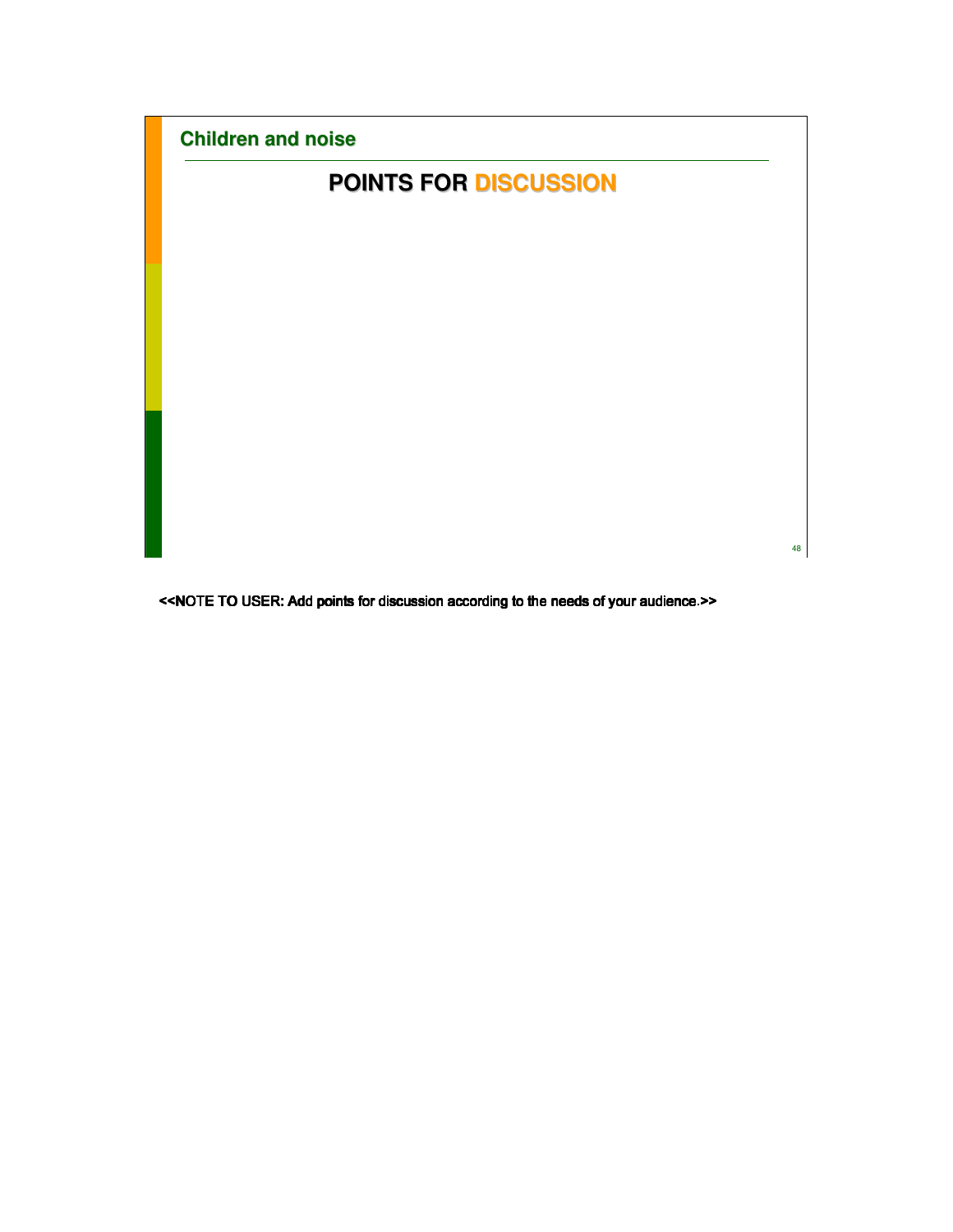| <b>Children and noise</b>                                                                                                                                                                                                                                                                                                                                                                                                    |    |
|------------------------------------------------------------------------------------------------------------------------------------------------------------------------------------------------------------------------------------------------------------------------------------------------------------------------------------------------------------------------------------------------------------------------------|----|
| <b>ACKNOWLEDGEMENTS</b>                                                                                                                                                                                                                                                                                                                                                                                                      |    |
| WHO is grateful to the US EPA Office of Children's Health Protection for the<br>financial support that made this project possible and for the data, graphics and text<br>used in preparing these materials.                                                                                                                                                                                                                  |    |
| First draft prepared by Lilian Corra, MD, Argentina                                                                                                                                                                                                                                                                                                                                                                          |    |
| With the advice of the Working Group on Training Package for the Health Sector:<br>Cristina Alonzo, MD (Uruguay); Yona Amitai, MD, MPH (Israel); Stephan Boese-<br>O'Reilly, MD, MPH (Germany); Stephania Borgo MD (ISDE, Italy); Irena Buka, MD<br>(Canada); Ligia Fruchtengarten, MD (Brazil); Amalia Laborde, MD (Uruguay); Leda<br>Nemer, TO (WHO/EURO); R. Romizzi, MD (ISDE, Italy); Katherine M.<br><b>MPH (USA).</b> |    |
| Reviewers: Yoon JungWon (Republic of Korea)                                                                                                                                                                                                                                                                                                                                                                                  |    |
| <b>WHO CEH Training Project Coordination: Jenny Pronczuk, MD</b><br>Medical Consultant: Ruth A. Etzel, MD, PhD<br>Technical Assistance: Marie-Noel Bruné, MSc                                                                                                                                                                                                                                                                |    |
| Latest update: December 2009 (C. Espina, PhD)                                                                                                                                                                                                                                                                                                                                                                                | 49 |

We are indebted to Dr. Stephen Stansfeld (Queen Mary, University of London) for kindly lending us slides for this project.